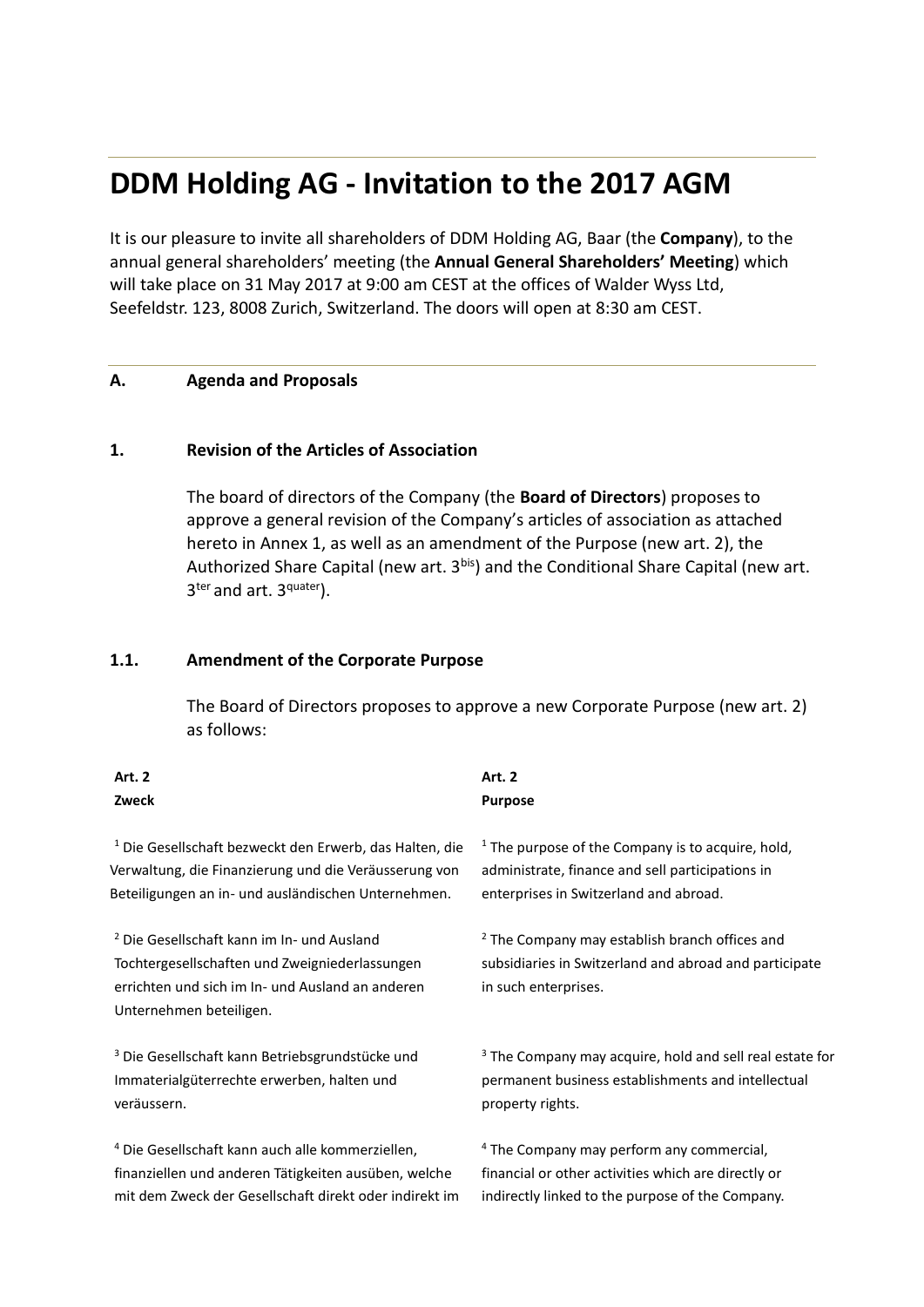Zusammenhang stehen.

<sup>5</sup> Die Gesellschaft kann zudem ihren direkten oder indirekten Tochtergesellschaften sowie Dritten, einschliesslich ihren direkten oder indirekten Aktionären sowie deren direkten oder indirekten Tochtergesellschaften, direkte oder indirekte Finanzierungen gewähren und für eigene Verbindlichkeiten sowie solchen von anderen Gesellschaften (einschliesslich ihren direkten oder indirekten Tochtergesellschaften sowie Dritten, einschliesslich ihren direkten oder indirekten Aktionären sowie deren direkten oder indirekten Tochtergesellschaften) Sicherheiten aller Art stellen, einschliesslich mittels Pfandrechten an oder fiduziarischen Übereignungen von Aktiven der Gesellschaft oder Garantien jedwelcher Art, ob entgeltlich oder nicht. Weiter kann sie mit den oben genannten Gesellschaften einen Liquiditätsausgleich/Konzentration der Nettoliquidität (Cash Pooling) betreiben oder sich einem solchen anschliessen, inklusive periodischem Kontoausgleich (Zero Balancing). Dies auch unter Vorzugskonditionen

ohne Zins, unter Ausschluss der Gewinnstrebigkeit der Gesellschaft und unter Eingehung von Klumpenrisiken. <sup>5</sup> The Company may grant to its direct or indirect subsidiaries as well as to third parties, including its direct or indirect shareholders as well as their direct or indirect subsidiaries, direct or indirect financing and may further provide collateral of any kind for its own liabilities and for liabilities of such other third parties (including its direct or indirect subsidiaries as third parties, including its direct or indirect shareholders as well as their direct or indirect subsidiaries), including by way of pledge rights or fiduciary full title transfers of its assets or guarantees of any kind, whether with or without remuneration. In addition, the Company may with such other companies referred to above enter into cash pooling transactions, including cash pooling with zero balancing, with or without interest, under the exclusion of the corporate purpose to make profit and the Company may take bulk risks under such transactions.

#### **1.2. Amendment of the Authorized Share Capital**

The Board of Directors proposes to approve an amended Authorized Share Capital (new art.  $3^{bis}$ ) as follows:

#### **Art. 3bis Genehmigtes Aktienkapital**

 $1$  Der Verwaltungsrat ist ermächtigt jederzeit bis zum 31. Mai 2019 das Aktienkapital im Maximalbetrag von CHF 6'780'223.00 durch Ausgabe von höchstens 6'780'223 voll zu liberierenden Namenaktien mit einem Nennwert von je CHF 1.00 zu erhöhen. Erhöhungen in Teilbeträgen sind gestattet.

<sup>2</sup> Der Verwaltungsrat ist ferner (einschliesslich im Falle eines öffentlichen Angebots für Aktien der Gesellschaft) ermächtigt, das Bezugsrecht der Aktionäre bei der Ausgabe von Namenaktien aus dem genehmigten

#### **Art. 3bis Authorized Share Capital**

 $1$  The Board of Directors shall be authorized to increase the share capital in an amount not to exceed CHF 6,780,223.00 through the issuance of up to 6,780,223 fully paid-in registered shares with a nominal value of CHF 1.00 per share by not later than 31 May 2019. Increases in partial amounts shall be permitted.

<sup>2</sup> The Board of Directors is further authorized (including in case of a public offer for shares of the Company) to restrict or deny the pre-emptive subscription rights of shareholders or allocate such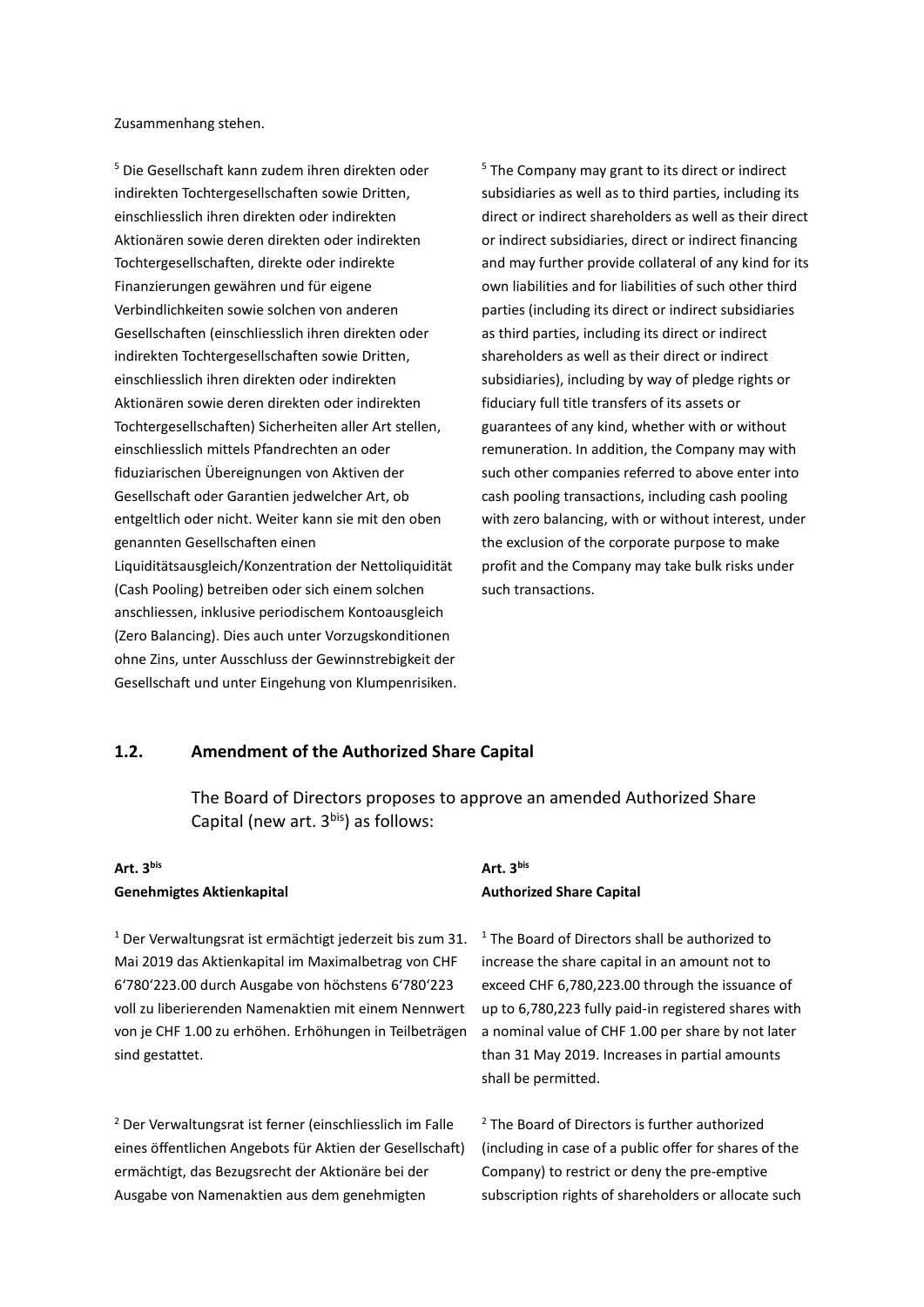Aktienkapital gemäss Art. 3bis Abs. 1 im Umfang von bis zu CHF 3'390'111.00 durch Ausgabe von bis zu 3'390'111 Namenaktien mit einem Nennwert von je CHF 1.00 zu beschränken oder aufzuheben oder Dritten zuzuweisen, im Falle der Verwendung der Aktien:

- (a) für die Übernahme von Unternehmen, Unternehmensteilen oder Beteiligungen oder für neue Investitionsvorhaben oder für die Finanzierung oder Refinanzierung solcher Transaktionen;
- (b) für Zwecke der Beteiligung strategischer Partner oder zum Zwecke der Erweiterung des Aktionärskreises in bestimmten Investorenmärkten oder im Zusammenhang mit der Kotierung der Aktien an inländischen oder an ausländischen Börsen, inklusive im Zusammenhang mit der Gewährung einer Mehrzuteilungsoption an ein Bankenkonsortium; oder
- (c) für Beteiligungen von Mitarbeitern oder Verwaltungsräten der Gesellschaft oder von Konzerngesellschaften.

<sup>3</sup> Zeichnung und Erwerb der neuen Aktien sowie jede nachfolgende Übertragung der Aktien unterliegen den Bestimmungen gemäss Art. 5 der Statuten.

<sup>4</sup> Der Verwaltungsrat legt den Ausgabebetrag, die Art der Einlagen, den Zeitpunkt der Ausgabe der neuen Aktien, die Bedingungen der Bezugsrechtsausübung und den Beginn der Dividendenberechtigung fest. Dabei kann der Verwaltungsrat neue Aktien mittels Festübernahme durch eine Bank, ein Bankenkonsortium oder einen Dritten und anschliessendem Angebot an die bisherigen Aktionäre ausgeben. Nicht ausgeübte Bezugsrechte kann der Verwaltungsrat verfallen lassen, oder er kann diese bzw. Aktien, für welche Bezugsrechte eingeräumt, aber nicht ausgeübt werden, zu Marktkonditionen platzieren oder anderweitig im Interesse der Gesellschaft verwenden.

rights to third parties in case of issuance of registered shares out of the authorized share capital set forth in Art.  $3^{bis}$  sec. 1 in the extent of up to CHF 3,390,111.00 through the issuance of up to 3,390,111 registered shares with a nominal value of CHF 1.00 per share, if the shares are to be used:

- (a) for the acquisition of enterprises, parts of enterprises, or participations, or for new investments, or for the financing or refinancing of such transactions;
- (b) for the purpose of the participation of a strategic partner or for the purpose of broadening the shareholder constituency in certain investor markets or in connection with a listing of the shares on domestic or foreign stock exchanges, including in connection with the grant of an over-allotment option to a consortium of banks; or
- (c) for the participation of employees or members of the Board of Directors of the Company or of group companies.

 $3$  The subscription and acquisition of the new shares, as well as each subsequent transfer of the shares, shall be subject to the provisions of Art. 5 of the Articles of Association.

<sup>4</sup> The Board of Directors shall determine the issue price, the type of payment, the date of issue of new shares, the conditions for the exercise of the preemptive subscription rights, and the beginning date for dividend entitlement. In this regard, the Board of Directors may issue new shares by means of a firm underwriting through a banking institution, a syndicate or another third party and a subsequent offer of these shares to the current shareholders. The Board of Directors may permit pre-emptive subscription rights that have not been exercised to expire or it may place these rights and shares to which pre-emptive subscription rights have been granted but not exercised, at market conditions or use them for other purposes in the interest of the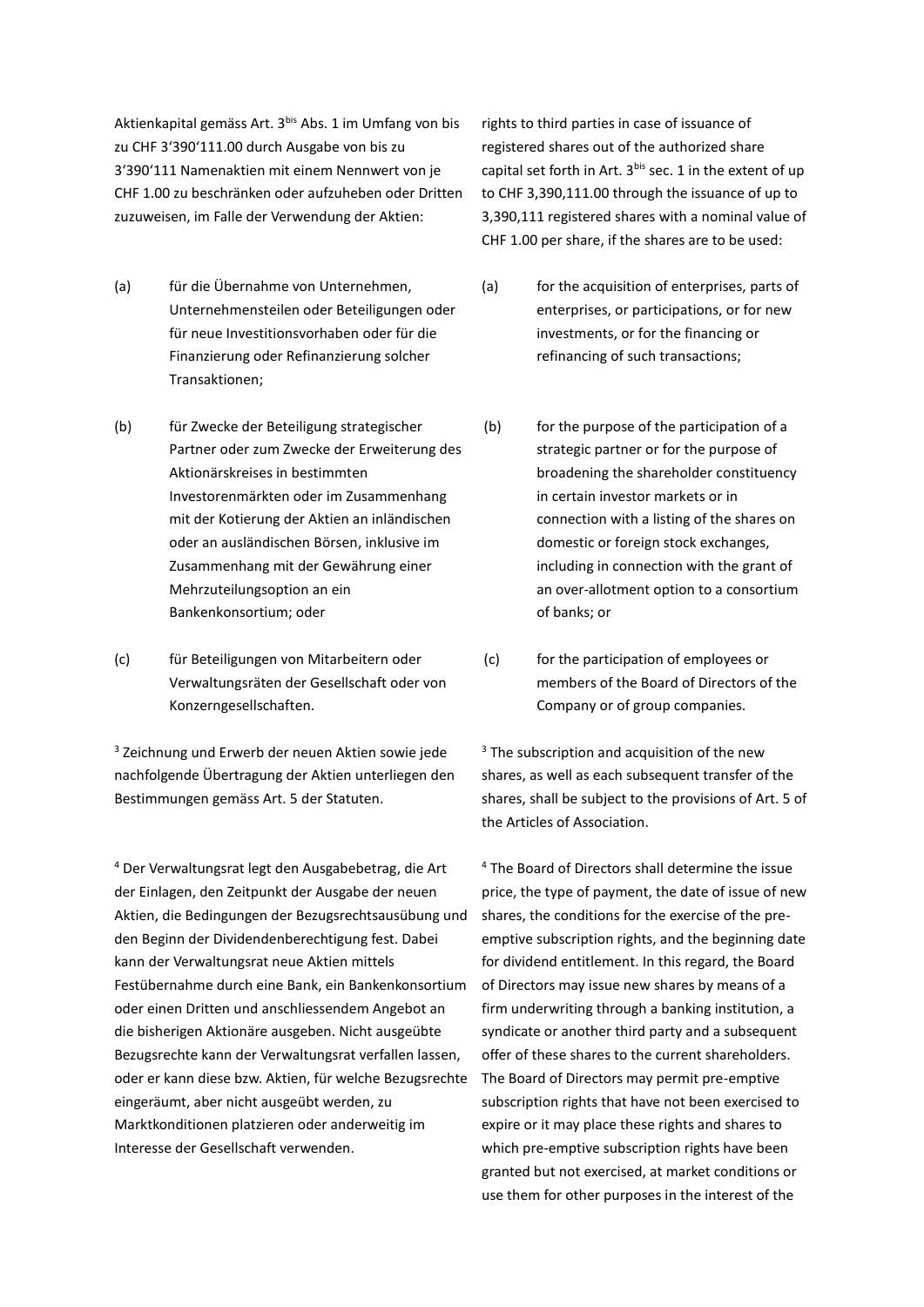#### Company.

Explanation: The amendment to art. 3<sup>bis</sup> of the Company's articles of association (Authorized Share Capital) serves the purpose of maintaining an adequate flexibility for the Board of Directors to resolve on capital increases if deemed to be in the best interest of the Company.

#### **1.3. New Conditional Share Capital**

The Board of Directors proposes to approve a new Conditional Share Capital (new art. 3ter) as follows:

#### **Art. 3ter Bedingtes Aktienkapital**

<sup>1</sup> Das Aktienkapital der Gesellschaft wird im Maximalbetrag von CHF 1'500'000.00 erhöht durch Ausgabe von höchstens 1'500'000 vollständig zu liberierenden Namenaktien mit einem Nennwert von je CHF 1.00 durch Ausübung von Wandel- oder Optionsrechten, welche in Verbindung mit Darlehen, Anleihens- oder ähnlichen Schuldinstrumenten, aktiengebundenen Finanzinstrumenten oder anderen Finanzmarktinstrumenten (zusammen die **Finanzinstrumente**) der Gesellschaft oder einer ihrer Konzerngesellschaften eingeräumt werden. Die Ausgabe von solchen Wandel- oder Optionsrechten kann zu einem unter dem Börsenkurs liegenden Preis erfolgen. Die Wandel- oder Optionsbedingungen sind durch den Verwaltungsrat festzulegen.

#### **Art. 3ter Conditional Share Capital**

 $1$  The share capital of the Company shall be increased by a maximum aggregate amount of CHF 1,500,000.00 through the issuance of a maximum of 1,500,000 registered shares, which shall be fully paid-in, with a nominal value of CHF 1.00 per share by the exercise of conversion rights or option rights which are granted in connection with the issuance of loans, bonds or similar debt instruments, equity-linked instruments or other financial market instruments (collectively, the **Financial Instruments**) by the Company or one of its group companies. Such conversion rights or option rights may be issued at a price lower than that quoted on the stock exchange. The conversion or option conditions shall be determined by the Board of Directors.

<sup>2</sup>. Bei der Ausgabe von Finanzinstrumenten kann der Verwaltungsrat das Vorwegzeichnungs- und Bezugsrecht der Aktionäre beschränken oder aufheben, falls diese ausgegeben werden (i) zur Finanzierung einschliesslich Refinanzierung der Übernahme von Unternehmen, Unternehmensteilen und Beteiligungen durch oder Investitionsvorhaben der Gesellschaft oder von einer ihrer Konzerngesellschaften oder (ii) zur Platzierung an nationalen oder internationalen Kapitalmärkten (einschliesslich auf dem Weg privater Platzierungen bei einem oder mehreren ausgewählten Investoren). Wird das Vorwegzeichnungsrecht durch Beschluss des Verwaltungsrates beschränkt oder aufgehoben,

<sup>2</sup> When issuing Financial Instruments the Board of Directors may restrict or exclude the advance subscription rights and the pre-emptive rights of the shareholders in cases where they are issued (i) for the financing including re-financing of a take-over of an enterprise, of parts of an enterprise, or of participations or of investments by the Company or one of its group companies or (ii) for the placement on national or international capital markets (including private placements to one or more selected investors). If the advance subscription rights are restricted or excluded by a resolution of the Board of Directors, the following applies: the Financial Instruments are to be issued at market conditions (including standard dilution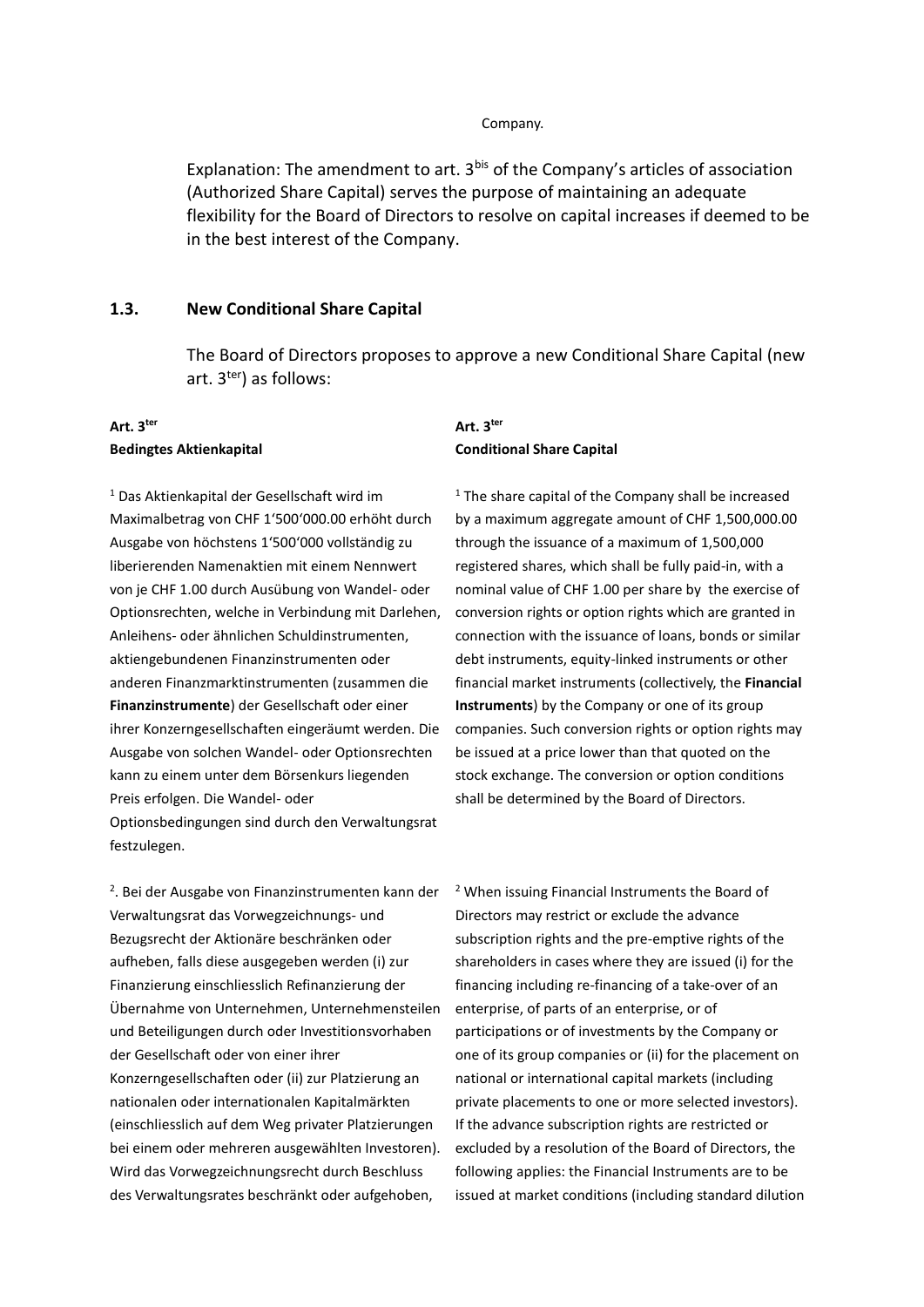gilt Folgendes: Die Finanzinstrumente sind zu den jeweiligen marktüblichen Bedingungen (einschliesslich der marktüblichen Standard-Verwässerungsklauseln) auszugeben, und die Festsetzung des Wandel- oder Ausgabepreises der neuen Aktien muss den Marktpreisen der Aktien oder von ähnlichen Instrumenten im Zeitpunkt der Ausgabe oder der Umwandlung angemessen Rechnung tragen. Dabei dürfen Wandelrechte höchstens während 15 Jahren und Optionsrechte höchstens während 7 Jahren ab dem Zeitpunkt der betreffenden Emission ausübbar sein; bedingte Wandeleigenschaften dürfen für eine unbefristete Dauer bestehen.

protection clauses in accordance with market practice) and the setting of the conversion or issue price of the new shares must take the stock market price of the shares or comparable instruments priced by the market at the time of issue or time of conversion into account. The conversion rights may be exercisable during a maximum of 15 years and option rights during a maximum of 7 years from the time of the respective issue; contingent conversion features may remain in place indefinitely.

<sup>3</sup> Der Erwerb der Namenaktien durch die Ausübung von Wandel- und Optionsrechten oder durch die Umwandlung von Finanzinstrumenten mit bedingten Wandeleigenschaften sowie jede nachfolgende Übertragung der Aktien unterliegen den Bestimmungen gemäss Art. 5 der Statuten.

<sup>3</sup> The acquisition of registered shares through the exercise of conversion rights and of option rights or by the conversion of Financial Instruments with contingent conversion features and each subsequent transfer of the shares shall be subject to the provisions of Art. 5 of the Articles of Association.

Explanation: Article 3<sup>ter</sup> (Conditional Share Capital) of the proposed revised articles of association regarding the additional newly created conditional share capital serves the purpose of providing the necessary flexibility for the Board of Directors to resolve on capital increases in connection with the issue of bonds or similar debt instruments if deemed to be in the best interest of the Company.

#### **1.4. Amendment of the Conditional Share Capital**

The Board of Directors proposes to approve an amended Conditional Share Capital (new art. 3<sup>quater</sup>) as follows:

#### **Art. 3quater Bedingtes Aktienkapital**

<sup>1</sup> Das Aktienkapital der Gesellschaft wird im Maximalbetrag von CHF 500'000.00 erhöht durch Ausgabe von höchstens 500'000 vollständig zu liberierenden Namenaktien mit einem Nennwert von je CHF 1.00, entweder durch Ausgabe von Aktien an Mitarbeiter oder Verwaltungsräte der Gesellschaft oder von Konzerngesellschaften oder durch Ausübung von Optionsrechten, die Mitarbeitern oder Verwaltungsräten der Gesellschaft oder von Konzerngesellschaften

#### **Art. 3quater Conditional Share Capital**

 $1$  The share capital of the Company shall be increased by a maximum aggregate amount of CHF 500,000.00 through the issuance of a maximum of 500,000 registered shares, which shall be fully paid-in, with a nominal value of CHF 1.00 per share by either the issuance of shares to employees or members of the Board of Directors of the Company or of group companies or the exercise of option rights which are granted to employees or members of the Board of Directors of the Company or of group companies, both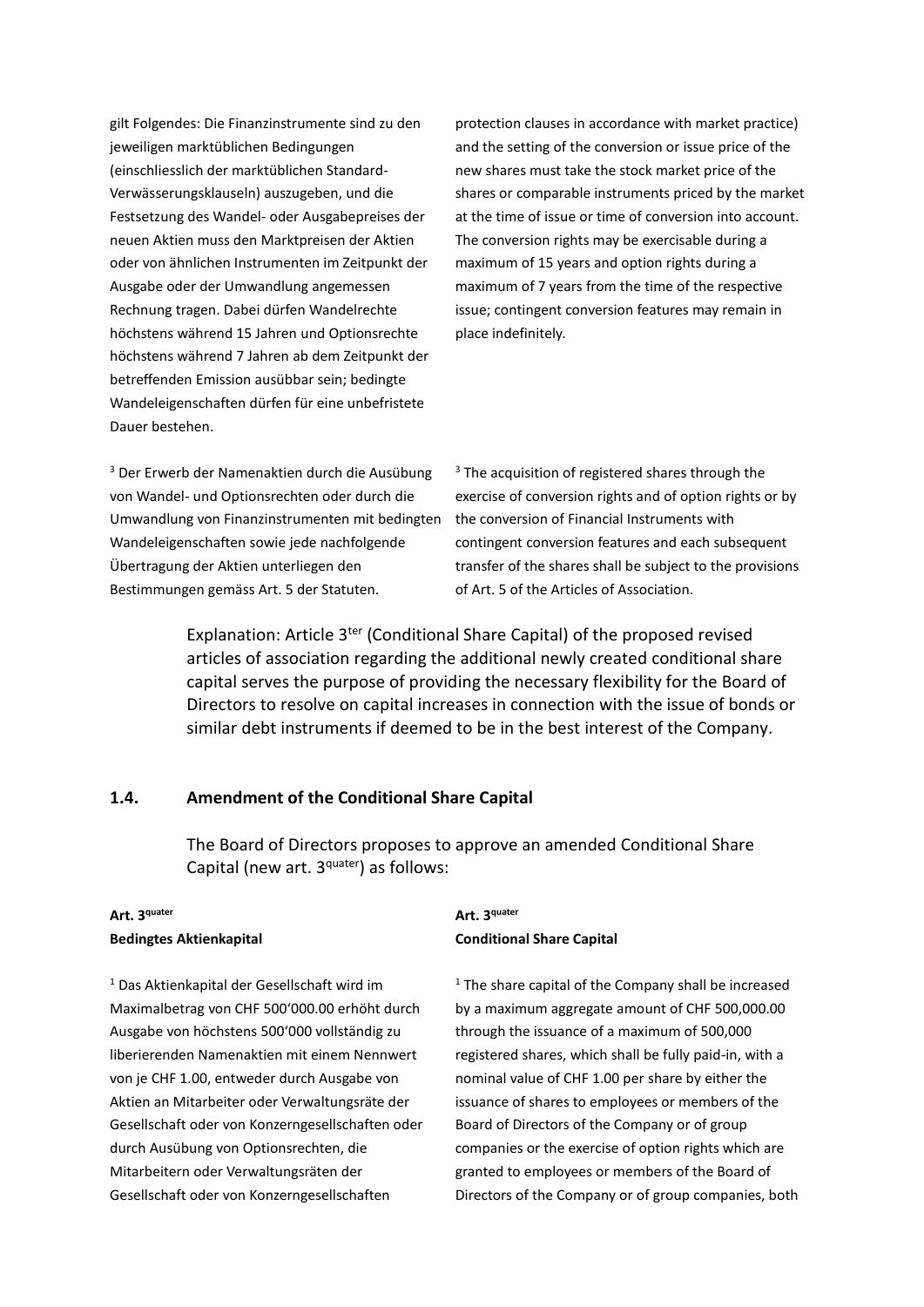gewährt werden, jeweils gemäss einem oder mehreren vom Verwaltungsrat auszuarbeitenden Plänen und unter Berücksichtigung der Leistungen, Funktionen, Verantwortungsstufen und Rentabilitätskriterien. Die Ausgabe von solchen Aktien oder Bezugsrechten darauf kann zu einem unter dem Börsenkurs liegenden Preis erfolgen.

<sup>2</sup> Das Vorwegzeichnungsrecht und das Bezugsrecht der Aktionäre sind ausgeschlossen. Der Erwerb der Namenaktien durch die Ausübung von Optionsrechten sowie jede nachfolgende Übertragung der Aktien unterliegen den Bestimmungen gemäss Art. 5 der Statuten.

according to one or more plan(s) to be drawn up by the board of directors, taking into account performance, functions, levels of responsibility and profitability criteria. Such shares or subscription rights may be issued at a price lower than that quoted on the stock exchange.

 $2$  The advance subscription right and the pre-emptive subscription rights of the shareholders are excluded. The acquisition of registered shares through the exercise of option rights and each subsequent transfer of the shares shall be subject to the provisions of Art. 5 of the Articles of Association.

Explanation: The amendment to art. 3<sup>quater</sup> of the Company's articles of association (Conditional Share Capital) serves the purpose of maintaining an adequate flexibility for the Board of Directors to resolve on capital increases if deemed to be in the best interest of the Company.

#### **1.5. General Revision of the Articles of Association**

The board of directors of the Company (the **Board of Directors**) proposes to approve a general revision of the Company's articles of association as attached hereto in Annex 1, it being understood that the general revision shall not comprise the amendment of the Corporate Purpose (new art. 2), the Authorized Share Capital (new art.  $3^{bis}$ ) and the Conditional Share Capital (new art.  $3^{ter}$  and art. 3<sup>quater</sup>) which are separate agenda items and included in Annex 1 merely for reasons of legibleness.

Explanation: The proposed general revision of the Company's articles of association serves the purpose of reflecting recent changes in Swiss corporate law as well as aligning the articles of association with current best practice. The full text of the proposed revised articles of association can also be found on the Company's website http://ddm-group.ch/investors.

# **2. Approval of the Annual Report, the Statutory Financial Statements and the Consolidated Financial Statements 2016**

The Board of Directors proposes to approve the annual report, the statutory financial statements and the consolidated financial statements 2016.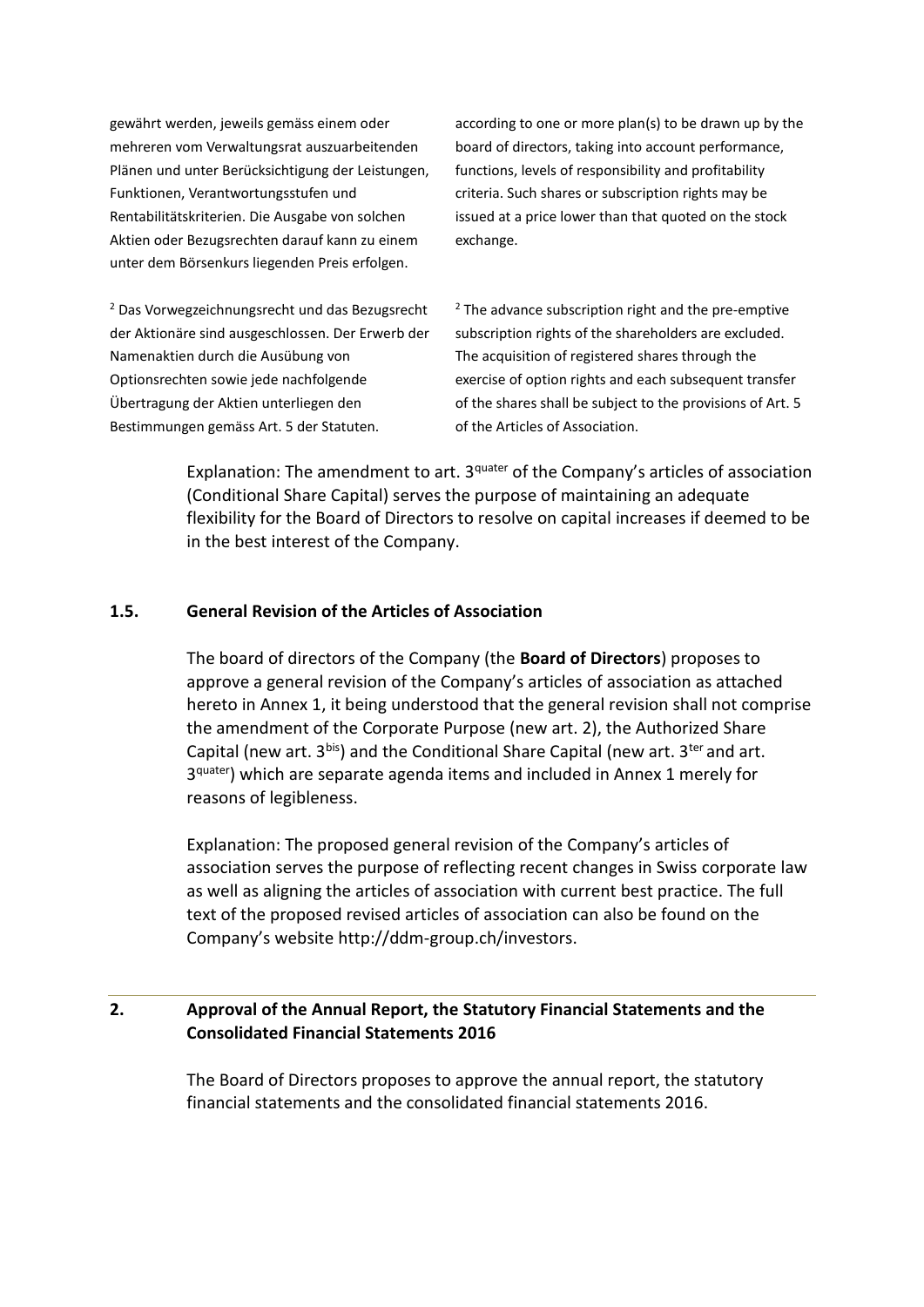#### **3. Appropriation of Available Earnings 2016**

|                                            | <b>EUR</b> | <b>CHF</b> |
|--------------------------------------------|------------|------------|
| Net Profit / (loss) for the year           | 191,723    | 209,108    |
| Retained profit / (loss) carried forward   | (354, 311) | (354, 626) |
| Amount at the disposal of the shareholders | (162, 588) | (145, 518) |
| Proposal                                   |            |            |
| Allocation to statutory retained earnings  | (162,588)  | (145, 518) |

The Board of Directors proposes to the General Meeting of Shareholders to carry forward the loss.

#### **4. Discharge of the Members of the Board of Directors and of the Members of the Executive Management**

The Board of Directors proposes to grant discharge to all members of the Board of Directors and the Company's executive management committee (the **Executive Management**) for the business year 2016.

#### **5. Elections**

#### **5.1. Re-Elections of the current Board Members**

The Board of Directors proposes to re-elect the following members of the Board of Directors, each for a term of one year ending after completion of the next annual general shareholders' meeting:

- Kent Hansson
- Torgny Hellström
- Manuel Vogel
- Fredrik Waker

Explanation: All re-elections are held individually. The curricula vitae of the current members of the Board of Directors are available in the 2016 annual report and also on the Company's website under http://ddm-group.ch/investors/corporategovernance.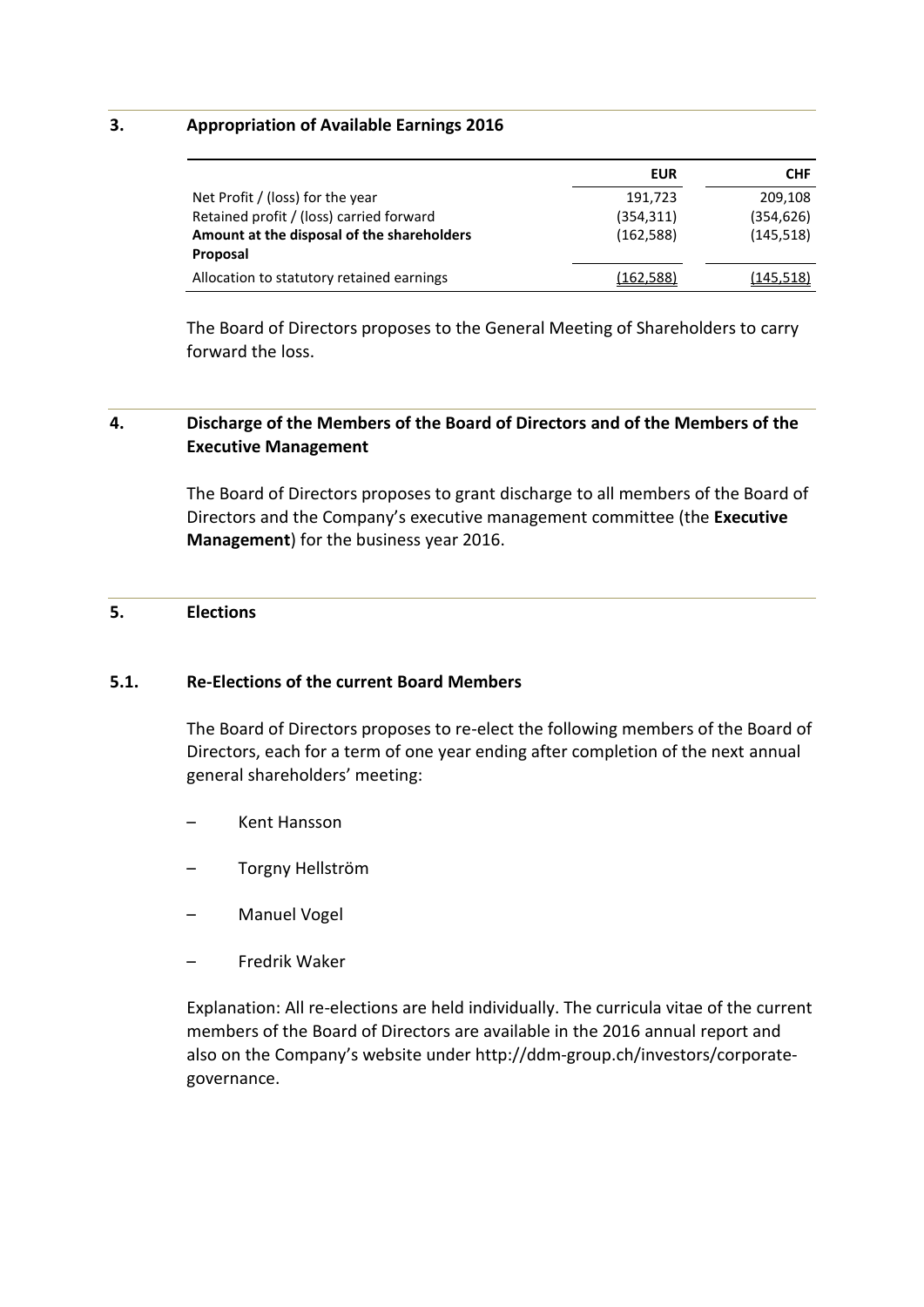#### **5.2. Election of new Board Members**

The Board of Directors proposes to elect the following new members of the Board of Directors, each for a term of one year ending after completion of the next annual general shareholders' meeting:

- Erik Fällström
- Andreas Tuczka

Erik Fällström was the co-founder and former owner of 40% of HOIST Finance, a large European acquirer of consumer non-performing debt. HOIST Finance was successfully IPO-ed in 2015 with a current market capitalization of approx. €700m, and is a licensed deposit taker and regulated by the Swedish FSA.

Under Mr. Fällström's leadership more than €10bn in non-performing consumer credits were acquired by Hoist Finance and successfully worked-out, and many of the borrowers behind the portfolios of loans acquired by Hoist Finance were successfully returned to the credit market as non sub-prime borrowers.

Mr. Fällström graduated from the Stockholm School of Economics; he is a Swedish citizen.

Mr. Fällström is the Chairman and Co-Founder of Aldridge EDC Specialty Finance Ltd., a company advising on acquisitions of operating businesses and assets in the financial services sector in Europe and CEE, and Executive Chairman of EDC Advisors Ltd. a UK based FCA authorised and regulated investment advisor.

Andreas H Tuczka was a partner at Lone Star Europe for around six years, most recently as Head of European Financial Institutions. At Lone Star Europe, Mr. Tuczka led the investments in European financial institutions. Lone Star invests globally in distressed assets.

During his association with Lone Star, Mr. Tuczka was involved in the acquisition of AHBR (renamed CorealCredit), a German mortgage-lender with EUR 75bn of assets; he led the acquisition of German SME-lender IKB (EUR 53bn of assets) and the acquisition of Düsseldorfer Hypothekenbanken (EUR 24bn of assets). In addition, Mr. Tuczka was involved in the structuring and acquisition of a EUR 2.7bn bad bank, comprised of a distressed loan and security portfolio.

Mr. Tuczka served on the Board of Directors of Deutsche IKB AG and Düsseldorfer Hypo, and was also a Member of the Executive Committee of IKB AG. Previously, Mr. Tuczka was a Managing Director in the Financial Institutions Group at Citigroup, where he was involved in various M&A and capital raising transactions.

Mr. Tuczka graduated from the University of Vienna with a master degree in Laws and a PhD (with distinction); he is an Austrian citizen.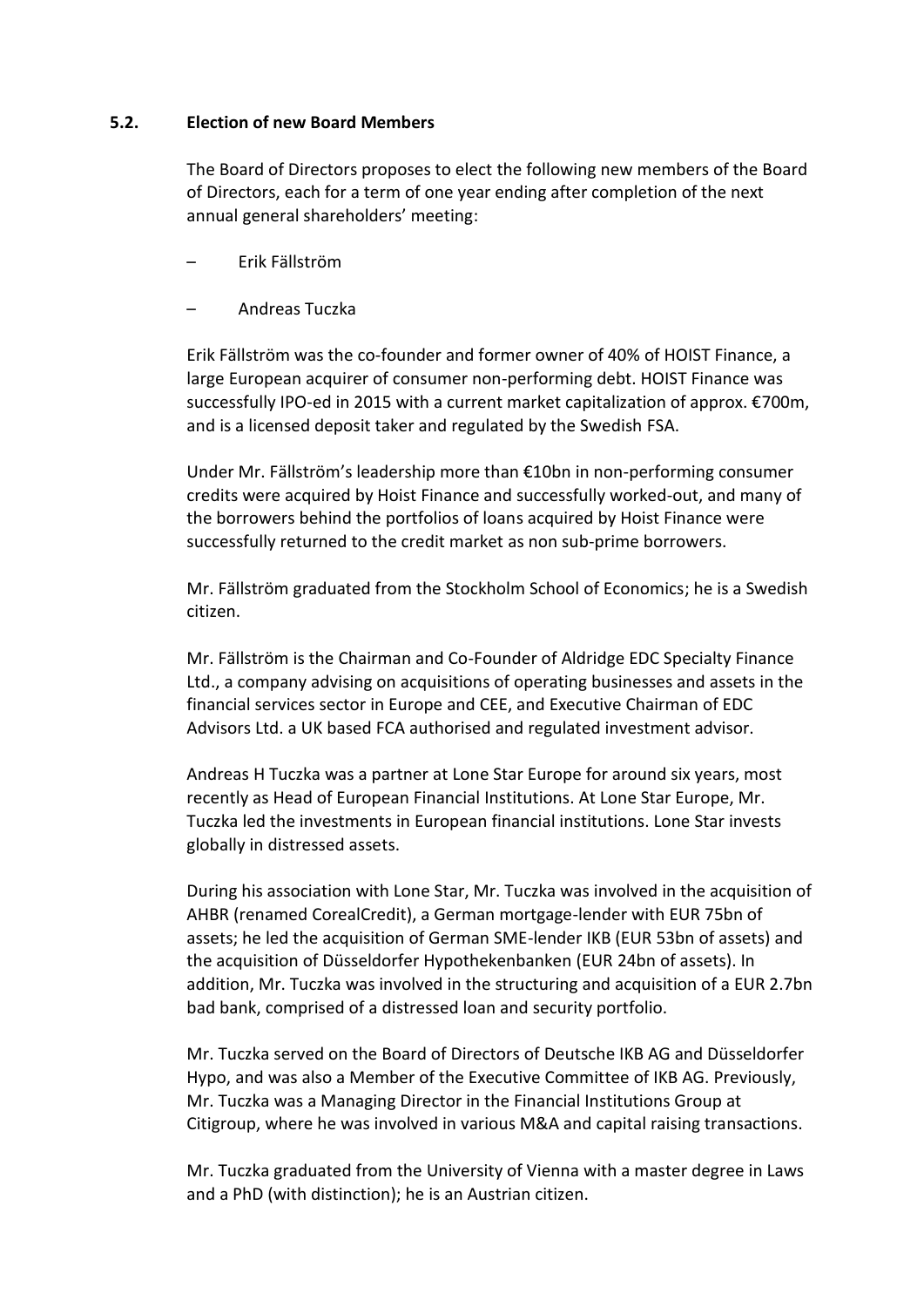Mr. Tuczka is the Managing Partner and Co-Founder of Aldridge EDC Specialty Finance Ltd., a company advising on acquisitions of operating businesses and assets in the financial services sector in Europe and CEE.

#### **5.3. Re-Election of the Chairman**

The Board of Directors proposes to re-elect Kent Hansson as chairman of the Board of Directors for a term of one year ending after completion of the next annual general shareholders' meeting.

# **5.4. Election of Members of the Remuneration Committee**

The Board of Directors proposes to elect Torgny Hellström (chair) and Kent Hansson as members to the remuneration committee for a term of one year ending after completion of the next annual general shareholders' meeting.

Explanation: Both elections are held individually.

# **5.5. Re-Election of the Independent Proxy**

The Board of Directors proposes to re-elect Dr. Florian S. Jörg, attorney-at-law, c/o Bratschi Wiederkehr & Buob AG, Zurich, Switzerland, as independent proxy for a term of one year ending after completion of the next annual general shareholders' meeting.

# **5.6. Re-Election of the Statutory Auditors**

The Board of Directors proposes to re-elect PricewaterhouseCoopers AG (CHE‑ 434.873.063), Luzern, as the statutory auditors for the business year 2017.

#### **6. Consultative Vote on the Compensation Report 2016**

The Board of Directors proposes to approve, on a consultative basis, the compensation report for the business year 2016. The compensation report provides details on the compensation paid for the business year 2016 and compares these figures with the compensation figures for the business year 2015.

Explanation: In line with Swiss best practice, the Board of Directors is seeking shareholders' approval on the compensation report 2016 on a consultative basis.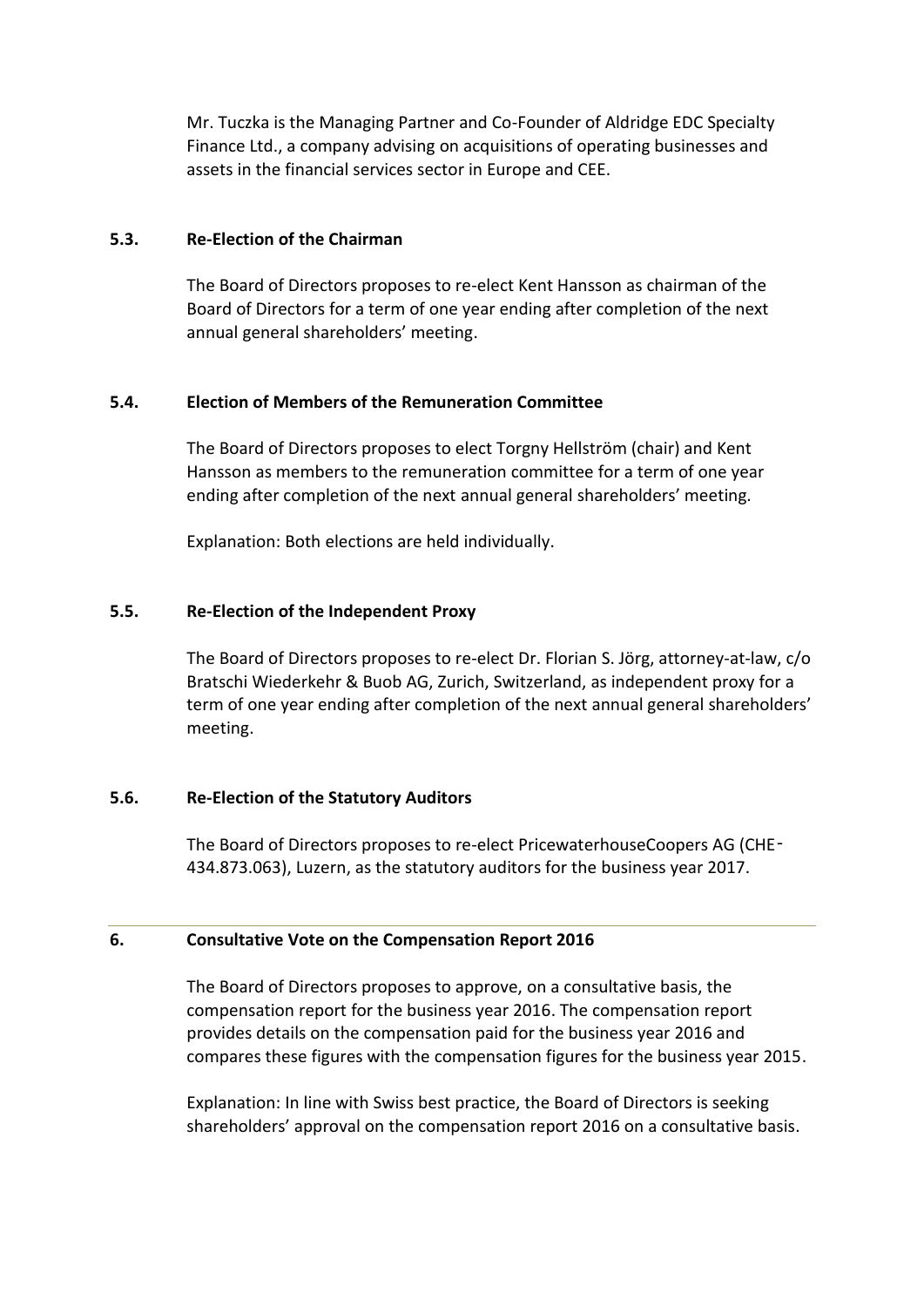# **7. Votes on the Compensation of the Members of the Board of Directors and the Executive Management**

# **7.1. Compensation for the Members of the Board of Directors for the Business Year 2016**

The Board of Directors proposes to approve the aggregate amount of CHF 900,000 as fixed compensation for the members of the Board of Directors for the business year 2016 (i.e. from 01 January 2016 – 31 December 2016).

Explanation: The above proposal is based on board and committee fees remaining at the same level as in the business year 2015 and consists of the remuneration of the members of the Board of Directors for their services rendered in committees and remuneration for consulting services provided. The actual compensation paid to each member of the Board of Directors for a business year is disclosed in the respective compensation report governing such business year and is made available (together with the accompanying audit report) to the shareholders in accordance with the applicable Swiss law.

# **7.2. Compensation of the Members of the Executive Management for the Business Year 2016**

# **7.2.1. Approval of the Aggregate Amount of Fixed Compensation**

The Board of Directors proposes to approve the aggregate amount of CHF 750,000 as fixed compensation for the members of the Executive Management for the business year 2016 (i.e. from 01 January 2016 – 31 December 2016).

# **7.2.2. Approval of the Aggregate Amount of Variable Compensation**

The Board of Directors proposes to approve the aggregate amount of CHF 500,000 as variable compensation for the Executive Management regarding their performance for the business year 2016 (i.e. from 01 January 2016 – 31 December 2016).

Explanation:

- (a) The actual compensation paid to the members of the Executive Management for the business year 2016 is disclosed in the respective compensation report governing such business year and will be made available (together with the accompanying audit report) to the shareholders in accordance with applicable Swiss law.
- (b) The variable compensation of members of the Executive Management consists of cash remuneration only and is determined taking into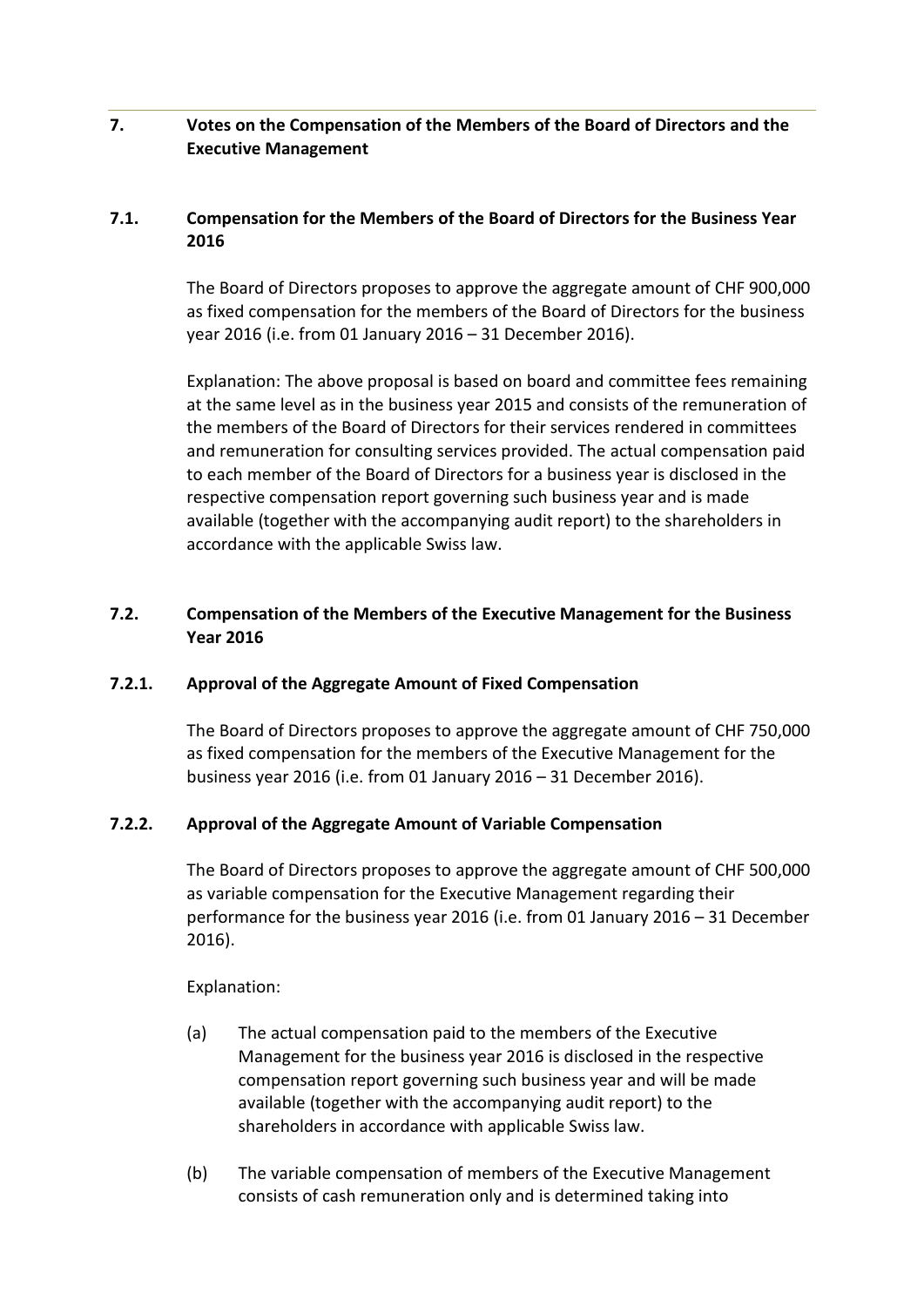consideration the duties and responsibility of the recipients, performance of the Company and the individual member.

(c) For further details on the Company's Board and Executive Management Remuneration, please refer to the compensation report, also available under http://ddm-group.ch/investors.

# **7.3. Compensation for the Members of the Board of Directors for the period from 1 January 2017 until the Annual General Shareholders' Meeting**

The Board of Directors proposes to approve the maximum aggregate amount of CHF 375,000 as compensation for the members of the Board of Directors for the period from 1 January 2017 until the Annual General Shareholders' Meeting.

Explanation: The above proposal consists of the remuneration of the members of the Board of Directors, for their services rendered in board committees and remuneration for potential consulting services provided. The actual compensation paid to each member of the Board of Directors during a business year is disclosed in the respective compensation report governing such business year and is made available (together with the accompanying audit report) to the shareholders in accordance with the applicable Swiss law.

# **7.4. Compensation of the Members of the Executive Management for the Business Year 2017**

# **7.4.1. Approval of the Maximum Aggregate Amount of Fixed Compensation**

The Board of Directors proposes to approve the maximum aggregate amount of CHF 750,000 as fixed compensation for the members of the Executive Management for the business year 2017 (i.e. from 1 January 2017 until 31 December 2017).

# **7.4.2. Approval of the Maximum Aggregate Amount of Variable Compensation**

The Board of Directors proposes to approve the maximum aggregate amount of CHF 900,000 as variable compensation for the Executive Management regarding their performance for the business year 2017 (i.e. from 1 January 2017 until 31 December 2017).

# Explanation:

(a) The actual compensation paid to the members of the Executive Management during a business year will be disclosed in the respective compensation report governing such business year and will be made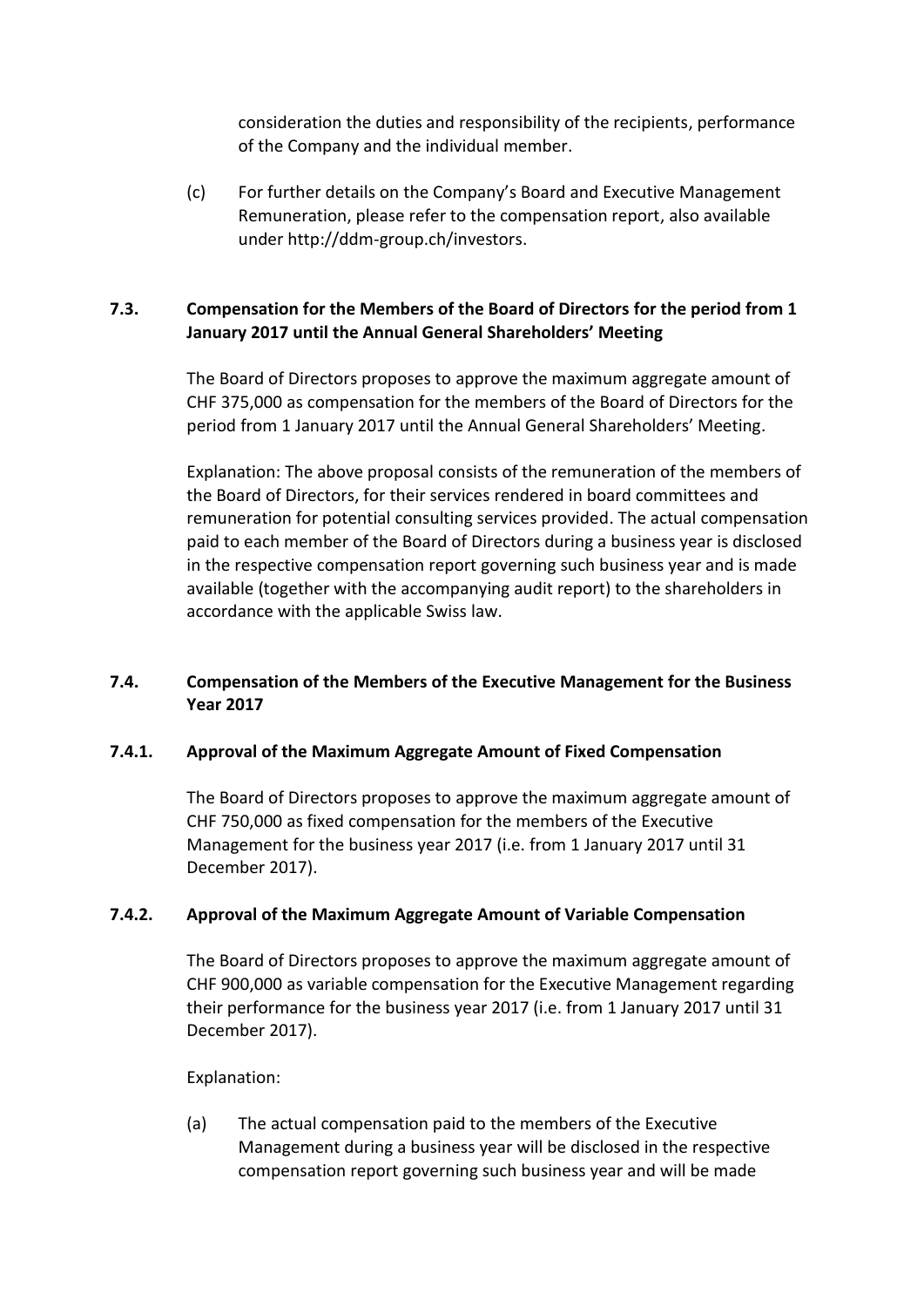available (together with the accompanying audit report) to the shareholders in accordance with applicable Swiss law.

- (b) The variable compensation of members of the Executive Management consists of cash remuneration only and is determined taking into consideration the duties and responsibility of the recipients, performance of the Company and the individual member.
- (c) For further details on the Company's Board and Executive Remuneration, please refer to the compensation report, also available under http://ddmgroup.ch/investors.

# **7.5. Compensation for the Members of the Board of Directors for the period from the end of this Annual General Shareholders' Meeting until the end of the 2018 annual general shareholders' meeting**

The Board of Directors proposes to approve the maximum aggregate amount of CHF 950,000 as fixed compensation for the members of the Board of Directors for the period until the end of the 2018 annual general shareholders' meeting.

Explanation: The above proposal is based on the remuneration of the members of the Board of Directors, for their services rendered in board committees and remuneration for potential consulting services provided. The actual compensation paid to each member of the Board of Directors during a business year is disclosed in the respective compensation report governing such business year and is made available (together with the accompanying audit report) to the shareholders in accordance with the applicable Swiss law.

# **7.6. Maximum Aggregate Amount of Fixed Compensation of the Members of the Executive Management for the Business Year 2018**

The Board of Directors proposes to approve the maximum aggregate amount of CHF 800,000 as fixed compensation for the members of the Executive Management for the business year 2018 (i.e. from 1 January 2018 until 31 December 2018).

# **B. Documentation**

The 2016 annual report, consisting of the full business review, the consolidated financial statements, the statutory financial statements, and the respective reports of the statutory auditors, the compensation report as well as the proposed new articles of association are available for inspection by the shareholders at DDM Holding AG's headquarters (Schochenmühlestrasse 4, CH-6340 Baar) or on the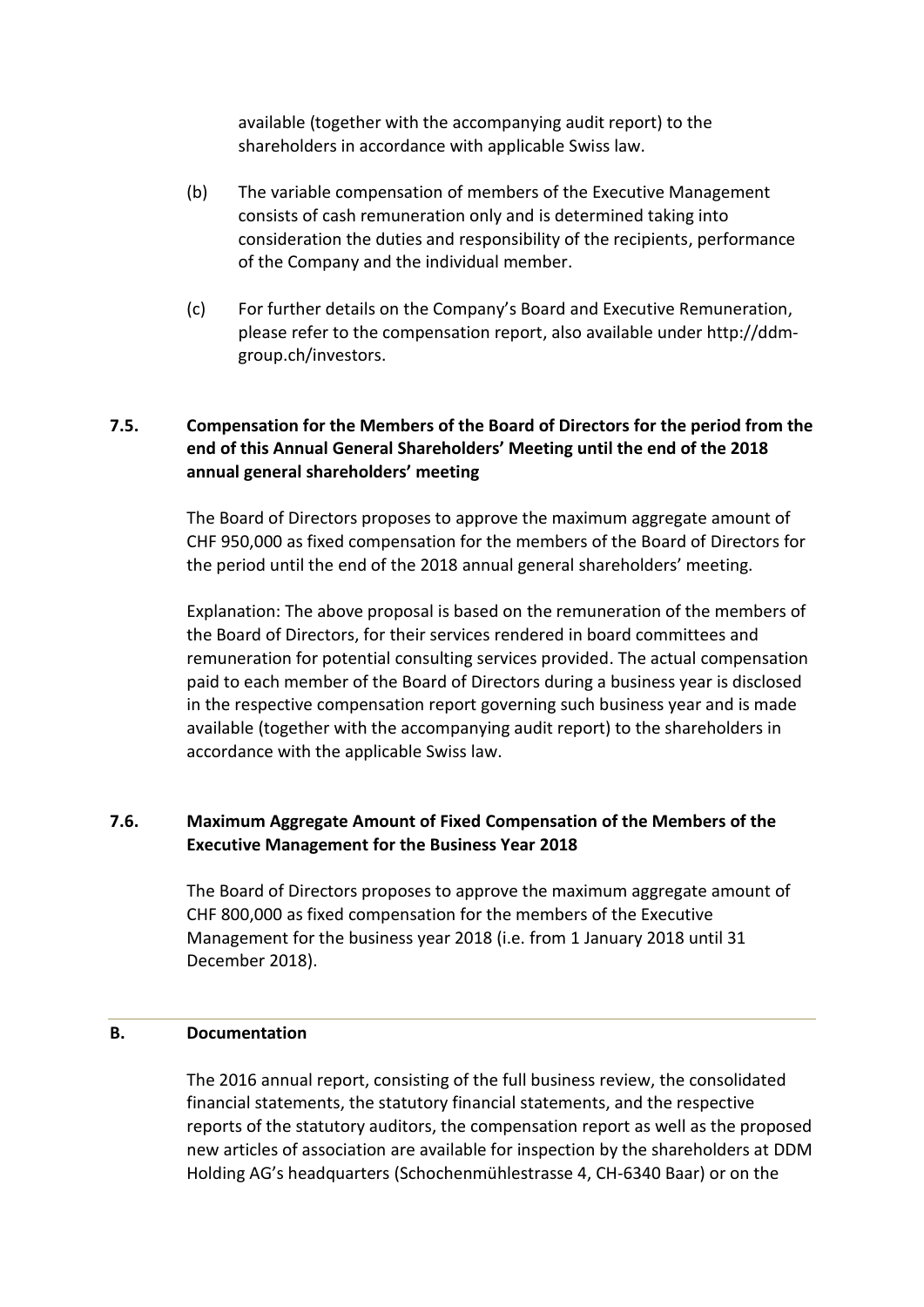Company's website under http://ddm-group.ch/investors. Printed copies will be distributed to shareholders of record upon request.

# **C. Participation and Voting Rights**

Shareholders registered with voting rights in the share register as of the close of business on 22 May 2017, will be authorized to participate and to vote at the Annual General Shareholders' Meeting. From close of business on 22 May 2017 up to and including 31 May 2017, no entries will be made in the share register which would create a right to vote at the Annual General Shareholders' Meeting. Shareholders who sell part or all of their shares before the Annual General Shareholders' Meeting are no longer entitled to vote to that extent. Such shareholders are required to exchange their admission card and voting material to reflect the change in their shareholding.

Shareholders who wish to participate or be represented at the Annual General Shareholders' Meeting may either download the registration form via the Company's website http://ddm-group.ch/investors or request a physical copy by e-mail to ddm@computershare.ch. The registration form should be completed and returned by mail or e-mail to the following address: Computershare Schweiz AG, General meetings, P.O. Box, 4609 Olten, Switzerland; e-mail: ddm@computershare.ch as soon as possible and ideally no later than 23 May 2017, but in any case no later than 26 May 2017. Upon receipt of their registration form shareholders will be provided with an admission card and voting material (including proxy form) for the Annual General Shareholders' Meeting.

Shareholders (i) whose shares are registered in accordance with the Articles of Association of the Company in a securities register in accordance with the Swedish Financial Instruments Accounts Act (1998:1479) or otherwise in accordance with Swedish law and (ii) who hold such shares through a nominee must, in order to be entitled to attend and vote (in person, representation by proxy or by the Independent Proxy) at the Annual General Shareholders' Meeting, temporarily register the shares in their own name. For the shares to be re-registered in time, such shareholders should instruct the nominee that manages the shares well in advance of 22 May 2017 for temporary re-registration, so called voting registration. After such shares have been registered in the shareholder's own name, the shareholder shall follow the instructions as set out above in this section.

# **D. Representation**

Shareholders who do not intend to participate personally at the Annual General Shareholders' Meeting may participate and vote at the meeting through the representation of:

the independent proxy, or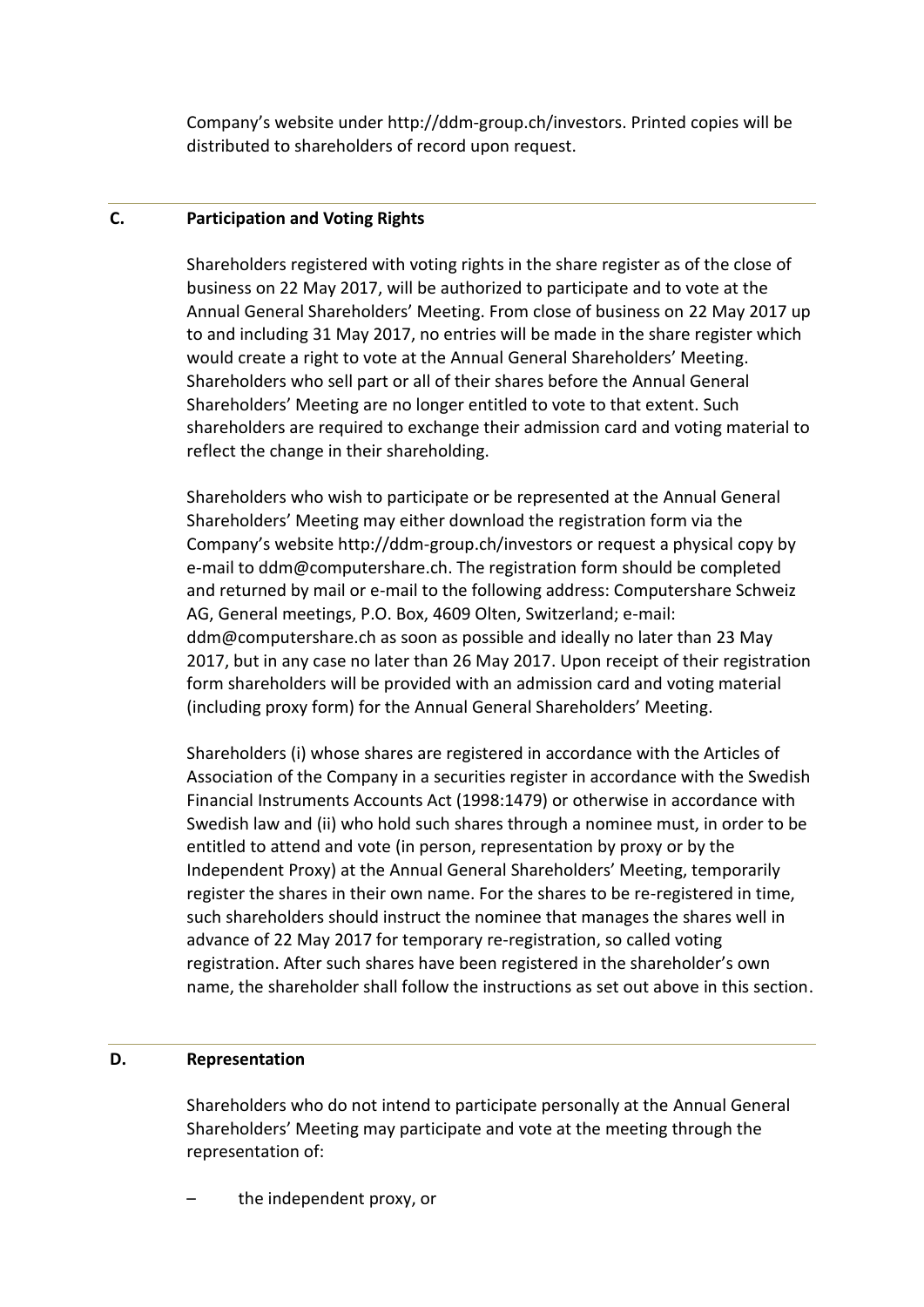– a third person who need not be a shareholder;

Mr. Florian S. Jörg, attorney-at-law, c/o Bratschi Wiederkehr & Buob AG, Zurich, Switzerland, has been elected at the extraordinary general shareholders' meeting on 8 March 2017 as the independent proxy for the Annual General Shareholders' Meeting.

Shareholders opting to be represented by the independent proxy shall submit the original of the completed and signed power of attorney (incorporated in the voting material) with voting instructions to Computershare Schweiz AG, General meetings, P.O. Box, 4601 Olten, Switzerland, by no later than 26 May 2017. Shareholders may also vote by issuing electronic proxy and voting instructions to the independent proxy by voting through the online proxy voting platform www.ecomm-portal.com/shrd until 30 May 2017, 11:59 am CET. Further details can be found on the Company's website http://ddm-group.ch/investors.

To the extent that a shareholder opts to be represented by the independent proxy but does not give the independent proxy specific voting instructions, the independent proxy will vote as proposed by the Board of Directors.

If shareholders opt to be represented by a third person, their completed and signed original power of attorney (incorporated in the voting material) as well as their admission card and voting material should be sent directly to the address of their designated representative.

#### **E. Shares and votes**

As of the date hereof, the share capital of the Company amounts to CHF 13,560,447.00, divided into 13,560,447 fully paid-in registered shares with a nominal value of CHF 1.00 each and thus a total of CHF 13,560,447.00. As of the same date, the Company directly or indirectly holds zero treasury shares with suspended voting rights.

> **DDM Holding AG** 10 May 2017,

for the Board of Directors

Kent Hansson Chairman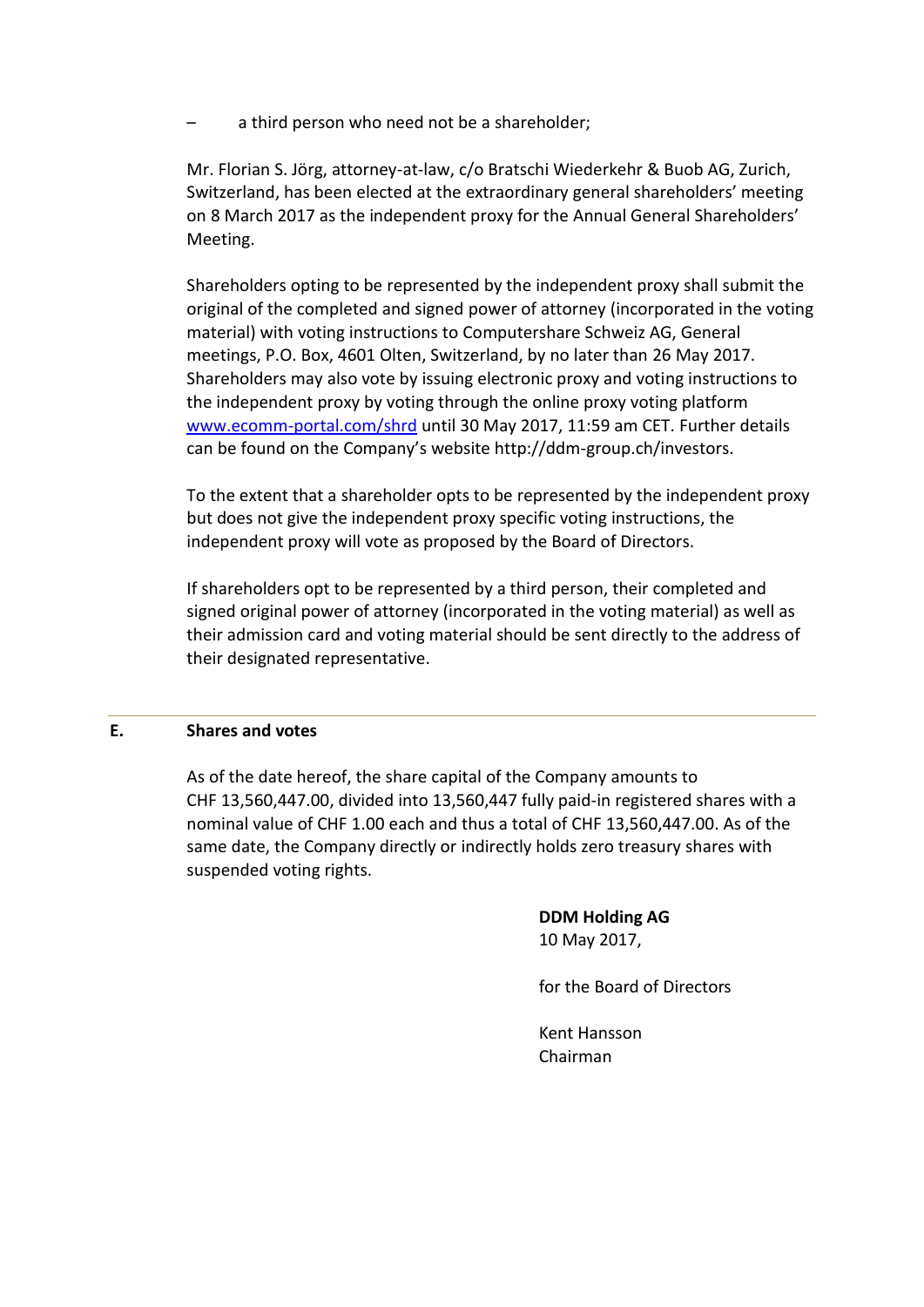# **Annex 1 – Proposed Articles of Association**

| <b>Statuten</b>                                                                                                                                                                                                                   | <b>Articles of Association</b>                                                                                                                                                                                                                                                                                                                    |  |  |  |
|-----------------------------------------------------------------------------------------------------------------------------------------------------------------------------------------------------------------------------------|---------------------------------------------------------------------------------------------------------------------------------------------------------------------------------------------------------------------------------------------------------------------------------------------------------------------------------------------------|--|--|--|
| der                                                                                                                                                                                                                               | of                                                                                                                                                                                                                                                                                                                                                |  |  |  |
| <b>DDM Holding AG</b><br>(DDM Holding SA)                                                                                                                                                                                         | <b>DDM Holding AG</b><br>(DDM Holding SA)                                                                                                                                                                                                                                                                                                         |  |  |  |
| (DDM Holding Ltd)                                                                                                                                                                                                                 | (DDM Holding Ltd)                                                                                                                                                                                                                                                                                                                                 |  |  |  |
| mit Sitz in Baar                                                                                                                                                                                                                  | with its registered seat in Baar                                                                                                                                                                                                                                                                                                                  |  |  |  |
| 1.<br>Firma, Sitz, Zweck und Dauer der<br>Gesellschaft                                                                                                                                                                            | 1.<br><b>Company Name, Registered Seat,</b><br><b>Purpose and Duration of the Company</b>                                                                                                                                                                                                                                                         |  |  |  |
| <b>Art. 1</b><br><b>Firma und Sitz</b>                                                                                                                                                                                            | Art. 1<br><b>Company Name and Registered Seat</b>                                                                                                                                                                                                                                                                                                 |  |  |  |
| Unter der Firma DDM Holding AG (DDM Holding SA)<br>(DDM Holding Ltd) besteht eine Aktiengesellschaft<br>gemäss Art. 620 ff. OR und den vorliegenden<br>Statuten mit Sitz in Baar. Die Dauer der Gesellschaft<br>ist unbeschränkt. | Under the Company name DDM Holding AG (DDM<br>Holding SA) (DDM Holding Ltd), a corporation with<br>its registered seat in Baar is established pursuant<br>to articles 620 et seq. of the Swiss Code of<br>Obligations (CO) and these articles of association<br>(the Articles of Association). The duration of the<br>Company shall be unlimited. |  |  |  |
| Art. 2<br>Zweck                                                                                                                                                                                                                   | <b>Art. 2</b><br><b>Purpose</b>                                                                                                                                                                                                                                                                                                                   |  |  |  |
| <sup>1</sup> Die Gesellschaft bezweckt den Erwerb, das Halten,<br>die Verwaltung, die Finanzierung und die<br>Veräusserung von Beteiligungen an in- und<br>ausländischen Unternehmen.                                             | $1$ The purpose of the Company is to acquire, hold,<br>administrate, finance and sell participations in<br>enterprises in Switzerland and abroad.                                                                                                                                                                                                 |  |  |  |
| <sup>2</sup> Die Gesellschaft kann im In- und Ausland<br>Tochtergesellschaften und Zweigniederlassungen<br>errichten und sich im In- und Ausland an anderen<br>Unternehmen beteiligen.                                            | <sup>2</sup> The Company may establish branch offices and<br>subsidiaries in Switzerland and abroad and<br>participate in such enterprises.                                                                                                                                                                                                       |  |  |  |
|                                                                                                                                                                                                                                   |                                                                                                                                                                                                                                                                                                                                                   |  |  |  |

<sup>3</sup> Die Gesellschaft kann Betriebsgrundstücke und Immaterialgüterrechte erwerben, halten und veräussern.

# <sup>3</sup> The Company may acquire, hold and sell real estate for permanent business establishments and intellectual property rights.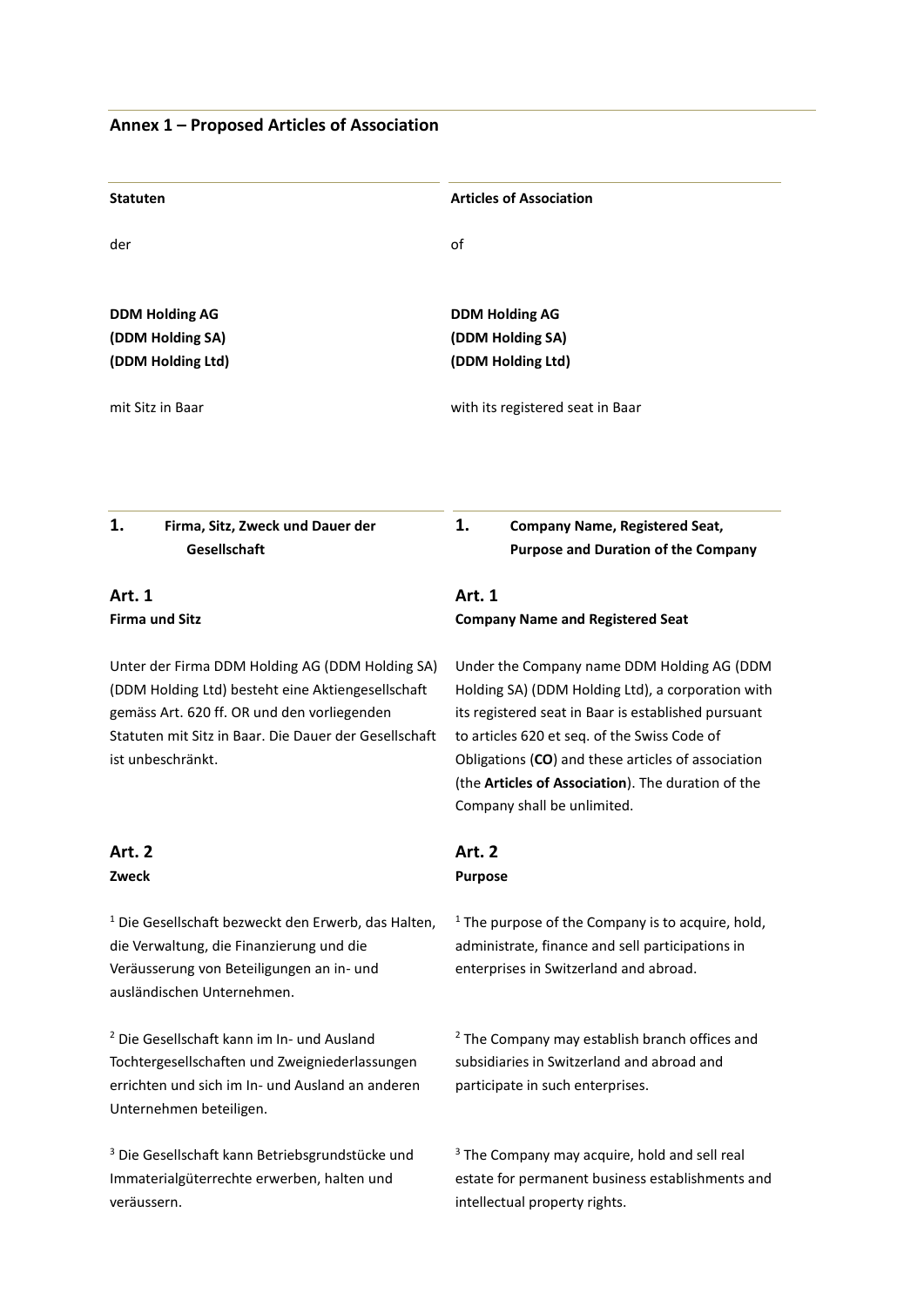<sup>4</sup> Die Gesellschaft kann auch alle kommerziellen, finanziellen und anderen Tätigkeiten ausüben, welche mit dem Zweck der Gesellschaft direkt oder indirekt im Zusammenhang stehen.

<sup>4</sup> The Company may perform any commercial, financial or other activities which are directly or indirectly linked to the purpose of the Company.

<sup>5</sup> Die Gesellschaft kann zudem ihren direkten oder indirekten Tochtergesellschaften sowie Dritten, einschliesslich ihren direkten oder indirekten Aktionären sowie deren direkten oder indirekten Tochtergesellschaften, direkte oder indirekte Finanzierungen gewähren und für eigene Verbindlichkeiten sowie solchen von anderen Gesellschaften (einschliesslich ihren direkten oder indirekten Tochtergesellschaften sowie Dritten, einschliesslich ihren direkten oder indirekten Aktionären sowie deren direkten oder indirekten Tochtergesellschaften) Sicherheiten aller Art stellen, einschliesslich mittels Pfandrechten an oder fiduziarischen Übereignungen von Aktiven der Gesellschaft oder Garantien jedwelcher Art, ob entgeltlich oder nicht. Weiter kann sie mit den oben genannten Gesellschaften einen Liquiditätsausgleich/Konzentration der Nettoliquidität (Cash Pooling) betreiben oder sich einem solchen anschliessen, inklusive periodischem Kontoausgleich (Zero Balancing). Dies auch unter Vorzugskonditionen ohne Zins, unter Ausschluss der Gewinnstrebigkeit der Gesellschaft und unter Eingehung von Klumpenrisiken.

<sup>5</sup> The Company may grant to its direct or indirect subsidiaries as well as to third parties, including its direct or indirect shareholders as well as their direct or indirect subsidiaries, direct or indirect financing and may further provide collateral of any kind for its own liabilities and for liabilities of such other third parties (including its direct or indirect subsidiaries as third parties, including its direct or indirect shareholders as well as their direct or indirect subsidiaries), including by way of pledge rights or fiduciary full title transfers of its assets or guarantees of any kind, whether with or without remuneration. In addition, the Company may with such other companies referred to above enter into cash pooling transactions, including cash pooling with zero balancing, with or without interest, under the exclusion of the corporate purpose to make profit and the Company may take bulk risks under such transactions.

#### **2. Aktienkapital 2. Share Capital**

# **Art. 3 Aktienkapital**

Das Aktienkapital der Gesellschaft beträgt CHF 13'560'447.00 und ist eingeteilt in 13'560'447 Namenaktien mit einem Nennwert von je CHF 1.00. Die Aktien sind vollständig liberiert.

# **Art. 3bis Genehmigtes Aktienkapital**

<sup>1</sup> Der Verwaltungsrat ist ermächtigt jederzeit bis zum 31. Mai 2019 das Aktienkapital im Maximalbetrag

#### **Art. 3 Share Capital**

The share capital of the Company amounts to CHF 13,560,447.00 and is divided into 13,560,447 registered shares with a nominal value of CHF 1.00 each. The shares are fully paid-in.

#### **Art. 3bis Authorized Share Capital**

<sup>1</sup> The Board of Directors shall be authorized to increase the share capital in an amount not to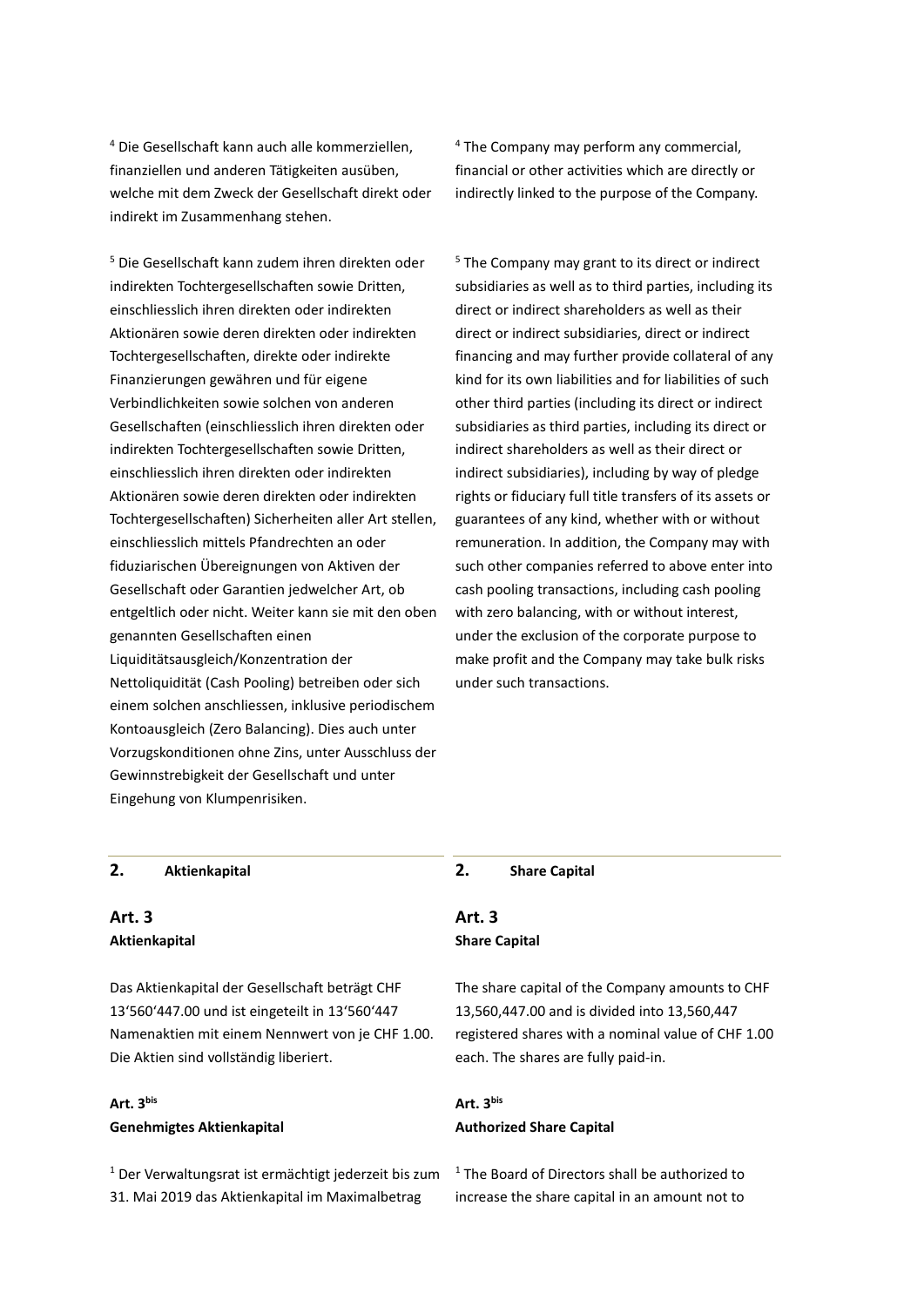von CHF 6'780'223.00 durch Ausgabe von höchstens 6'780'223 voll zu liberierenden Namenaktien mit einem Nennwert von je CHF 1.00 zu erhöhen. Erhöhungen in Teilbeträgen sind gestattet.

<sup>2</sup> Der Verwaltungsrat ist ferner (einschliesslich im Falle eines öffentlichen Angebots für Aktien der Gesellschaft) ermächtigt, das Bezugsrecht der Aktionäre bei der Ausgabe von Namenaktien aus dem genehmigten Aktienkapital gemäss Art. 3<sup>bis</sup> Abs. 1 im Umfang von bis zu CHF 3'390'111.00 durch Ausgabe von bis zu 3'390'111 Namenaktien mit einem Nennwert von je CHF 1.00 zu beschränken oder aufzuheben oder Dritten zuzuweisen, im Falle der Verwendung der Aktien:

- (a) für die Übernahme von Unternehmen, Unternehmensteilen oder Beteiligungen oder für neue Investitionsvorhaben oder für die Finanzierung oder Refinanzierung solcher Transaktionen;
- (b) für Zwecke der Beteiligung strategischer Partner oder zum Zwecke der Erweiterung des Aktionärskreises in bestimmten Investorenmärkten oder im Zusammenhang mit der Kotierung der Aktien an inländischen oder an ausländischen Börsen, inklusive im Zusammenhang mit der Gewährung einer Mehrzuteilungsoption an ein Bankenkonsortium; oder
- (c) für Beteiligungen von Mitarbeitern oder Verwaltungsräten der Gesellschaft oder von Konzerngesellschaften.

<sup>3</sup> Zeichnung und Erwerb der neuen Aktien sowie jede nachfolgende Übertragung der Aktien unterliegen den Bestimmungen gemäss Art. 5 der Statuten.

<sup>4</sup> Der Verwaltungsrat legt den Ausgabebetrag, die Art der Einlagen, den Zeitpunkt der Ausgabe der neuen Aktien, die Bedingungen der Bezugsrechtsausübung und den Beginn der Dividendenberechtigung fest. Dabei kann der

exceed CHF 6,780,223.00 through the issuance of up to 6,780,223 fully paid-in registered shares with a nominal value of CHF 1.00 per share by not later than 31 May 2019. Increases in partial amounts shall be permitted.

<sup>2</sup> The Board of Directors is further authorized (including in case of a public offer for shares of the Company) to restrict or deny the pre-emptive subscription rights of shareholders or allocate such rights to third parties in case of issuance of registered shares out of the authorized share capital set forth in Art.  $3^{bis}$  sec. 1 in the extent of up to CHF 3,390,111.00 through the issuance of up to 3,390,111 registered shares with a nominal value of CHF 1.00 per share, if the shares are to be used:

- (a) for the acquisition of enterprises, parts of enterprises, or participations, or for new investments, or for the financing or refinancing of such transactions;
- (b) for the purpose of the participation of a strategic partner or for the purpose of broadening the shareholder constituency in certain investor markets or in connection with a listing of the shares on domestic or foreign stock exchanges, including in connection with the grant of an overallotment option to a consortium of banks; or
- (c) for the participation of employees or members of the Board of Directors of the Company or of group companies.

 $3$  The subscription and acquisition of the new shares, as well as each subsequent transfer of the shares, shall be subject to the provisions of Art. 5 of the Articles of Association.

<sup>4</sup> The Board of Directors shall determine the issue price, the type of payment, the date of issue of new shares, the conditions for the exercise of the pre-emptive subscription rights, and the beginning date for dividend entitlement. In this regard, the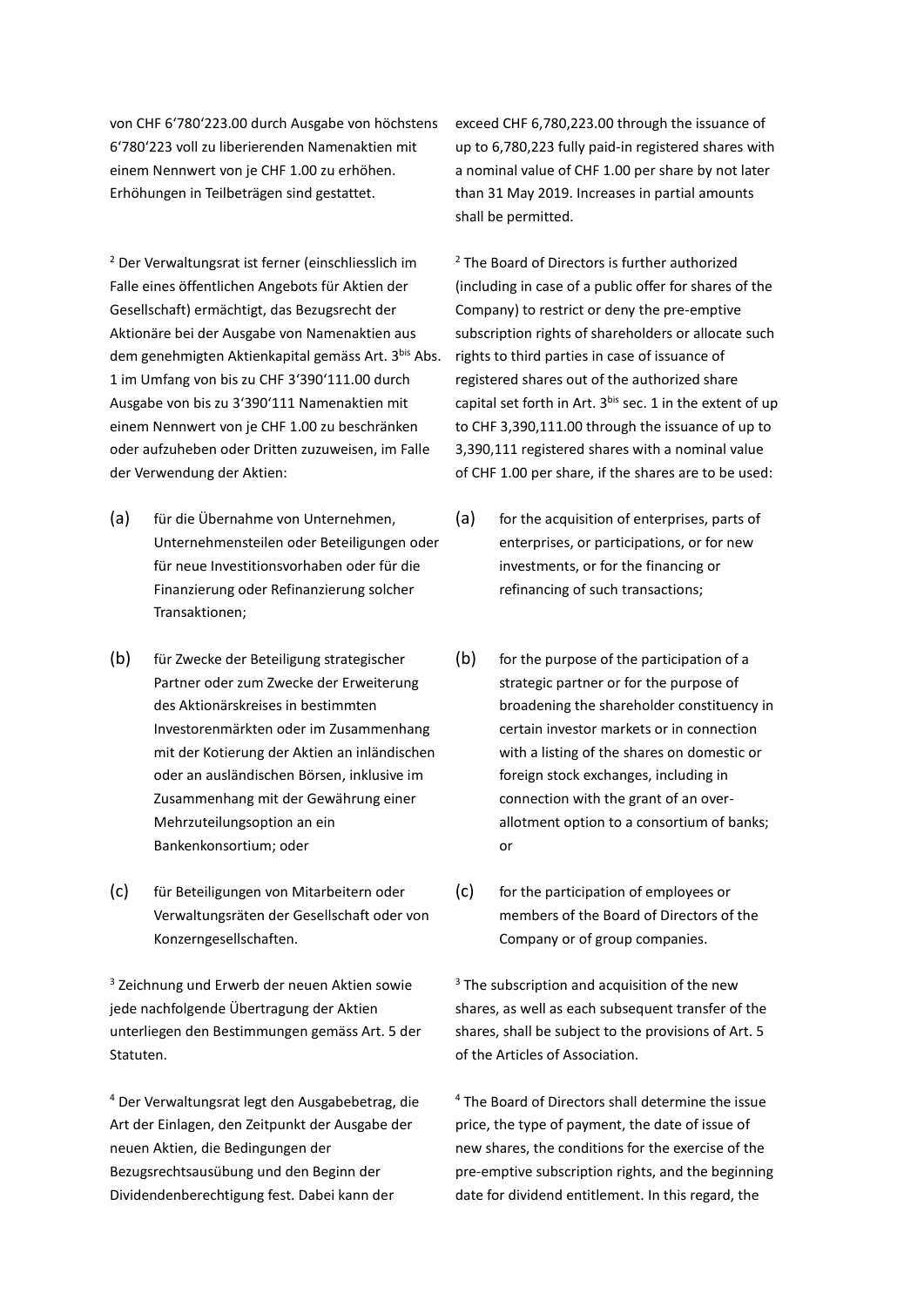Verwaltungsrat neue Aktien mittels Festübernahme durch eine Bank, ein Bankenkonsortium oder einen Dritten und anschliessendem Angebot an die bisherigen Aktionäre ausgeben. Nicht ausgeübte Bezugsrechte kann der Verwaltungsrat verfallen lassen, oder er kann diese bzw. Aktien, für welche Bezugsrechte eingeräumt, aber nicht ausgeübt werden, zu Marktkonditionen platzieren oder anderweitig im Interesse der Gesellschaft verwenden.

# **Art. 3ter Bedingtes Aktienkapital**

<sup>1</sup> Das Aktienkapital der Gesellschaft wird im Maximalbetrag von CHF 1'500'000.00 erhöht durch Ausgabe von höchstens 1'500'000 vollständig zu liberierenden Namenaktien mit einem Nennwert von je CHF 1.00 durch Ausübung von Wandel- oder Optionsrechten, welche in Verbindung mit Darlehen, Anleihens- oder ähnlichen Schuldinstrumenten, aktiengebundenen Finanzinstrumenten oder anderen Finanzmarktinstrumenten (zusammen die **Finanzinstrumente**) der Gesellschaft oder einer ihrer Konzerngesellschaften eingeräumt werden. Die Ausgabe von solchen Wandel- oder Optionsrechten kann zu einem unter dem Börsenkurs liegenden Preis erfolgen. Die Wandel- oder Optionsbedingungen sind durch den Verwaltungsrat festzulegen.

<sup>2</sup>. Bei der Ausgabe von Finanzinstrumenten kann der Verwaltungsrat das Vorwegzeichnungs- und Bezugsrecht der Aktionäre beschränken oder aufheben, falls diese ausgegeben werden (i) zur Finanzierung einschliesslich Refinanzierung der Übernahme von Unternehmen, Unternehmensteilen und Beteiligungen durch oder Investitionsvorhaben der Gesellschaft oder von einer ihrer Konzerngesellschaften oder (ii) zur Platzierung an nationalen oder internationalen Kapitalmärkten (einschliesslich auf dem Weg privater Platzierungen bei einem oder mehreren ausgewählten Investoren). Wird das Vorwegzeichnungsrecht durch Beschluss des Verwaltungsrates beschränkt oder aufgehoben, gilt Folgendes: Die Finanzinstrumente sind zu den

Board of Directors may issue new shares by means of a firm underwriting through a banking institution, a syndicate or another third party and a subsequent offer of these shares to the current shareholders. The Board of Directors may permit pre-emptive subscription rights that have not been exercised to expire or it may place these rights and shares to which pre-emptive subscription rights have been granted but not exercised, at market conditions or use them for other purposes in the interest of the Company.

#### **Art. 3ter Conditional Share Capital**

<sup>1</sup> The share capital of the Company shall be increased by a maximum aggregate amount of CHF 1,500,000.00 through the issuance of a maximum of 1,500,000 registered shares, which shall be fully paid-in, with a nominal value of CHF 1.00 per share by the exercise of conversion rights or option rights which are granted in connection with the issuance of loans, bonds or similar debt instruments, equity-linked instruments or other financial market instruments (collectively, the **Financial Instruments**) by the Company or one of its group companies. Such conversion rights or option rights may be issued at a price lower than that quoted on the stock exchange. The conversion or option conditions shall be determined by the Board of Directors.

<sup>2</sup> When issuing Financial Instruments the Board of Directors may restrict or exclude the advance subscription rights and the pre-emptive rights of the shareholders in cases where they are issued (i) for the financing including re-financing of a takeover of an enterprise, of parts of an enterprise, or of participations or of investments by the Company or one of its group companies or (ii) for the placement on national or international capital markets (including private placements to one or more selected investors). If the advance subscription rights are restricted or excluded by a resolution of the Board of Directors, the following applies: the Financial Instruments are to be issued at market conditions (including standard dilution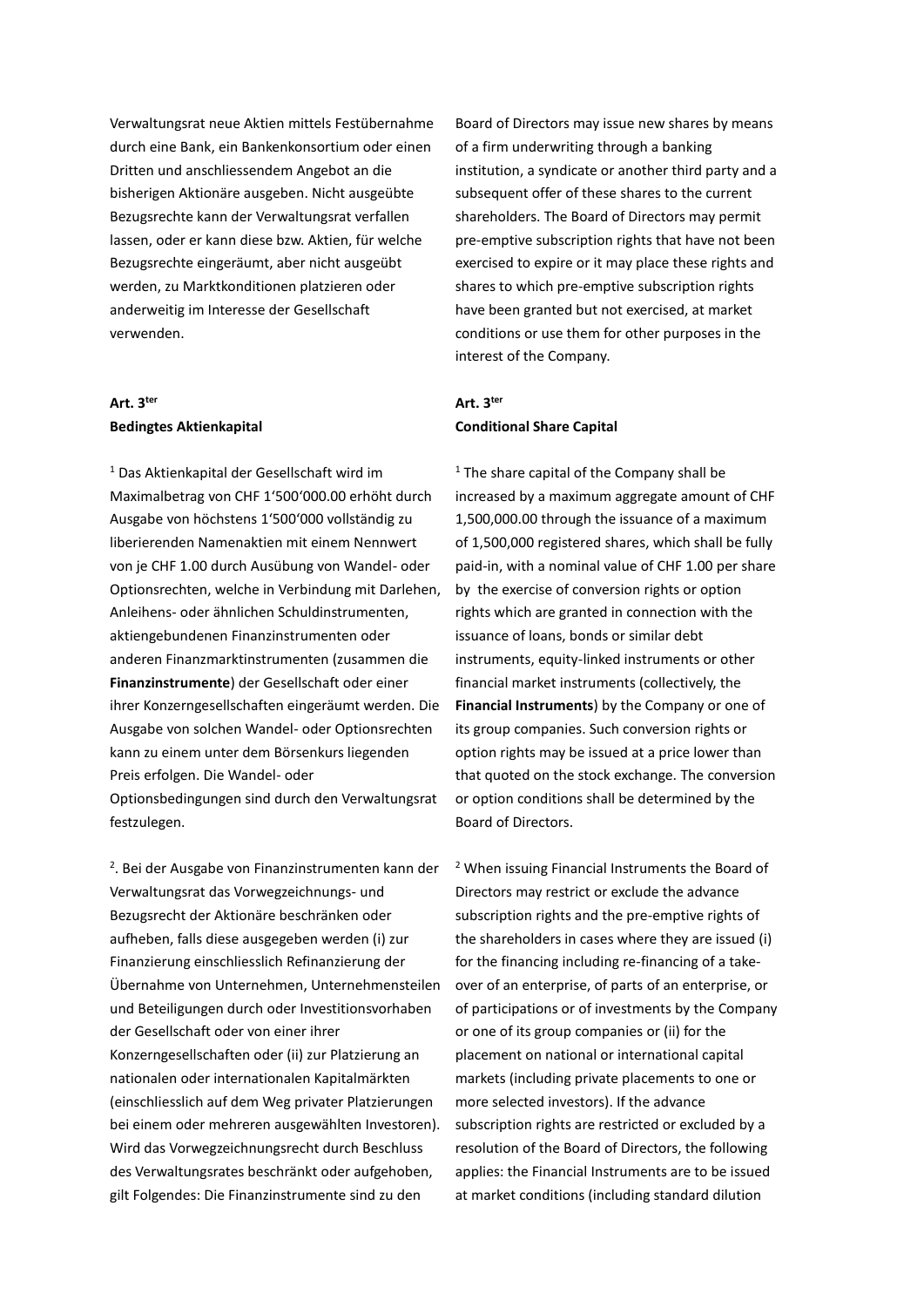jeweiligen marktüblichen Bedingungen (einschliesslich der marktüblichen Standard-Verwässerungsklauseln) auszugeben, und die Festsetzung des Wandel- oder Ausgabepreises der neuen Aktien muss den Marktpreisen der Aktien oder von ähnlichen Instrumenten im Zeitpunkt der Ausgabe oder der Umwandlung angemessen Rechnung tragen. Dabei dürfen Wandelrechte höchstens während 15 Jahren und Optionsrechte höchstens während 7 Jahren ab dem Zeitpunkt der betreffenden Emission ausübbar sein; bedingte Wandeleigenschaften dürfen für eine unbefristete Dauer bestehen.

<sup>3</sup> Der Erwerb der Namenaktien durch die Ausübung von Wandel- und Optionsrechten oder durch die Umwandlung von Finanzinstrumenten mit bedingten Wandeleigenschaften sowie jede nachfolgende Übertragung der Aktien unterliegen den Bestimmungen gemäss Art. 5 der Statuten.

#### **Art. 3quater Bedingtes Aktienkapital**

<sup>1</sup> Das Aktienkapital der Gesellschaft wird im Maximalbetrag von CHF 500'000.00 erhöht durch Ausgabe von höchstens 500'000 vollständig zu liberierenden Namenaktien mit einem Nennwert von je CHF 1.00, entweder durch Ausgabe von Aktien an Mitarbeiter oder Verwaltungsräte der Gesellschaft oder von Konzerngesellschaften oder durch Ausübung von Optionsrechten, die Mitarbeitern oder Verwaltungsräten der Gesellschaft oder von Konzerngesellschaften gewährt werden, jeweils gemäss einem oder mehreren vom Verwaltungsrat auszuarbeitenden Plänen und unter Berücksichtigung der Leistungen, Funktionen, Verantwortungsstufen und Rentabilitätskriterien. Die Ausgabe von solchen Aktien oder Bezugsrechten darauf kann zu einem unter dem Börsenkurs liegenden Preis erfolgen.

<sup>2</sup> Das Vorwegzeichnungsrecht und das Bezugsrecht der Aktionäre sind ausgeschlossen. Der Erwerb der Namenaktien durch die Ausübung von Optionsrechten sowie jede nachfolgende

protection clauses in accordance with market practice) and the setting of the conversion or issue price of the new shares must take the stock market price of the shares or comparable instruments priced by the market at the time of issue or time of conversion into account. The conversion rights may be exercisable during a maximum of 15 years and option rights during a maximum of 7 years from the time of the respective issue; contingent conversion features may remain in place indefinitely.

<sup>3</sup> The acquisition of registered shares through the exercise of conversion rights and of option rights or by the conversion of Financial Instruments with contingent conversion features and each subsequent transfer of the shares shall be subject to the provisions of Art. 5 of the Articles of Association.

#### **Art. 3quater Conditional Share Capital**

 $1$  The share capital of the Company shall be increased by a maximum aggregate amount of CHF 500,000.00 through the issuance of a maximum of 500,000 registered shares, which shall be fully paid-in, with a nominal value of CHF 1.00 per share by either the issuance of shares to employees or members of the Board of Directors of the Company or of group companies or the exercise of option rights which are granted to employees or members of the Board of Directors of the Company or of group companies, both according to one or more plan(s) to be drawn up by the board of directors, taking into account performance, functions, levels of responsibility and profitability criteria. Such shares or subscription rights may be issued at a price lower than that quoted on the stock exchange.

<sup>2</sup> The advance subscription right and the preemptive subscription rights of the shareholders are excluded. The acquisition of registered shares through the exercise of option rights and each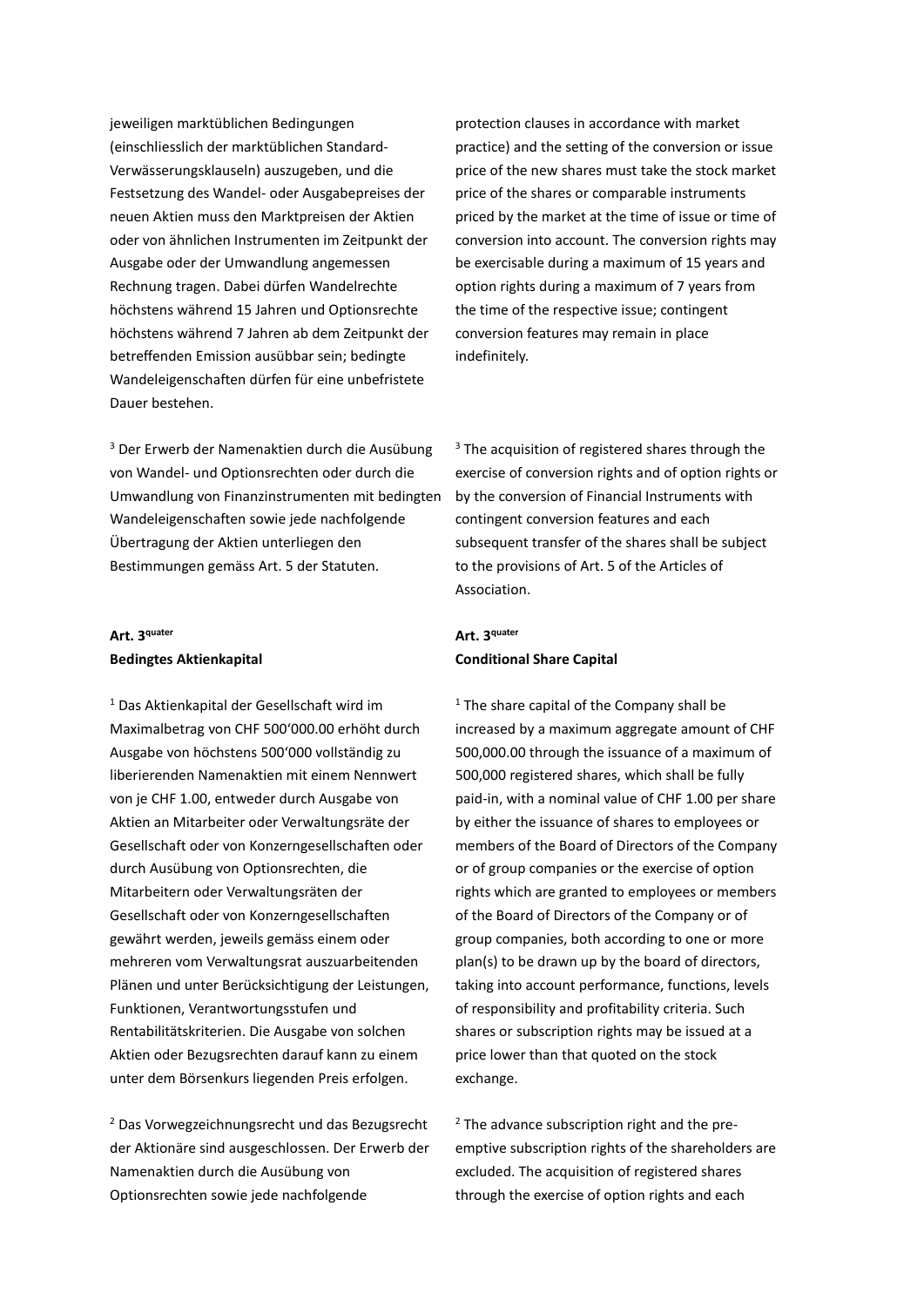Übertragung der Aktien unterliegen den Bestimmungen gemäss Art. 5 der Statuten.

#### **Art. 4 Form der Aktien, Umwandlung von Aktien**

<sup>1</sup> Die Gesellschaft gibt ihre Namenaktien in Form von Einzelurkunden, Globalurkunden oder Wertrechten aus. Der Gesellschaft steht es im Rahmen der gesetzlichen Vorgaben frei, ihre in einer dieser Formen ausgegebenen Namenaktien jederzeit und ohne Zustimmung der Aktionäre in eine andere Form umzuwandeln. Sie trägt dafür die Kosten.

<sup>2</sup> Die Gesellschaft führt über die von ihr ausgegebenen Wertrechte ein Buch (Wertrechtebuch), in das die Anzahl und Stückelung der ausgegebenen Wertrechte sowie die Gläubiger eingetragen werden. Das Wertrechtebuch ist nicht öffentlich. Die Wertrechte entstehen mit Eintragung in das Wertrechtebuch und bestehen nur nach Massgabe dieser Eintragung.

<sup>3</sup> Der Aktionär hat keinen Anspruch auf Umwandlung von in bestimmter Form ausgegebenen Aktien in eine andere Form. Der Aktionär kann jedoch von der Gesellschaft jederzeit die Ausstellung einer Bescheinigung über die von ihm gemäss Aktienregister gehaltenen Aktien verlangen.

<sup>4</sup> Wertrechte können nur durch Zession übertragen werden. Eine solche Zession bedarf zur Gültigkeit der Anzeige an die Gesellschaft. Ihre Verpfändung richtet sich nach den Vorschriften über das Pfandrecht an Forderungen. Bucheffekten, denen Namenaktien der Gesellschaft zugrunde liegen, können indessen nicht durch Zession übertragen werden. An diesen Bucheffekten können auch keine Sicherheiten durch Zession bestellt werden. Namenaktien der Gesellschaft, die gemäss Art. 5 Abs. 3 der Statuten in einem Wertschriftenregister gemäss dem Schwedischen Financial Instruments Accounts Act (1998:1479) oder anderweitig gemäss schwedischem Recht registriert sind, sind in

subsequent transfer of the shares shall be subject to the provisions of Art. 5 of the Articles of Association.

#### **Art. 4 Form of Shares, Conversion of Shares**

 $1$  The Company issues its registered shares in the form of single certificates, global certificates or uncertificated securities. Within the provisions of the law, the Company may at any time and at its own cost convert registered shares issued in one of the above mentioned forms into another form without the consent of the shareholder.

<sup>2</sup> The Company shall keep a register for the issued uncertificated securities (register of uncertificated securities), in which the amount and the denomination of the issued uncertificated securities and the name of the creditors shall be registered. The register of uncertificated securities is not public. The uncertificated securities take effect upon entry into the register of uncertificated securities and exist only to the extent registered.

<sup>3</sup> The shareholder has no entitlement to the converting of shares issued in a specific form into another form. The shareholder may however at any time request the Company to issue a written statement in respect of the shares held by the shareholder pursuant to the share register.

<sup>4</sup> Uncertified securities may only be transferred by assignment. In order to be binding, such assignment must be notified to the Company. They may be pledged in accordance with the pertinent provisions on the pledging of claims. Book entry securities based on registered shares of the Company may, however, not be transferred by assignment. Neither can securities be granted on book entry securities by assignment. Registered shares of the company that are registered in accordance with Art. 5 para. 3 of these Articles of Association in a securities register in accordance with the Swedish Financial Instruments Accounts Act (1998:1479) or otherwise in accordance with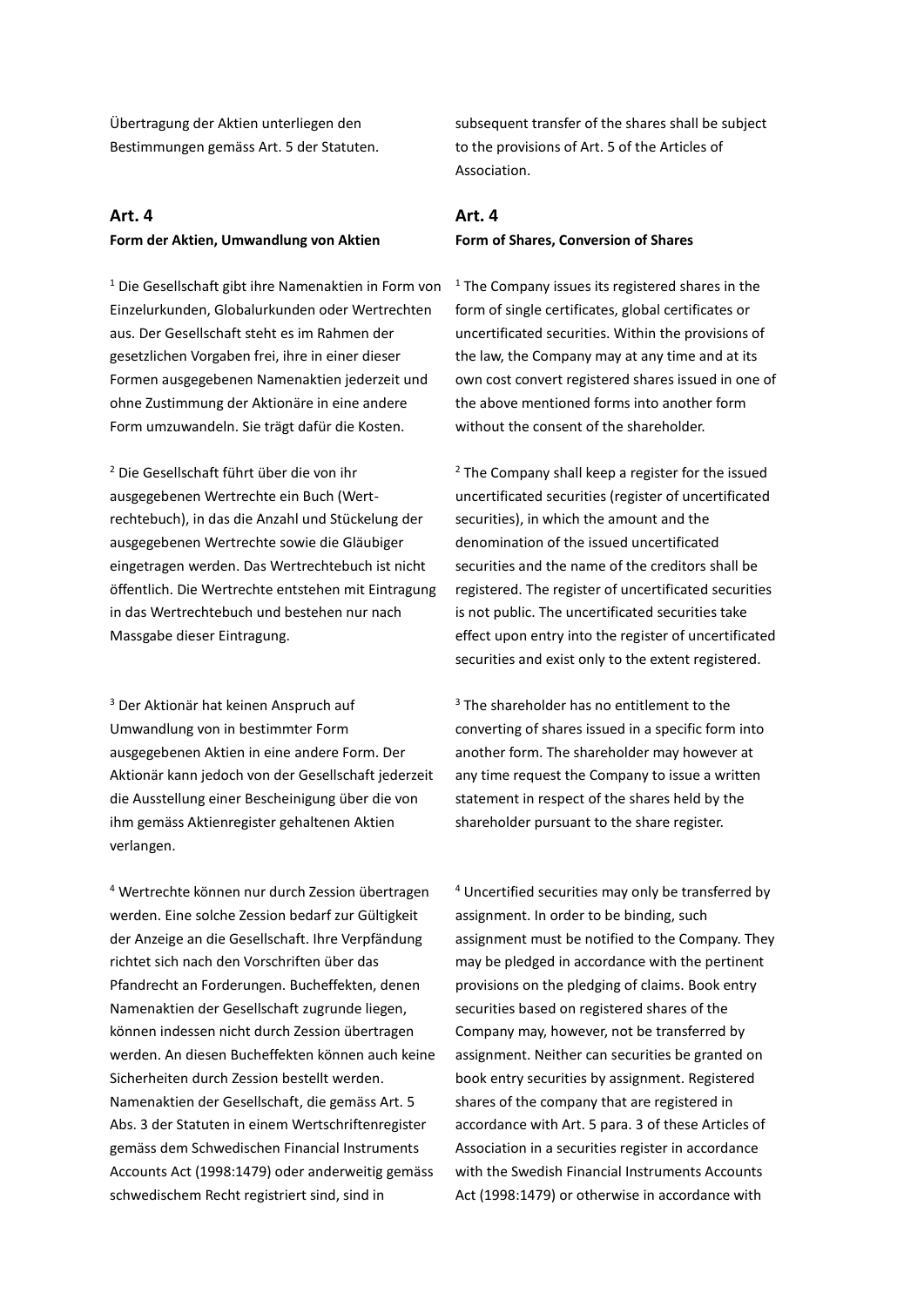Übereinstimmung mit den Bestimmungen dieses Gesetzes und anderer anwendbaren schwedischen Gesetze zu übertragen. Unverbriefte Namenaktien der Gesellschaft, die gemäss Art. 5 Abs. 3 der Statuten in einem Wertschriftenregister gemäss dem Schwedischen Financial Instruments Accounts Act (1998:1479) oder anderweitig gemäss schwedischem Recht registriert sind, können nach Massgabe dieses oder anderer anwendbaren schwedischen Gesetze verpfändet werden.

#### **Art. 5 Aktienbuch, Übertragung von Aktien**

<sup>1</sup> Die Gesellschaft führt über die Namenaktien ein Aktienbuch, in welches die Eigentümer und Nutzniesser mit Namen und Adresse eingetragen werden. Die Eintragung in das Aktienbuch setzt einen Ausweis über den Erwerb der Aktie zu Eigentum oder die Begründung einer Nutzniessung voraus. Im Verhältnis zur Gesellschaft wird als Aktionär oder als Nutzniesser nur anerkannt, wer im Aktienbuch eingetragen ist. Die Gesellschaft anerkennt für jede Aktie nur einen Berechtigten. Wechselt eine im Aktienbuch eingetragene Person ihre Adresse, so hat sie dies der Gesellschaft mitzuteilen. Solange dies nicht geschehen ist, erfolgen alle brieflichen Mitteilungen rechtsgültig an die bisher im Anteilbuch eingetragene Adresse.

<sup>2</sup> Erwerber von Namenaktien werden auf Gesuch als Aktionäre mit Stimmrecht im Aktienbuch eingetragen, falls sie ausdrücklich erklären, diese Namenaktien im eigenen Namen und für eigene Rechnung erworben zu haben.

<sup>3</sup> Der Verwaltungsrat kann einzelne Personen, die im Eintragungsgesuch nicht ausdrücklich erklären, die Aktien für eigene Rechnung zu halten (Nominees) bis 3% des im Handelsregister eingetragenen Aktienkapitals mit Stimmrecht im Aktienbuch eintragen. Über diese Limite kann der Verwaltungsrat Nominees als Aktionäre mit Stimmrecht im Aktienbuch eintragen, wenn der betreffende Nominee die Namen, Adressen und Aktienbestände derjenigen Personen bekannt gibt, auf deren Rechnung er 0.5% oder mehr des im

Swedish law shall be transferred in accordance with such Act and other applicable Swedish laws. Uncertificated registered shares registered in accordance with Art. 5 para. 3 of these Articles of Association in a securities register in accordance with the Swedish Financial Instruments Accounts Act (1998:1479) or otherwise in accordance with Swedish law may be pledged in accordance with such Act and other applicable Swedish laws.

#### **Art. 5 Share Ledger, Transfer of Shares**

 $1$  The Company shall maintain a share ledger of the registered shares in which the owners and beneficiaries are registered with their names and addresses. The registration in the share ledger is subject to proof of acquisition of shares or the entitlement to a right of usufruct to a share. No shareholder or usufructuary shall be recognized as such by the Company unless it is entered in the share ledger. The Company shall recognize only one owner for each share. If a person registered in the share register changes his/her address, he/she shall inform the Company thereof. As long as such an address change has not been notified, any information by mail shall validly be notified to the address filed with the share register.

<sup>2</sup> Acquirers of registered shares shall be registered upon request as shareholders with the right to vote, provided that they expressly declare that they acquired the registered shares in their own name and for their own account.

 $3$  The Board of Directors may record persons not expressly declaring in their registration application that they hold the shares for their own account (the **Nominees**) as shareholders with voting rights in the share register for up to 3% of the share capital entered in the commercial register. Beyond this limit, the Board of Directors may record Nominees as shareholders with voting rights in the share register provided any such Nominee discloses the names, addresses and shareholdings of the persons for account of whom it is holding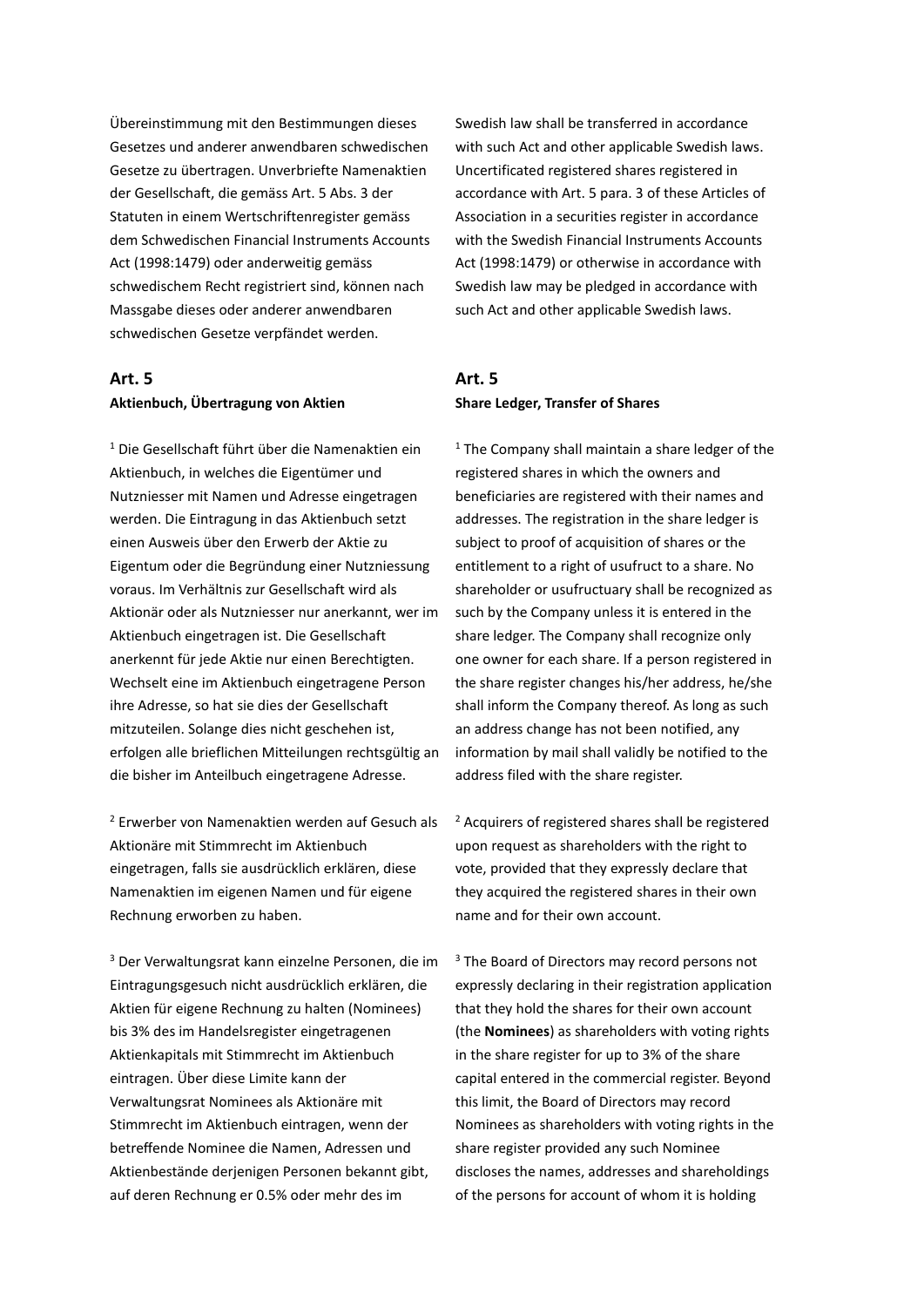Handelsregister eingetragenen Aktienkapitals hält, und mit dem Verwaltungsrat eine Vereinbarung über seine Stellung abgeschlossen hat.

<sup>4</sup> Die in diesem Artikel geregelte Eintragungsbeschränkung gilt auch für Aktien, die über die Ausübung eines Bezugs-, Options- oder Wandelrechts gezeichnet werden oder erworben werden.

<sup>5</sup> Der Verwaltungsrat kann nach Anhörung des eingetragenen Aktionärs oder Nominees Eintragungen im Aktienbuch mit Rückwirkung auf das Datum der Eintragung streichen, wenn diese durch falsche Angaben zustande gekommen sind. Der Betroffene muss über diese Streichung sofort informiert werden

<sup>6</sup> Ungeachtet der Abs. 1 bis 5 dieses Artikels und solange die Gesellschaft Partei eines Affiliation Agremeents mit Euroclear Sweden AB in Schweden ist, können die Aktien der Gesellschaft sowie die Erwerber dieser Aktien in ein Wertschriftenregister gemäss dem Schwedischen Financial Instruments Accounts Act (1998:1479) und anderweitig gemäss schwedischem Recht eingetragen werden.

<sup>7</sup> Der Verwaltungsrat regelt die Einzelheiten und trifft die zur Einhaltung der vorstehenden Bestimmungen notwendigen Anordnungen. Er kann diese Aufgaben delegieren. Er kann in besonderen Fällen Ausnahmen von der Beteiligungsgrenze oder Nomineeregelung bewilligen.

0.5% or more of the share capital entered in the commercial register and provided any such Nominee has entered into an agreement with the Board of Directors regarding its situation.

<sup>4</sup> The restrictions as set out in this article also apply to shares acquired by way of exercising preemptive, option or convertible rights.

<sup>5</sup> After hearing the registered shareholder or Nominee, the Board of Directors may cancel registrations in the share register, retro-active to the date of registration, if such registrations were made based on incorrect information. The relevant shareholder or Nominee shall be informed immediately as to the cancellation.

 $6$  Notwithstanding para. 1 to 5 of this Article, for as long as the Company is party to an Affiliation Agreement with Euroclear Sweden AB in Sweden, the Company's shares and the acquirers of those shares may be registered in a securities register in accordance with the Swedish Financial Instruments Accounts Act (1998:1479) and other applicable Swedish laws.

 $<sup>7</sup>$  The Board of Directors shall specify the details</sup> and give the necessary orders concerning the adherence to the preceding provisions. It may delegate these duties. In special cases, it may grant exemptions from the rule concerning Nominees.

| 3.            | Organisation                      | З.            | Organization                             |
|---------------|-----------------------------------|---------------|------------------------------------------|
| <b>Art. 6</b> | Organe der Gesellschaft           | <b>Art. 6</b> | <b>Corporate Bodies of the Company</b>   |
|               | Die Organe der Gesellschaft sind: |               | The corporate bodies of the Company are: |
| (a)           | Die Generalversammlung            | (a)           | the General Shareholders' Meeting        |
| (b)           | Der Verwaltungsrat                | (b)           | the Board of Directors                   |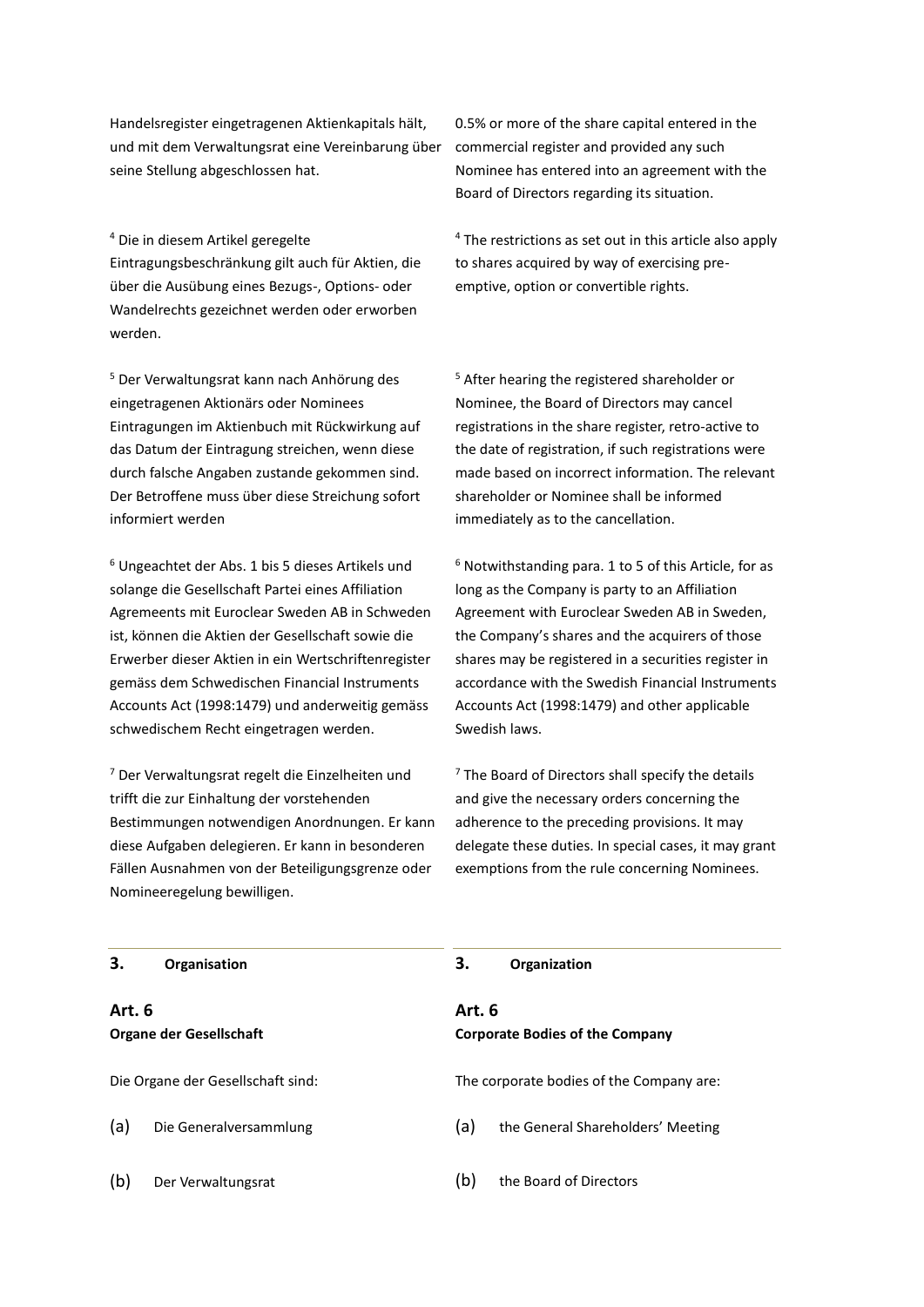#### **Art. 7 Befugnisse**

Oberstes Organ der Gesellschaft ist die Generalversammlung. Ihr stehen folgende unübertragbaren Befugnisse zu:

- 
- (b) Einzelwahl der Mitglieder des Verwaltungsrates und aus diesen Mitgliedern Wahl des Präsidenten des Verwaltungsrates und Einzelwahl der Mitglieder des Vergütungsausschusses sowie Wahl des unabhängigen Stimmrechtsvertreters und der Revisionsstelle;
- (c) Genehmigung des Lageberichtes, der Jahresrechnung und der Konzernrechnung sowie Beschlussfassung über die Verwendung des Bilanzgewinnes, insbesondere die Festsetzung der Dividende;
- (d) Entlastung der Mitglieder des Verwaltungsrates und der mit der Geschäftsführung betrauten Personen (Geschäftsleitung);
- (e) Genehmigung der Vergütung des Verwaltungsrates und der Geschäftsleitung gemäss Statuten;
- (f) Beschlussfassung über die Gegenstände, die der Generalversammlung durch das Gesetz oder die Statuten vorbehalten sind oder ihr

#### **3.1. Die Generalversammlung 3.1. The General Shareholders' Meeting**

#### **Art. 7 Powers**

The supreme corporate body of the Company is the General Shareholders' Meeting. It has the

following inalienable powers:

- (a) Festsetzung und Änderung der Statuten; (a) the adoption and the amendment of the Articles of Association;
	- (b) the individual election of the members of the Board of Directors and the election from among them of the Chairman of the Board of Directors and the individual election of the members of the Remuneration Committee as well as the election of the Independent Proxy and the Auditors;
	- (c) the approval of the management report, the annual financial statements and the consolidated financial statements, as well as the resolution on the use of the balance sheet profits as shown on the balance sheet, in particular, the declaration of dividends;
	- (d) the release of the members of the Board of Directors and the persons entrusted with management (**Executive Management**);
	- (e) the approval of the compensation of the Board of Directors and the Executive Management pursuant to the Articles of Association;
	- (f) the passing of resolutions on matters which are by law or by the Articles of Association reserved to the General Shareholders'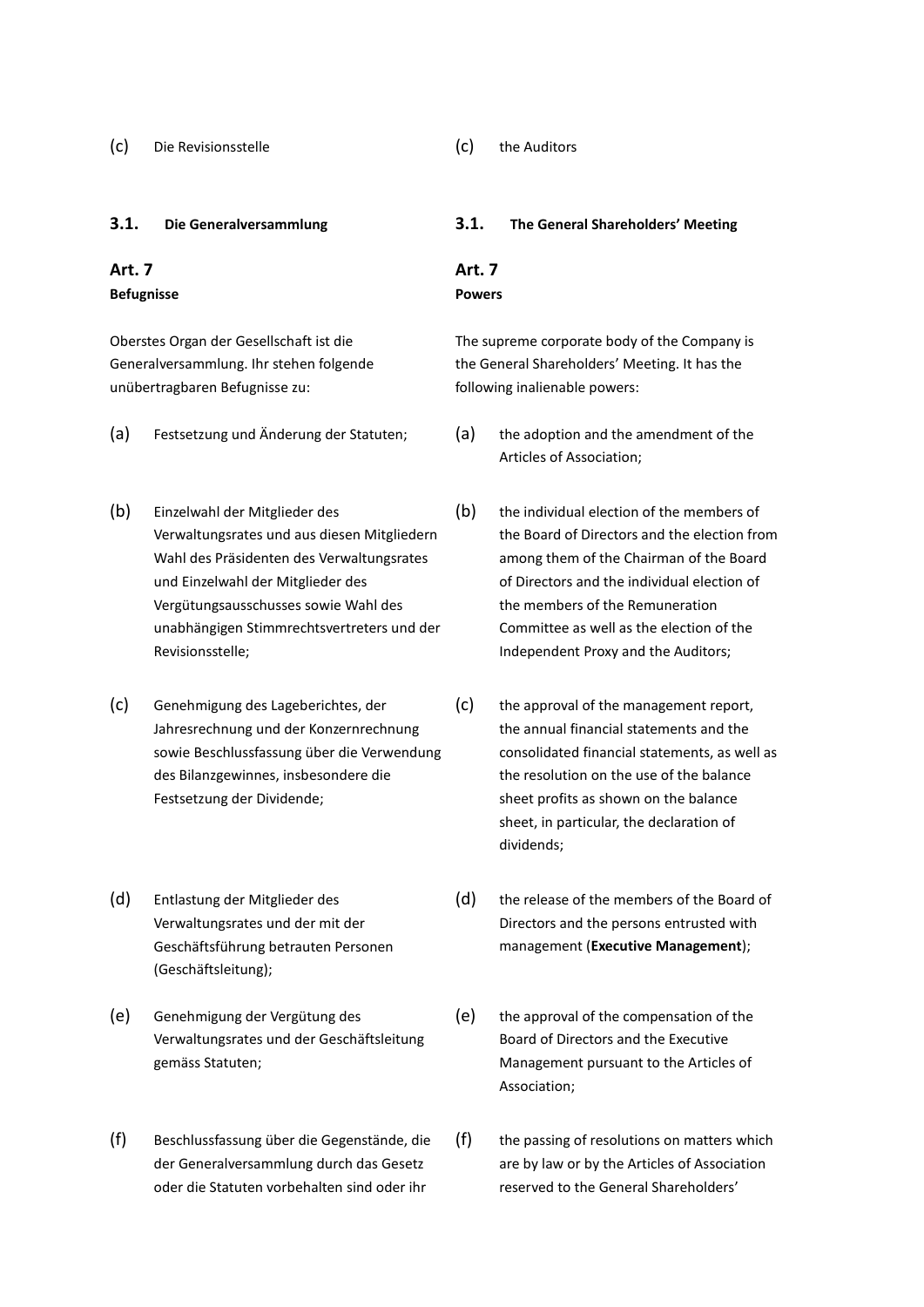#### **Art. 8 Versammlungen**

<sup>1</sup> Die ordentliche Generalversammlung findet jedes Jahr innerhalb von sechs (6) Monaten nach Abschluss des Geschäftsjahres statt.

<sup>2</sup> Ausserordentliche Generalversammlungen werden einberufen, so oft es notwendig ist, insbesondere in den vom Gesetz vorgesehenen Fällen.

<sup>3</sup> Ausserdem müssen ausserordentliche Generalversammlungen durch den Verwaltungsrat einberufen werden auf Beschluss einer Generalversammlung oder wenn es ein oder mehrere Aktionäre, welche zusammen mindestens 10% des Aktienkapitals vertreten, schriftlich und unter Angabe der Verhandlungsgegenstände und der Anträge, bei Wahlen der Namen der vorgeschlagenen Kandidaten, verlangen.

#### **Art. 9 Einberufung und Traktandierung**

<sup>1</sup> Die Generalversammlung wird durch den Verwaltungsrat, nötigenfalls durch die Revisionsstelle einberufen. Das Einberufungsrecht steht auch den Liquidatoren zu.

<sup>2</sup> Die Generalversammlung wird durch Publikation im Publikationsorgan der Gesellschaft eingeladen, und zwar mindestens 20 Tage vor dem Versammlungstag. Die Aktionäre können überdies auch schriftlich (mit uneingeschriebenem Brief) orientiert werden. Die Gesellschaft stellt die Einladung auch auf ihrer Website zur Verfügung. Solange Namenaktien der Gesellschaft an einer Schwedischen Börse kotiert sind, kann die Gesellschaft gleichzeitig mit der Einladung auch einen Hinweis auf die Einladung in einer Schwedischen Tageszeitung publizieren. Die Einberufung erfolgt in englischer Sprache und kann ins Schwedische übersetzt werden.

durch den Verwaltungsrat vorgelegt werden. Meeting, or those submitted to it by the Board of Directors.

# **Art. 8**

#### **Meetings**

<sup>1</sup> The ordinary General Shareholders' Meeting takes place annually within six (6) months after the close of the business year.

<sup>2</sup> Extraordinary General Shareholders' Meetings are called as often as necessary, in particular in all cases required by law.

3 Furthermore, extraordinary General Shareholders' Meetings shall be convened by the Board of Directors upon resolution of a General Shareholders' Meeting or at the written request of one or more shareholders with voting rights representing in the aggregate at least 10% of the share capital, specifying the items and proposals to appear on the agenda and, in case of elections, the names of the candidates.

#### **Art. 9 Notice and Agenda**

<sup>1</sup> The Board of Directors, or if necessary, the Auditors shall call the ordinary General Shareholders' Meeting. The liquidators shall also have the right to call.

<sup>2</sup> The General Shareholders' Meeting shall be convened by notice in the official means of publication of the Company no less than 20 days before the date fixed for the Meeting. Shareholders may also be informed by ordinary mail. The notice of the General Shareholders' Meeting shall also be made available on the Company's website. As long as the Company's shares are listed on a Swedish stock exchange, the Company may publish in a daily Swedish newspaper an announcement with the information that the notice has been issued. The convocation shall be served in English and may be translated into Swedish.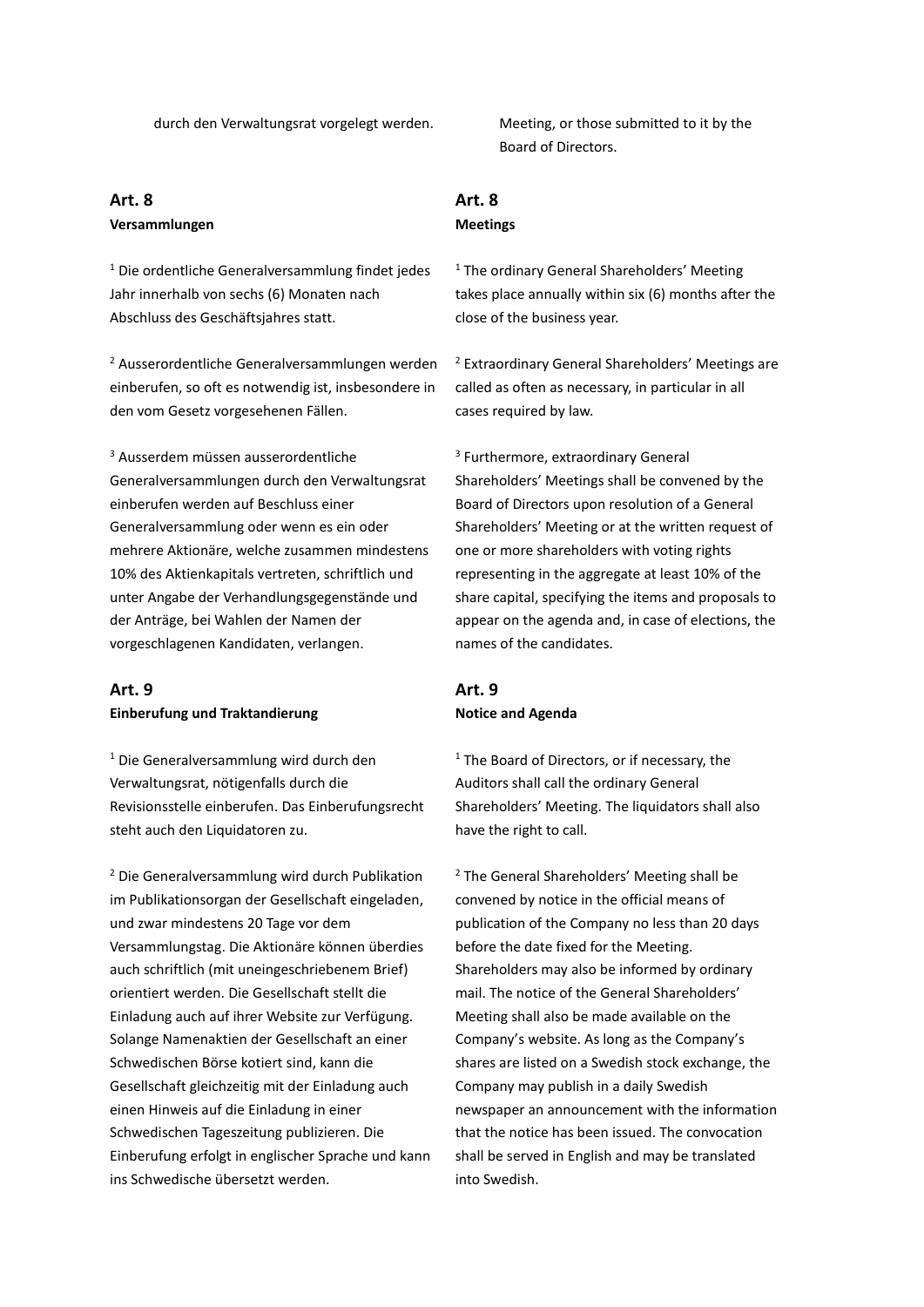3 Spätestens 20 Tage vor der ordentlichen Generalversammlung sind der Lagebericht, der Vergütungsbericht und der Revisionsbericht am Sitz der Gesellschaft zur Einsicht der Aktionäre aufzulegen. In der Einberufung zur Generalversammlung ist auf diese Auflegung und auf das Recht der Aktionäre hinzuweisen, die Zustellung dieser Unterlagen verlangen zu können.

4 In der Einberufung sind neben Tag, Zeit und Ort der Versammlung die Verhandlungsgegenstände sowie die Anträge des Verwaltungsrates und der Aktionäre bekanntzugeben, welche die Durchführung einer Generalversammlung oder die Traktandierung eines Verhandlungsgegenstandes verlangt haben.

<sup>5</sup> Ein oder mehrere Aktionäre, welche zusammen Aktien von entweder (i) im Nennwert von mindestens CHF 1'000'000 oder (ii) mindestens 10% des Aktienkapitals vertreten (es gilt der tiefere Wert), können die Traktandierung von Verhandlungsgegenständen verlangen. Das Begehren hat schriftlich und unter genauer Angabe der Verhandlungsgegenstände und der Anträge 45 Tage vor der Generalversammlung zu erfolgen.

<sup>6</sup> Zu nicht gehörig angekündigten Verhandlungsgegenständen können keine Beschlüsse gefasst werden. Hiervon sind jedoch der Beschluss über den in einer Generalversammlung gestellten Antrag auf Einberufung einer ausserordentlichen Generalversammlung sowie derjenige auf Durchführung einer Sonderprüfung ausgenommen.

<sup>7</sup> Zur Stellung von Anträgen im Rahmen der Verhandlungsgegenstände und zu Verhandlungen ohne Beschlussfassung bedarf es nicht der vorgängigen Ankündigung.

 $3$  At the latest 20 days prior the General Shareholders' Meeting, the management report, the compensation report and the Auditors' report shall be available for examination by the shareholders at the domicile of the Company. Reference thereto and the right of the shareholders to request the receipt of these documents must be included in the invitation to the General Shareholders' Meeting.

<sup>4</sup> The invitation to a General Shareholders' Meeting shall state besides day, time and place of the General Meeting of Shareholders to be held, the items and the proposals of the Board of Directors and the shareholders who demand that the General Shareholders' Meeting be called or that items be included in the agenda.

<sup>5</sup> One or more shareholders with voting rights whose combined holdings represent the lower of (i) an aggregate nominal value of at least CHF 1,000,000 or (ii) at least 10% of the share capital may request that an item be included in the agenda of a General Shareholders' Meeting. Such a request must be made in writing to the Board of Directors at the latest 45 days before the General Shareholders' Meeting and shall specify the agenda items and the proposals made.

 $6$  No resolution shall be passed on items for which no proper notice has been given; this prohibition does not apply to proposals made during a General Shareholders' Meeting to call an extraordinary General Shareholders' Meeting or to initiate a special audit.

 $<sup>7</sup>$  No prior notice shall be required for proposals</sup> concerning items included in the agenda and deliberations that do not result in the adoption of resolutions.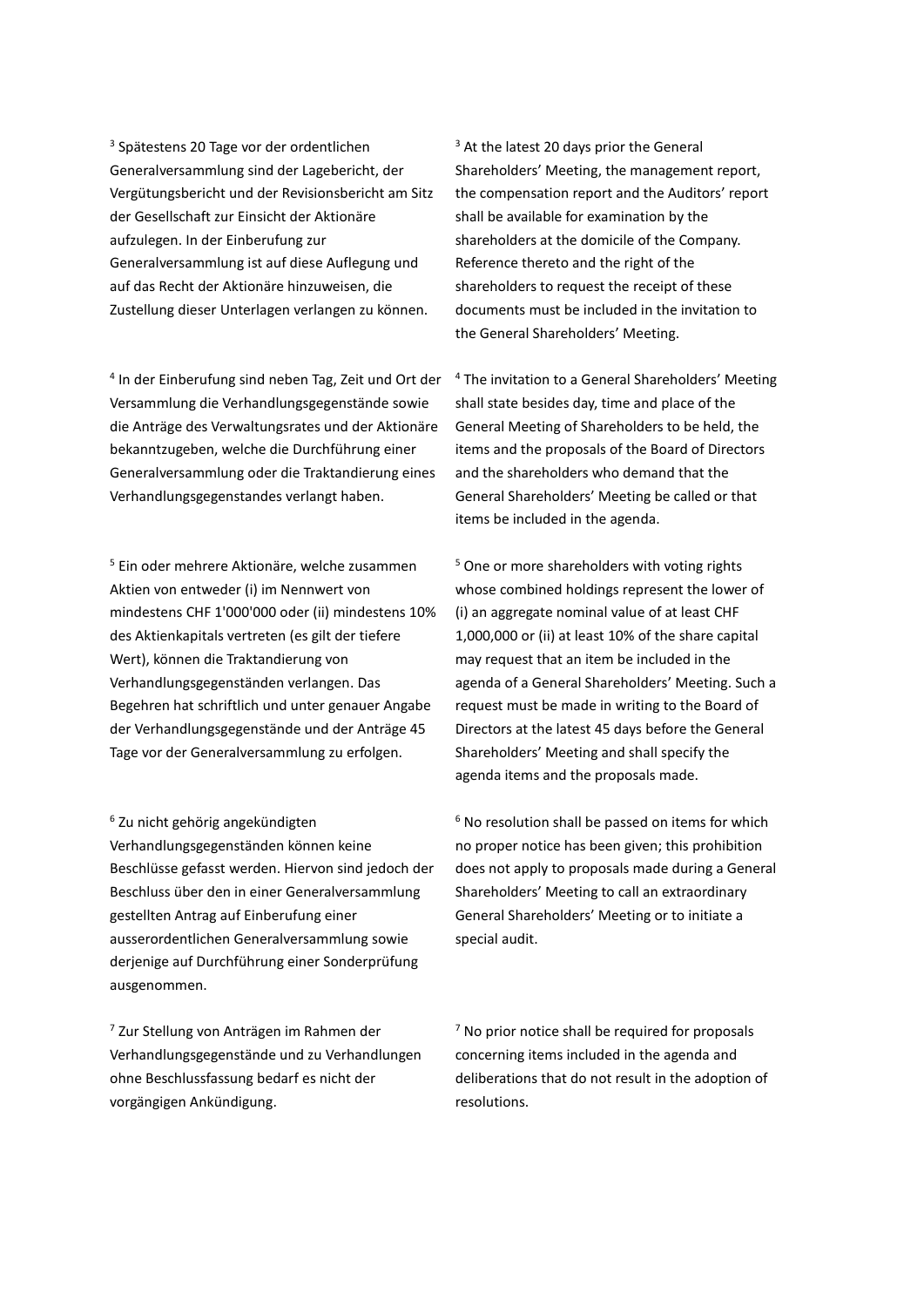#### **Art. 10 Vorsitz, Protokolle**

<sup>1</sup> Den Vorsitz der Generalversammlung führt der Präsident, bei dessen Verhinderung ein anderes Mitglied des Verwaltungsrates oder ein anderer von der Generalversammlung gewählter Tagespräsident, der nicht Aktionär sein muss.

<sup>2</sup> Der Vorsitzende bezeichnet den Protokollführer und die Stimmenzähler, die nicht Aktionäre sein müssen.

<sup>3</sup> Der Verwaltungsrat sorgt für die Führung der Protokolle, die vom Vorsitzenden und vom Protokollführer zu unterzeichnen sind.

#### **Art. 11 Stimmrecht, Vertretung**

<sup>1</sup> Vorbehältlich Art. 5 der Statuten berechtigt jede Aktie zu einer Stimme.

#### 2 Jeder Aktionär kann sich in der

Generalversammlung durch einen Dritten, welcher nicht Aktionär sein muss und sich durch eine schriftliche Vollmacht ausweist, oder durch den unabhängigen Stimmrechtsvertreter vertreten lassen. Vorbehalten bleibt die gesetzliche Vertretung.

<sup>3</sup> Zur Teilnahme an der Generalversammlung und Ausübung des Stimmrechts in der Generalversammlung sind diejenigen Aktionäre berechtigt, die an dem jeweils vom Verwaltungsrat bezeichneten Stichtag im Aktienbuch als Aktionäre mit Stimmrecht eingetragen sind oder, solange die Aktien in Schweden kotiert sind, beim Zentralverwahrer gemäss Kapitel 1, Abschnitt 10 des Swedish Companies Act (Sw. Aktiebolagslagen (2005:551) als Aktionäre eingetragen sind.

<sup>4</sup> Der unabhängige Stimmrechtsvertreter wird von der Generalversammlung für eine Amtsdauer bis zum Abschluss der nächsten ordentlichen

# **Art. 10 Chair, Minutes**

<sup>1</sup> The General Shareholders' Meeting shall be chaired by the Chairman, or, in his absence, by another member of the Board of Directors or by another Chairman for the day elected by the General Shareholders' Meeting, who does not have to be a shareholder.

<sup>2</sup> The Chairman designates a Secretary and a voting teller who do not have to be shareholders.

 $3$  The Board of Directors shall arrange for the taking of minutes. These minutes shall be signed by the Chairman and the Secretary.

#### **Art. 11 Voting Rights, Proxies**

<sup>1</sup> Subject to Art. 5 of these Articles of Association, each share entitles to one vote.

 $2$  Each shareholder may be represented at the General Shareholders' Meeting by a third person who need not be a shareholder and who is authorized to vote on behalf of the shareholder by a written power of attorney or by the independent proxy holder (**Independent Proxy**). Legal representation is reserved.

<sup>3</sup> Shareholders entered in the share ledger as shareholders with voting rights, or which, as long as the shares listed in Sweden, are entered as shareholders in the central security depositary in accordance with chapter 1, paragraph 10 of the Swedish Companies Act (Sw. Aktiebolagslagen (2005:551), on a specific record date designated by the Board of Directors shall be entitled to vote at the General Shareholders' Meeting and to exercise their votes at the General Shareholders' Meeting.

<sup>4</sup> The Independent Proxy shall be elected by the General Shareholders' Meeting for a term of office until completion of the next ordinary General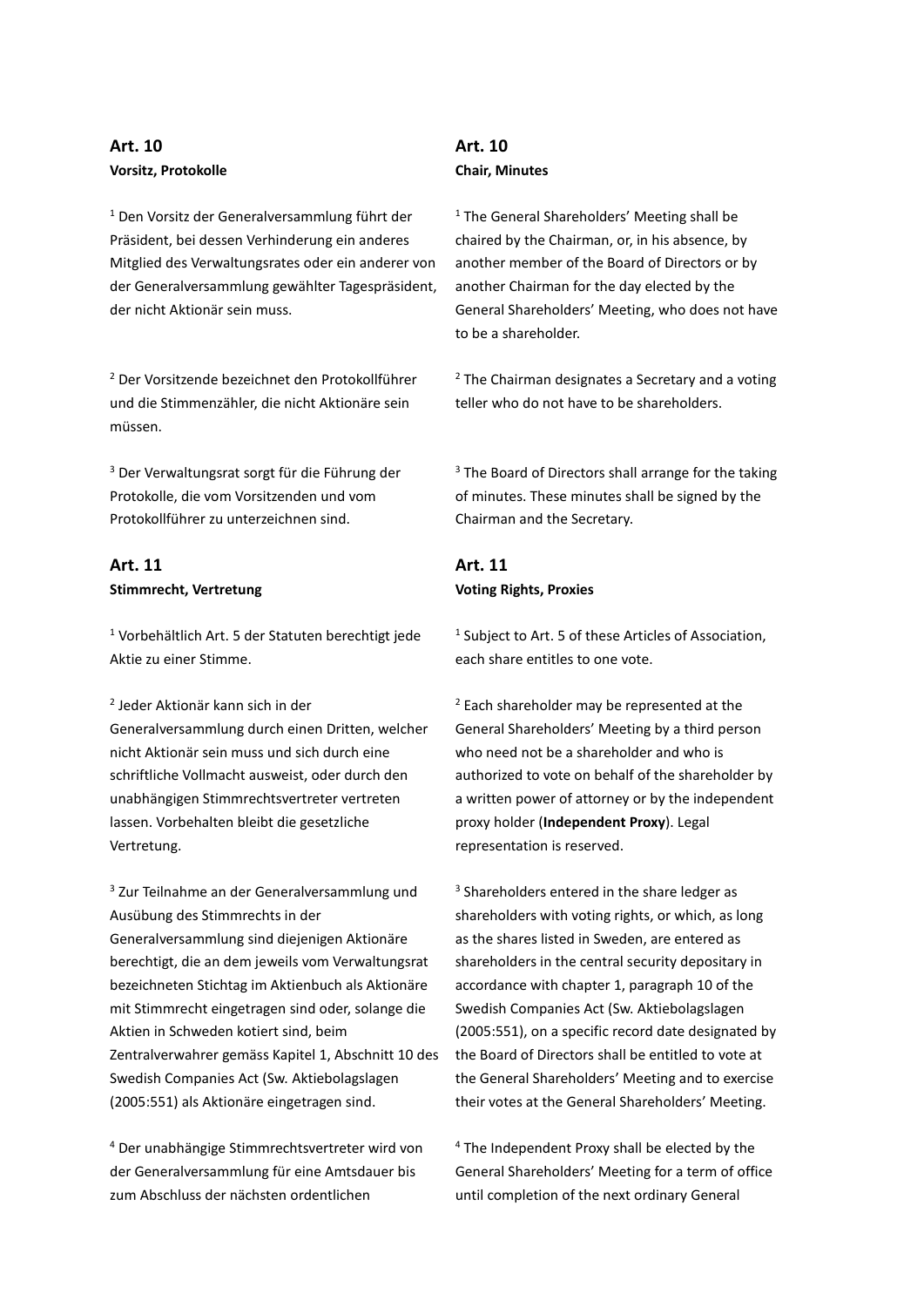Generalversammlung gewählt. Der unabhängige Stimmrechtsvertreter, dessen Amtsdauer abläuft, ist sofort wieder wählbar. Die Pflichten des unabhängigen Stimmrechtsvertreters bestimmen sich nach anwendbaren Gesetzen, Regeln und Richtlinien. Die Generalversammlung kann den unabhängigen Stimmrechtsvertreter mit Wirkung auf das Ende der Generalversammlung abberufen.

<sup>5</sup> Hat die Gesellschaft keinen unabhängigen Stimmrechtsvertreter, ernennt der Verwaltungsrat den unabhängigen Stimmrechtsvertreter für die nächste Generalversammlung.

<sup>6</sup> Der Verwaltungsrat erlässt die Verfahrensvorschriften über die Teilnahme und Vertretung an der Generalversammlung.

#### **Art. 12 Quoren und Beschlüsse**

<sup>1</sup> Die Generalversammlung ist beschlussfähig ohne Rücksicht auf die Zahl der anwesenden Aktionäre oder der vertretenen Aktien.

<sup>2</sup> Wahlen und Abstimmungen erfolgen in der Regel offen, sofern der Vorsitzende nicht eine schriftliche oder elektronische Wahl oder Abstimmung anordnet. Der Vorsitzende kann jederzeit im Interesse der Zuverlässigkeit des Ergebnisses geheime Abstimmung anordnen. In diesem Fall gilt die vorausgegangene offene Wahl oder Abstimmung als nicht geschehen.

<sup>3</sup> Der Verwaltungsrat kann Vorschriften für Abstimmungen und Wahlen mittels elektronischem Verfahren erlassen. Elektronische Wahlen und Abstimmungen sind geheimen Wahlen und Abstimmungen gleichgestellt.

<sup>4</sup> Die Generalversammlung fasst ihre Beschlüsse und vollzieht ihre Wahlen mit der absoluten Mehrheit der vertretenen Aktienstimmen, soweit nicht zwingendes Gesetz oder die Statuten abweichende

Shareholders' Meeting. The Independent Proxy whose term of office has expired is immediately eligible for re-election. The duties of the Independent Proxy are determined by applicable laws, rules and regulations. The General Shareholders' Meeting may remove the Independent Proxy with effect as per the end of the General Shareholders' Meeting.

5 If the Company does not have an Independent Proxy, the Board of Directors shall appoint the Independent Proxy for the next General Shareholders' Meeting.

<sup>6</sup> The Board of Directors shall set forth the rules regarding the participation and representation in the General Shareholders' Meeting.

#### **Art. 12 Quorum and Resolutions**

 $1$  The General Shareholders' Meeting shall be duly constituted irrespective of the number of shareholders present or of shares represented.

<sup>2</sup> Elections and votes shall be taken on a show of hands unless a vote by ballot or electronic voting is ordered by the Chairman of the General Shareholders' Meeting. The Chairman may at any time order that a resolution by show of hands be repeated by vote by ballot if he believes the result of the vote by show of hands not to be conclusive. In this case, the previous election or vote by show of hands shall be deemed not to have taken place.

<sup>3</sup> The Board of Directors may also make arrangements for electronic voting. Resolutions passed by electronic voting shall have the same effect as elections and votes by ballot.

<sup>4</sup> The General Shareholders' Meeting passes its resolutions and carries out its elections with the absolute majority of the shares represented, to the extent the mandatory law or the Articles of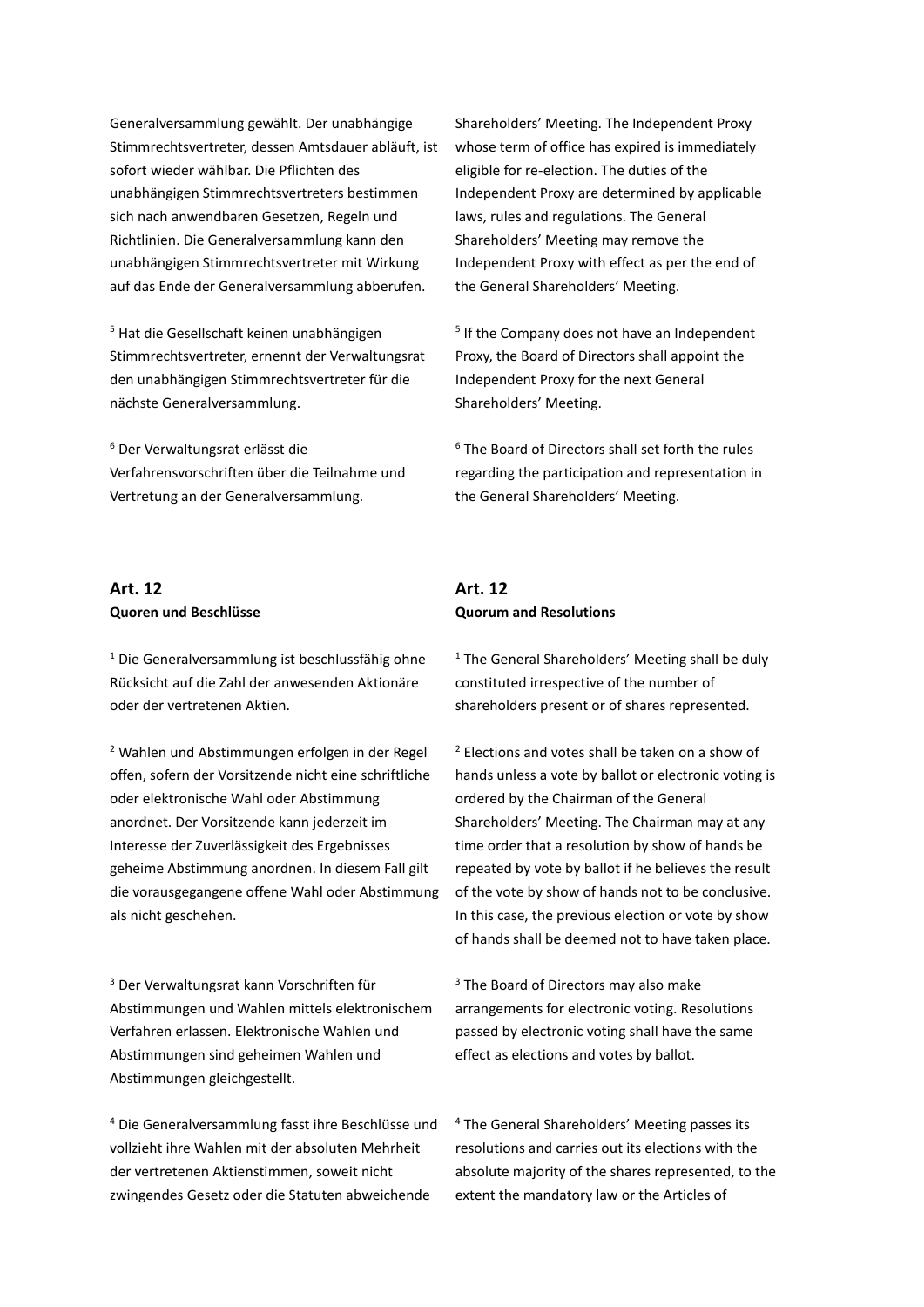<sup>5</sup> Kommt im ersten Wahlgang eine Wahl nicht zustande und stehen mehr als ein Kandidat zur Wahl, ordnet der Vorsitzende einen zweiten Wahlgang an, in dem das relative Mehr (d.h. die Mehrheit der gültig abgegebenen Stimmen) entscheidet

<sup>6</sup> Ein Beschluss der Generalversammlung, der mindestens zwei Drittel der vertretenen Aktienstimmen und die absolute Mehrheit der vertretenen Aktiennennwerte auf sich vereinigt, ist für die im Gesetz genannten Fälle erforderlich.

# **Art. 13 Wahl, Konstituierung**

<sup>1</sup> Der Verwaltungsrat besteht aus zwei oder mehreren, aber nicht mehr als neun (9) Mitgliedern.

<sup>2</sup> Die Mitglieder des Verwaltungsrates werden für eine Amtsdauer von einem Jahr einzeln gewählt. Als Jahr gilt die Zeit von einer ordentlichen Generalversammlung zur nächsten. Unter dem Jahr gewählte neue Mitglieder setzen die Amtsdauer ihres Vorgängers fort. Wiederwahl ist zulässig.

<sup>3</sup> Die Amtszeit eines Mitglieds des Verwaltungsrates endet in jedem Fall mit dem Ende der ordentlichen Generalversammlung die auf den siebzigsten (70) Geburtstag des entsprechenden Mitglieds des Verwaltungsrates folgt und eine Wiederwahl ist diesfalls nicht zulässig.

4 Soweit in den Statuten nicht anders vorgesehen, konstituiert sich der Verwaltungsrat selbst. Er bezeichnet aus seiner Mitte nach Bedarf einen oder mehrere Vizepräsidenten. Der Verwaltungsrat bezeichnet ferner einen Sekretär, der nicht Mitglied des Verwaltungsrates zu sein braucht.

Bestimmungen enthalten. Association do not provide otherwise.

5 If the first ballot fails to result in an election and more than one candidate is standing for election, the Chairman shall order a second ballot in which a relative majority (i.e. the majority of the validly casted votes) shall be decisive.

 $6$  Those matters provided for by law shall require a qualified majority of two thirds of the votes represented and the absolute majority of the share capital represented.

#### **3.2. Der Verwaltungsrat 3.2. The Board of Directors**

#### **Art. 13 Election, Constitution**

<sup>1</sup> The Board of Directors shall consist of two or several but not more than nine (9) members.

<sup>2</sup> The members of the Board of Directors shall be elected individually for a term of one year. A year shall mean the period running between one ordinary General Shareholders' Meeting and the next. New members elected during the year shall continue in office until the end of their predecessor's term. Re-election is permitted.

 $3$  The term of office of a member of the Board of Directors shall in each case end at the conclusion of the ordinary General Shareholders' Meeting following the seventieth  $(70<sup>th</sup>)$  birthday of such member of the Board of Directors and re-election shall be excluded in this case.

<sup>4</sup> Unless provided otherwise in the Articles of Association, the Board of Directors constitutes itself. lt shall elect from amongst its members, if necessary, one or several Vice Chairmen. The Board of Directors shall further appoint a secretary who need not be a member of the Board of Directors.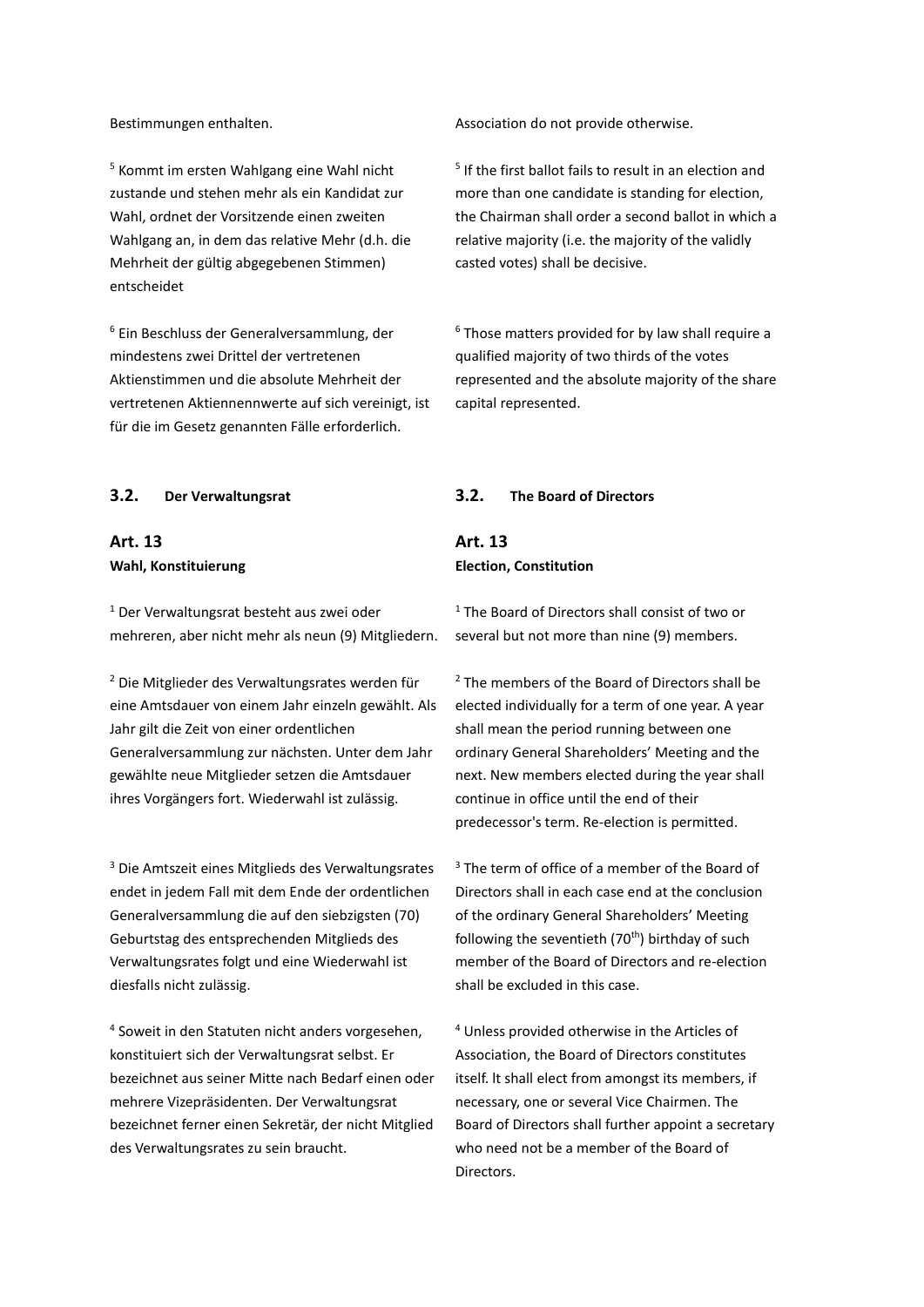5 Ist das Präsidium des Verwaltungsrates vakant, kann der Verwaltungsrat aus seinen Mitgliedern einen neuen Präsidenten für die verbleibende Amtsdauer bezeichnen.

# **Art. 14 Oberleitung, Delegation**

<sup>1</sup> Dem Verwaltungsrat obliegt die oberste Leitung der Gesellschaft und die Überwachung der Geschäftsführung. Er vertritt die Gesellschaft nach aussen und besorgt alle Angelegenheiten, die nicht nach Gesetz, Statuten oder Reglementen einem anderen Organ der Gesellschaft übertragen sind.

<sup>2</sup> Der Verwaltungsrat kann aus seiner Mitte ständige oder ad hoc Ausschüsse bestellen, welche mit der Vorbereitung und Ausführung seiner Entscheide oder der Aufsicht bestimmter Geschäftsbereiche betraut sind. Der Verwaltungsrat stellt sicher, dass er umfassend informiert bleibt.

<sup>3</sup> Der Verwaltungsrat kann, unter Vorbehalt der unübertragbaren Aufgaben, einen Teil seiner Befugnisse oder alle seine Befugnisse nach Massgabe eines von Verwaltungsrat zu erlassenden Organisationsreglements an einzelne oder mehrere Mitglieder der Geschäftsleitung oder Vertreter der Gesellschaft, Verwaltungsräte, Ausschüsse oder Dritte übertragen, welche nicht Aktionäre sein müssen.

#### **Art. 15 Aufgaben**

Der Verwaltungsrat hat folgende unübertragbare und unentziehbare Aufgaben:

- (a) Oberleitung des Gesellschaft und Erteilung der nötigen Weisungen;
- 

5 If the office of the Chairman of the Board of Directors is vacant, the Board of Directors may appoint a new Chairman from among its members for the remaining term of office.

#### **Art. 14 Ultimate Management, Delegation**

<sup>1</sup> The Board of Directors is responsible for the ultimate management of the Company and the supervision of the managing bodies. The Board of Directors represents the Company towards third parties and is responsible for all matters which are not allocated to another body of the Company by law, the Articles of Association or regulations.

<sup>2</sup> The Board of Directors may appoint from amongst its members standing or ad hoc committees entrusted with the preparation and execution of its decisions or the supervision of specific parts of the business. The Board of Directors shall ensure that it is kept properly informed.

<sup>3</sup> The Board of Directors may delegate its powers and duties, in part or entirely, except for the nondelegable and inalienable duties, pursuant to organizational regulations adopted by the Board of Directors (the **Organizational Regulations**) to one or several members of the Executive Management or representatives of the Company, to members of the Board of Directors, to committees or third parties, who need not be shareholders.

# **Art. 15**

#### **Duties**

The Board of Directors has the following nontransferable and unalienable duties:

- (a) the ultimate management of the Company and giving of the necessary directives;
- (b) Festlegung der Organisation; (b) the establishment of the organization;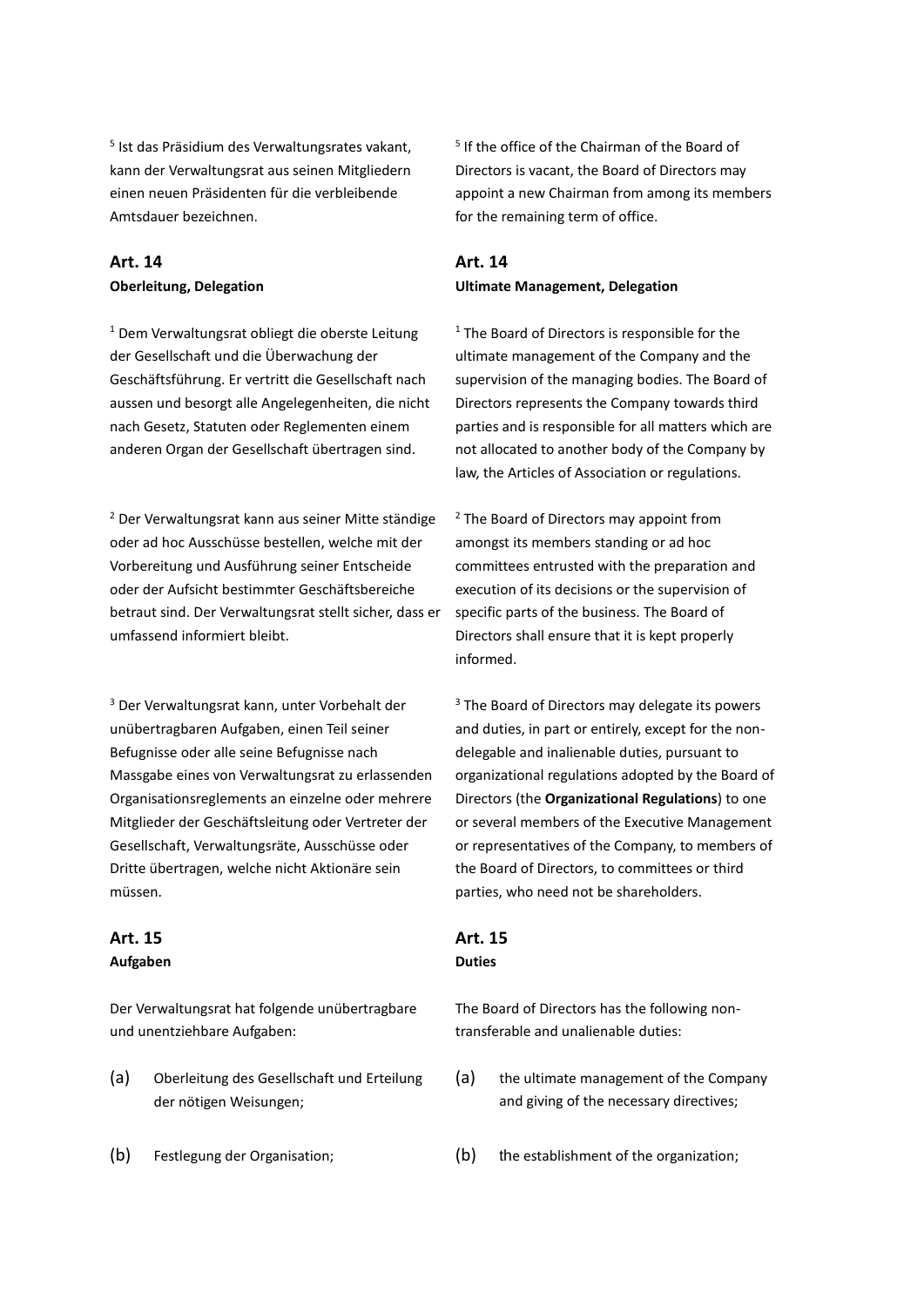- (c) Ausgestaltung Rechnungswesens, der Finanzkontrolle sowie der Finanzplanung;
- (d) Ernennung und Abberufung der mit der Geschäftsführung und der Vertretung betrauten Personen und Regelung der Zeichnungsberechtigung;
- (e) Oberaufsicht über die mit der Geschäftsführung betrauten Personen, namentlich im Hinblick auf die Befolgung der Gesetze, Statuten, Reglemente und Weisungen;
- (f) Erstellung des Geschäftsberichtes und des Vergütungsberichtes sowie Vorbereitung der Generalversammlung und Ausführung ihrer Beschlüsse;
- (g) Benachrichtigung des Richters im Falle der Überschuldung;
- (h) Beschlussfassung über die nachträgliche Leistung von Einlagen auf nicht vollständig liberierte Aktien;
- (i) Beschlussfassung über die Feststellung von Kapitalerhöhungen und daraus folgende Statutenänderungen;
- (j) Prüfung der fachlichen Voraussetzungen der Revisionsstelle;
- (k) die unübertragbaren und unentziehbaren Aufgaben gemäss den auf die Gesellschaft anwendbare Gesetze oder Verordnungen;
- (l) die Bestimmung des Interimsverwaltungsratspräsidenten, von Interimsvergütungsausschussmitgliedern
- (c) the organization of the accounting system, the internal financial controls as well as the financial planning;
- (d) the appointment and the recall from office of the persons entrusted with the management and the representation of the Company and the grant of signatory power;
- (e) the ultimate supervision of the persons entrusted with the management, in particular, in view of compliance with the law, the Articles of Association, the regulations and the directives;
- (f) the preparation of the annual business report and the compensation report as well as the organization of the General Shareholders' Meeting and execution of its resolutions;
- (g) to inform the judge in the event of overindebtedness;
- (h) the passing of resolutions concerning the subsequent payment of capital in respect of non-fully paid-in shares;
- (i) the passing of resolutions concerning the assessment of capital increases and amendments to the Articles of Association resulting from it;
- (j) the examination of the professional qualifications of the Auditors;
- $(k)$  the non-transferable and unalienable duties and powers of the Board of Directors pursuant to laws and ordinances applicable to the Company;
- (l) the determination of an interim Chairman of the Board of Directors, of interim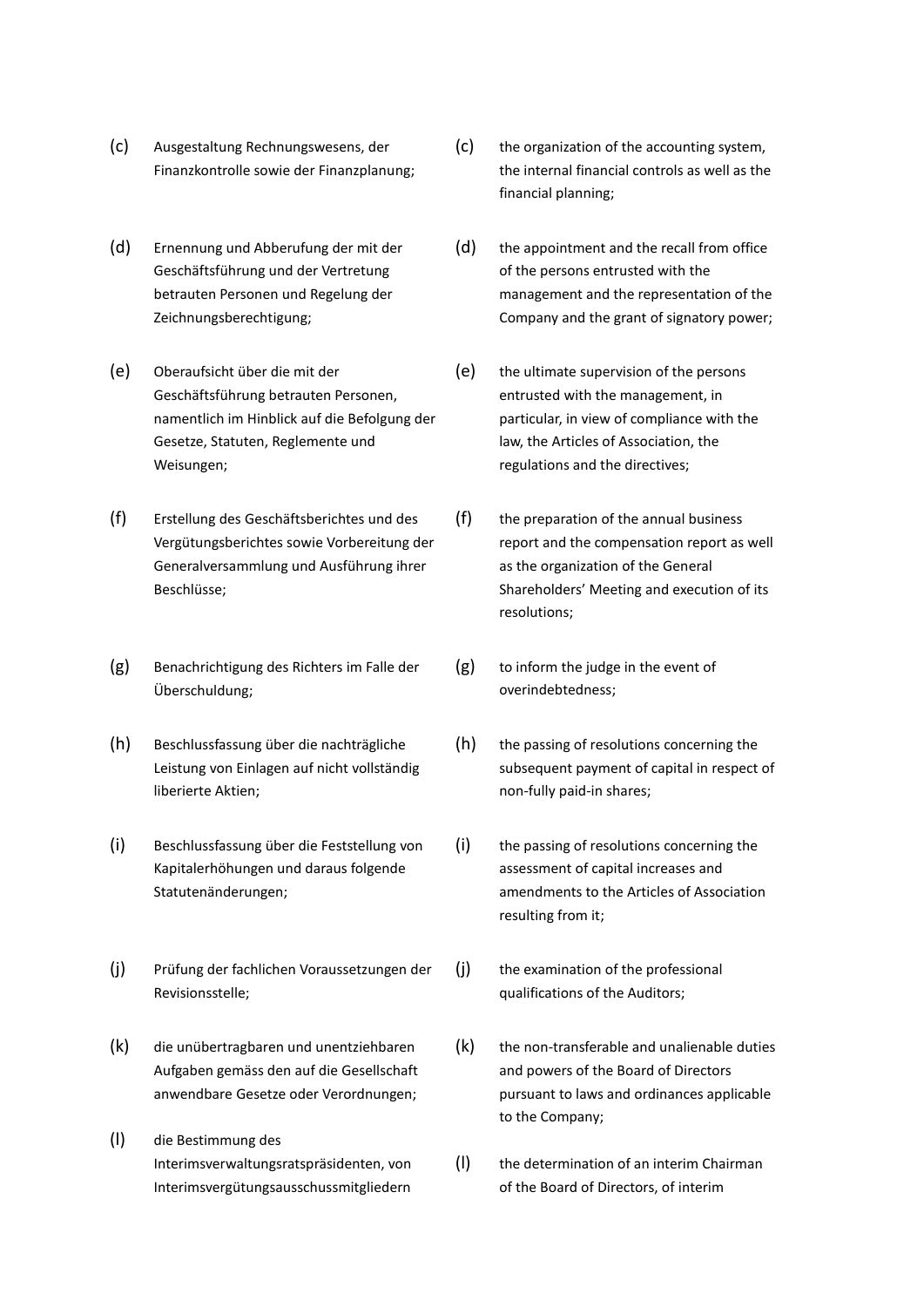oder eines unabhängigen Interimsstimmrechtsvertreters, jeweils für die Dauer bis zur nächsten ordentlichen Generalsversammlung, bei entsprechenden unterjährig auftretenden Vakanzen.

#### **Art. 16 Organisation, Protokolle**

<sup>1</sup> Sitzungsordnung, Beschlussfähigkeit (Präsenz) und Beschlussfassung des Verwaltungsrates richten sich nach dem Organisationsreglement. Die Teilnahme an Sitzungen des Verwaltungsrates ist auch auf dem Wege einer Telefon- oder Videokonferenz möglich ist.

<sup>2</sup> Die Beschlüsse des Verwaltungsrates werden mit der Mehrheit der abgegebenen Stimmen gefasst. Der Vorsitzende hat den Stichentscheid.

3 Für öffentlich zu beurkundende Feststellungsbeschlüsse genügt die Anwesenheit eines einzigen Mitglieds des Verwaltungsrates (Art. 634a, 651a, 652g, 653g, 653i OR).

<sup>4</sup> Beschlüsse auf dem Zirkularweg oder per Telefax, E-Mail oder in einer anderen Form der Übermittlung, die den Nachweis des Beschlusses durch Text ermöglicht, sind statthaft sofern nicht ein Mitglied die mündliche Beratung verlangt.

<sup>5</sup> Über die Verhandlungen und Beschlüsse des Verwaltungsrates ist ein Protokoll zu führen. Das Protokoll ist vom Vorsitzenden und vom Sekretär zu unterzeichnen.

<sup>6</sup> Der Verwaltungsrat ordnet im Übrigen und vorbehältlich der Statuten seine Organisation und Beschlussfassung durch ein Organisationsreglement.

# **Art. 17 Vergütungsausschuss**

<sup>1</sup> Der Vergütungsausschuss besteht aus mindestens zwei Mitgliedern des Verwaltungsrates. Jedes

members of the Remuneration Committee or of an interim independent proxy in case of according vacancies occurring during the course of the year each for the duration until the next ordinary General Shareholders' Meeting.

#### **Art. 16 Organization, Minutes**

 $1$ <sup>1</sup> The organization of the meetings, the quorum and the passing of resolutions of the Board of Directors shall be in compliance with the Organizational Regulations. Attendance of meetings of the Board of Directors by telephoneor video-conference shall be permissible.

<sup>2</sup> The resolutions of the Board of Directors are made by majority of votes cast. The Chairman has the casting vote.

 $3$  Resolutions to be passed in the form of a notarial deed pursuant to art. 634a, art. 651a, art. 652g, art. 653g and art. 653i CO may be adopted without observing a quorum.

<sup>4</sup> Resolutions of the Board of Directors may also be adopted by written consent, by telefax, by e-mail or any other means enabling the evidence of passing of the resolutions by text, provided that none of the members demands verbal discussion.

<sup>5</sup> The discussions and resolutions of the Board of Directors must be recorded by minutes. The minutes have to be signed by the Chairman and by the Secretary.

<sup>6</sup> Subject to the Articles of Association, the Board of Directors shall set forth its organization and the adaption of resolutions in Organizational Regulations.

#### **Art. 17 Remuneration Committee**

<sup>1</sup> The Remuneration Committee consists of at least two members of the Board of Directors. Each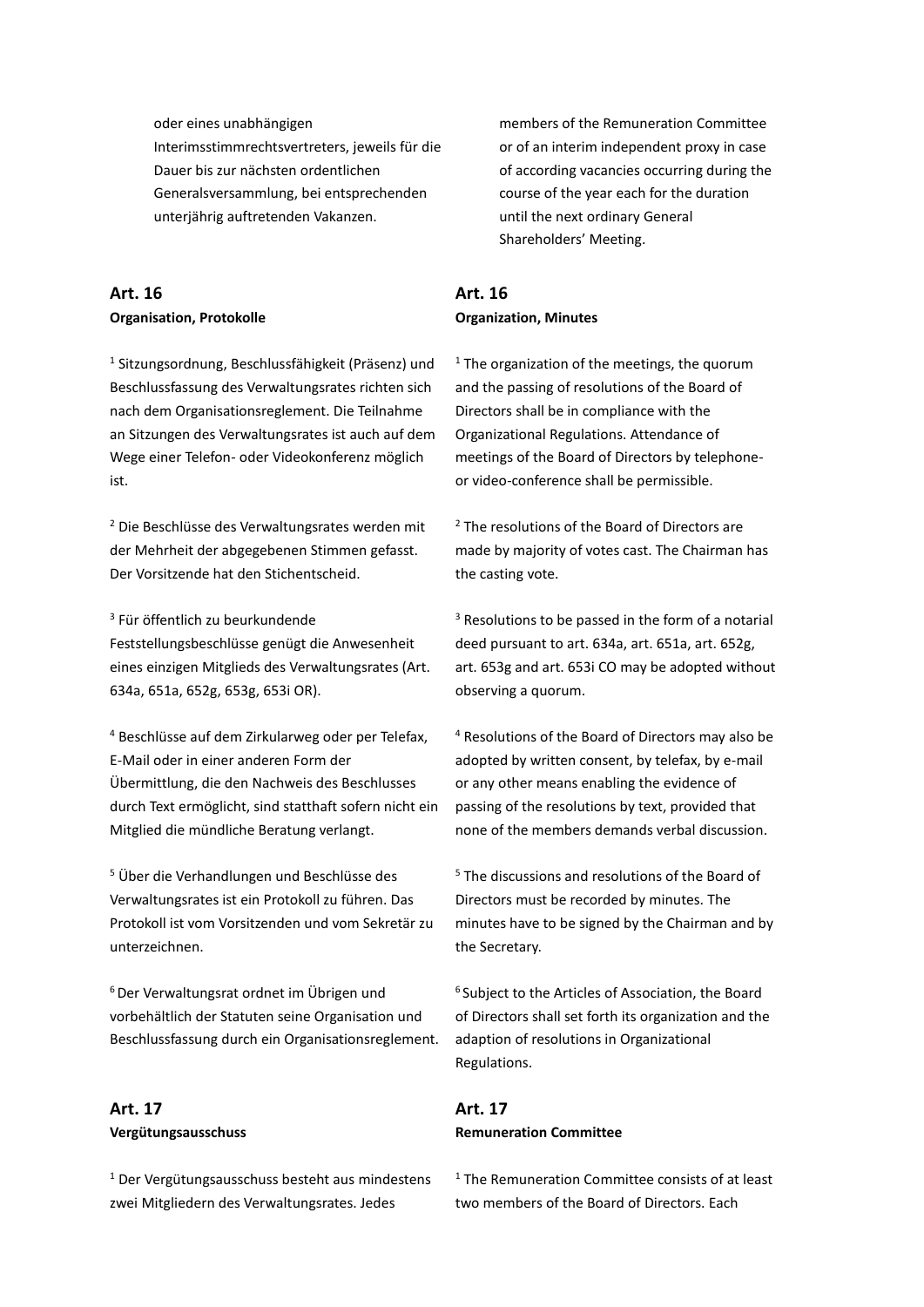Mitglied des Vergütungsausschusses wird einzeln von der Generalversammlung für eine Amtsdauer bis zum Abschluss der nächsten ordentlichen Generalversammlung gewählt. Mitglieder des Vergütungsausschusses, deren Amtsdauer abläuft, sind sofort wieder wählbar. Bei Vakanzen im Vergütungsausschuss kann der Verwaltungsrat die fehlenden Mitglieder aus seinen Mitgliedern für die verbleibende Amtsdauer bezeichnen.

<sup>2</sup> Der Vergütungsausschuss konstituiert sich selbst und wählt einen Vorsitzenden aus seinen Mitgliedern. Er bestimmt seinen Sekretär, der nicht Mitglied des Verwaltungsrates oder des Vergütungsausschusses sein muss.

<sup>3</sup> Der Vergütungsausschuss unterstützt den Verwaltungsrat bei der Festsetzung und Überprüfung der Vergütungsstrategie und richtlinien der Gesellschaft und der Leistungskriterien sowie bei der Vorbereitung der Anträge zuhanden der Generalversammlung betreffend die Vergütung des Verwaltungsrates und der Geschäftsleitung. Er kann dem Verwaltungsrat Vorschläge und Empfehlungen zu weiteren Vergütungsfragen unterbreiten. Der Verwaltungsrat erlässt ein Reglement, welches Zweck, Zusammensetzung und Verfahrensregeln des Vergütungsausschusses bestimmt, einschliesslich seinen Aufgaben und Befugnissen zur Stellung von Anträgen und Fassung von Beschlüssen bezüglich der Vergütung der Mitglieder des Verwaltungsrates und der Geschäftsleitung in Übereinstimmung mit den gesetzlichen und regulatorischen Anforderungen, diesen Statuten und dem vom Verwaltungsrat von Zeit zu Zeit genehmigten entsprechenden Vergütungssystem. Der Verwaltungsrat kann dem Vergütungsausschuss weitere Aufgaben und Befugnisse zuweisen.

member of the Remuneration Committee is elected individually by the General Shareholders' Meeting for a term of office until completion of the next ordinary General Shareholders' Meeting. Members of the Remuneration Committee whose term of office has expired are immediately eligible for re-election. If there are vacancies on the Remuneration Committee, the Board of Directors may appoint the missing members from among its members for the remaining term of office.

<sup>2</sup> The Remuneration Committee constitutes itself and elects a Chair from among its members. It appoints its secretary who need not be a member of the Board of Directors or the Remuneration Committee.

<sup>3</sup> The Remuneration Committee supports the Board of Directors in establishing and reviewing the Company's compensation strategy and guidelines and performance criteria as well as in preparing the proposals to the Shareholders' Meeting regarding the compensation of the Board of Directors and Executive Management. It may submit proposals and recommendations to the Board of Directors in other compensation-related issues. The Board of Directors establishes a charter, which defines purpose, composition and procedural rules of the Remuneration Committee, including its responsibilities and authorities for making proposals and decisions related to compensation of the members of the Board of Directors and Executive Management in line with legal and regulatory requirements, these Articles of Association and the respective compensation framework approved by the Board of Directors from time to time. The Board of Directors may delegate further responsibilities and authorities to the Remuneration Committee.

#### **3.3. Die Revisionsstelle 3.3. Auditors**

**Art. 18 Wählbarkeit, Aufgaben**

**Art. 18 Eligibility, Duties**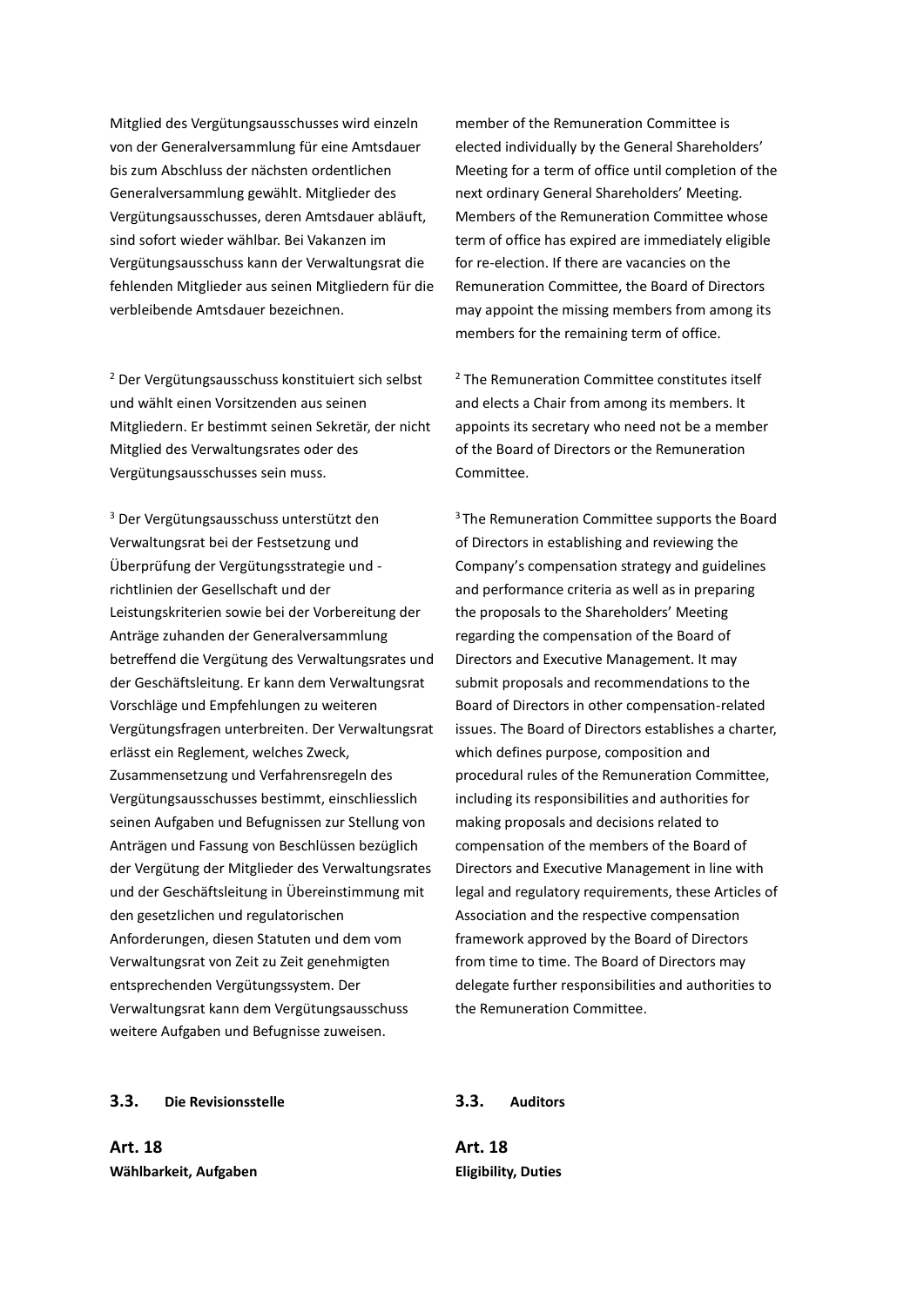<sup>1</sup> Die Generalversammlung wählt jedes Jahr einen oder mehrere Revisoren als Revisionsstelle, welche unabhängig von der Gesellschaft sein und die gesetzlichen besonderen fachlichen Voraussetzungen erfüllen müssen. Die Revisionsstelle kann wiedergewählt werden. Die Amtsdauer endet mit dem Abschluss der nächsten ordentlichen Generalversammlung.

<sup>2</sup> Die Revisionsstelle hat die Rechte und Pflichten gemäss den anwendbaren gesetzlichen Bestimmungen. Sie ist verpflichtet, den Generalversammlungen, für welche sie Bericht zu erstatten hat, beizuwohnen.

<sup>1</sup> The General Shareholders' Meeting shall elect every year one or more accountants as its Auditors, which shall be independent from the Company and meet the special professional standards required by Iaw. The Auditors of the Company may be re-elected. The term of office shall end at the completion of the next ordinary General Shareholders' Meeting.

<sup>2</sup> The Auditors shall have the rights and duties according to applicable law. The auditors shall be bound to attend the ordinary General Shareholders' Meeting, to which they must report.

#### **4. Vergütungen des Verwaltungsrates und der Geschäftsleitung**

#### **Art. 19**

#### <span id="page-32-0"></span>**Vergütung der Mitglieder des Verwaltungsrates und der Geschäftsleitung**

<sup>1</sup> Die Generalversammlung genehmigt jährlich und mit bindender Wirkung die Anträge des Verwaltungsrates in Bezug auf:

- (a) den maximalen Gesamtbetrag der fixen Vergütung des Verwaltungsrates für die kommende Amtsdauer;
- (b) den maximalen Gesamtbetrag der fixen Vergütung der Geschäftsleitung für die Periode, welche für das auf die ordentliche Generalversammlung folgende Geschäftsjahr zur Auszahlung kommt;
- (c) den Gesamtbetrag der variablen Vergütung der Geschäftsleitung für das laufende Geschäftsjahr.

<sup>2</sup> Der Verwaltungsrat kann der Generalversammlung abweichende oder zusätzliche Anträge in Bezug auf die gleichen oder andere Zeitperioden zur Genehmigung vorlegen.

**4. Compensation of the Board of Directors and of the Executive Management**

#### **Art. 19**

#### **Compensation of the members of the Board of Directors and the Executive Management**

 $1$  The General Shareholders' Meeting shall approve annually and with binding effect the proposals of the Board of Directors in relation to:

- (a) the maximum aggregate amount of the fixed compensation of the Board of Directors for the following term of office;
- (b) the maximum aggregate amount of the fixed compensation of the Board of Directors for the following term of office;
- (c) the aggregate amount of variable compensation of the Executive Management for the current business year.

<sup>2</sup> The Board of Directors may submit for approval by the General Shareholders' Meeting deviating or additional proposals relating to the same or different periods.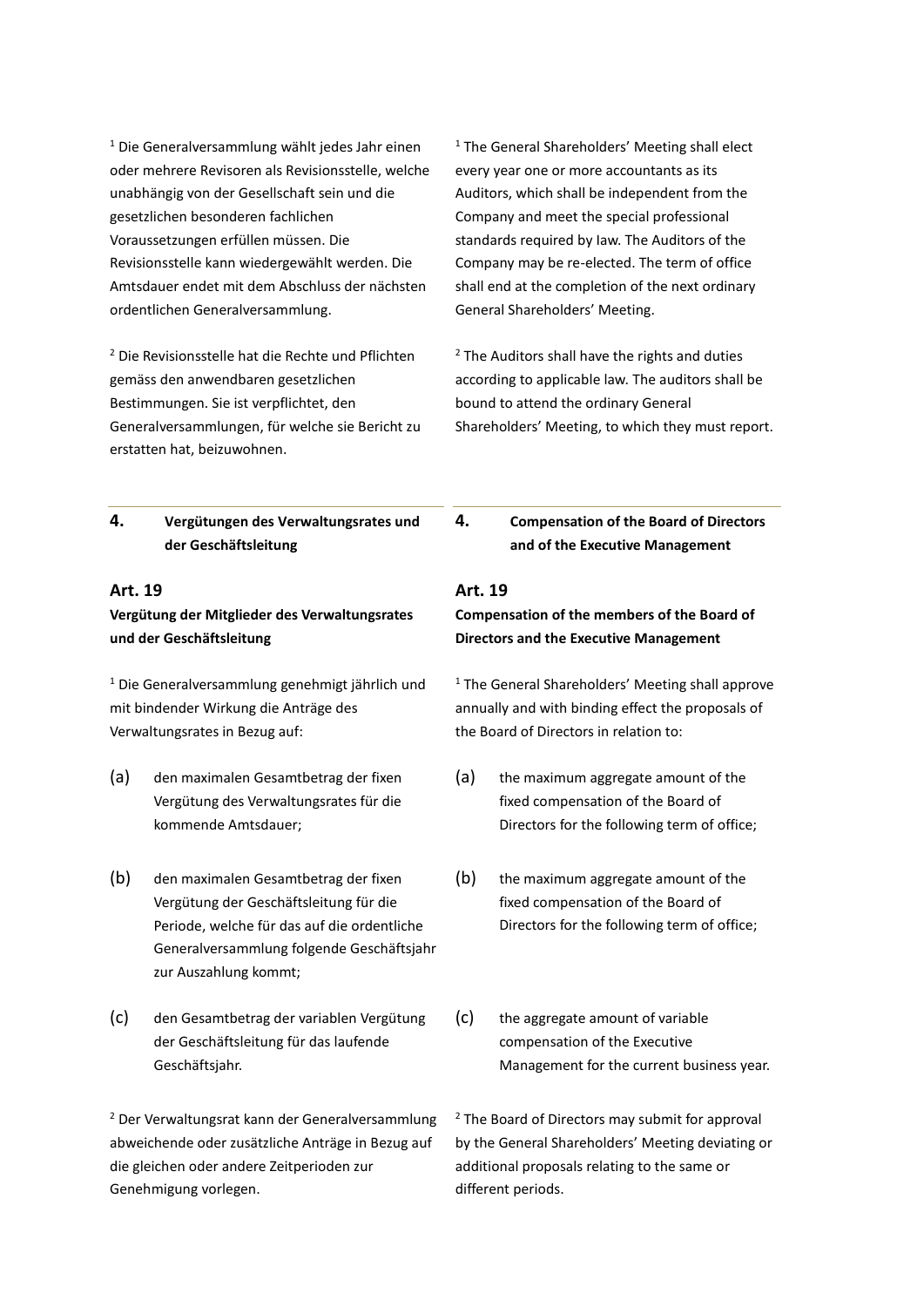<sup>3</sup> Genehmigt die Generalversammlung einen Antrag des Verwaltungsrates nicht, setzt der Verwaltungsrat in einem neuen Antrag den entsprechenden (maximalen) Gesamtbetrag respektive die (maximalen) Gesamtbeträge oder den entsprechenden (maximalen) Teilbetrag respektive die (maximalen) Teilbeträge unter Berücksichtigung aller relevanten Faktoren fest, und unterbreitet den oder die so festgesetzten Beträge derselben Generalversammlung, einer ausserordentlichen Generalversammlung oder der nächsten ordentlichen Generalversammlung zur Genehmigung.

<sup>4</sup> Die Gesellschaft oder von ihr kontrollierte Unternehmen können Vergütungen vor der Genehmigung durch die Generalversammlung unter Vorbehalt der nachträglichen Genehmigung durch eine Generalversammlung und anwendbarer Rückforderungsbestimmungen (Claw-back) ausrichten oder zuteilen.

<sup>5</sup> Der Verwaltungsrat unterbreitet den Vergütungsbericht jährlich der Generalversammlung zur konsultativen (nicht bindenden) Abstimmung.

#### **Art. 20 Zusatzbetrag für Wechsel in der Geschäftsleitung**

Reicht der bereits von der Generalversammlung genehmigte maximale Gesamtbetrag der Vergütung für die Vergütung einer Person, die Mitglied der Geschäftsleitung wird oder innerhalb der Geschäftsleitung befördert wird, nicht aus, nachdem die Generalversammlung die Vergütung genehmigt hat, sind die Gesellschaft oder von ihr kontrollierte Unternehmen ermächtigt, jedem solchen Mitglied während der Dauer der bereits genehmigten Vergütungsperiode(n) einen Zusatzbetrag auszurichten oder zuzuteilen. Der Zusatzbetrag darf je Vergütungsperiode und Mitglied 50% der letzten von der Generalversammlung gemäs[s Art. 19](#page-32-0) der Statuten genehmigten Gesamtbeträge der Vergütung der Geschäftsleitung nicht übersteigen.

<sup>3</sup> In the event the General Shareholders' Meeting does not approve a proposal of the Board of Directors, the Board of Directors shall determine in a new proposal, taking into account all relevant factors, the respective (maximum) aggregate amount(s) or (maximum) partial amount(s), and submit the amount(s) so determined for approval by the same General Shareholders' Meeting, an extraordinary General Shareholders' Meeting or the following ordinary General Shareholders' Meeting.

<sup>4</sup> The Company or companies controlled by it may pay out or grant compensation prior to approval by the General Shareholders' Meeting subject to subsequent approval by a General Shareholders' Meeting and applicable claw-back provisions.

<sup>5</sup> The Board of Directors submits the compensation for the past business year to the General Shareholders' Meeting on an annual basis for a consultative (non-binding) vote.

# **Art. 20 Supplementary amount for changes in the Executive Management**

If the maximum aggregate amount of compensation already approved by the General Shareholders' Meeting is not sufficient to cover compensation of a person who becomes a member of the Executive Management or is being promoted within the Executive Management after the General Shareholders' Meeting has approved the compensation, the Company or companies controlled by it shall be authorized to grant and pay to each such member a supplementary amount during the compensation period(s) already approved. The supplementary amount per compensation period and member shall not exceed 50% of the aggregate amounts of compensation of the Executive Management last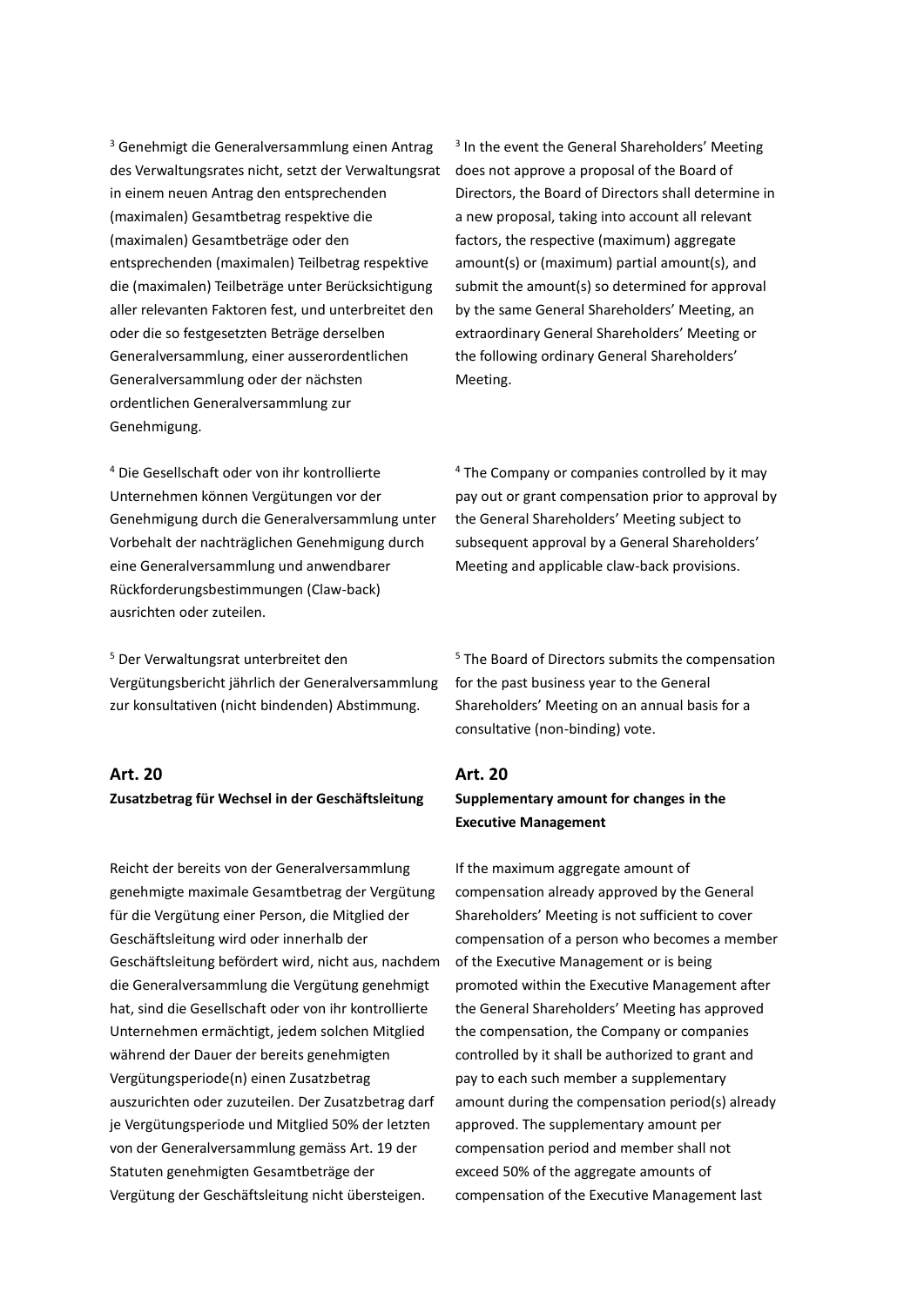Dieser Zusatzbetrag versteht sich inklusive allfälliger Abgeltungen von durch den Stellenwechsel erlittenen Nachteilen. Reicht der Zusatzbetrag nicht zum Ausgleich der genannten Nachteile aus, so ist der den Zusatzbetrag übersteigende Betrag der Antrittsprämie durch die nächste ordentliche Generalversammlung zu genehmigen.

#### **Art. 21**

#### **Grundsätze der Vergütung des Verwaltungsrates und der Geschäftsleitung**

<sup>1</sup> Zusätzlich zu einer fixen Vergütung kann den Mitgliedern des Verwaltungsrates und der Geschäftsleitung eine variable Vergütung, die sich nach der Erreichung bestimmter Leistungsziele richtet, ausgerichtet werden.

<sup>2</sup> Die Leistungsziele können persönliche Ziele, Ziele der DDM-Gruppe oder bereichsspezifische Ziele und im Vergleich zum Markt, anderen Unternehmen oder vergleichbaren Richtgrössen berechnete Ziele umfassen, unter Berücksichtigung von Funktion und Verantwortungsstufe des Empfängers der variablen Vergütung. Der Verwaltungsrat oder, soweit an ihn delegiert, der Vergütungsausschuss legen die Gewichtung der Leistungsziele und die jeweiligen Zielwerte fest.

<sup>3</sup> Die Vergütung kann in der Form von Geld, Aktien, Finanzinstrumenten oder -einheiten oder Sach- oder Dienstleistungen ausgerichtet werden. Der Verwaltungsrat oder, soweit an ihn delegiert, der Vergütungsausschuss legen Zuteilungs-, vesting-, Ausübungs- und Verfallsbedingungen fest. Sie können vorsehen, dass aufgrund des Eintritts im Voraus bestimmter Ereignisse wie einem Kontrollwechsel oder der Beendigung eines Arbeitsoder Mandatsverhältnisses vesting- oder Ausübungsbedingungen weitergelten, verkürzt oder aufgehoben werden, Vergütungen unter Annahme der Erreichung der Zielwerte ausgerichtet werden oder Vergütungen verfallen. Der Verwaltungsrat oder, soweit an ihn delegiert, der

approved by the General Shareholders' Meeting pursuant to [Art. 19](#page-32-0) of the Articles of Association. The supplementary amount comprises the compensation of potential disadvantages incurred by the change of job. If the supplemental amount should not suffice to compensate the aforementioned disadvantages, the amount of the joining bonus exceeding the supplementary amount shall require the approval of the next ordinary General Shareholders' Meeting.

#### **Art. 21 Principles of compensation of the Board of Directors and of the Executive Management**

<sup>1</sup> In addition to a fixed compensation, members of the Board of Directors and of the Executive Management may be paid a variable compensation, depending on the achievement of certain performance criteria.

 $2$  The performance criteria may include individual targets, targets of the DDM-Group or parts thereof and targets in relation to the market, other companies or comparable benchmarks, taking into account position and level of responsibility of the recipient of the variable compensation. The Board of Directors or, where delegated to it, the Remuneration Committee shall determine the relative weight of the performance criteria and the respective target values.

<sup>3</sup> Compensation may be paid or granted in the form of cash, shares, financial instruments or units, in kind, or in the form of other types of benefits. The Board of Directors or, where delegated to it, the Remuneration Committee shall determine grant, vesting, exercise and forfeiture conditions; they may provide for continuation, acceleration or removal of vesting and exercise conditions, for payment or grant of compensation assuming target achievement or for forfeiture in the event of predetermined events such as a change-of-control or termination of an employment or mandate agreement. In this determination, the Board of Directors or, where delegated to it, the Remuneration Committee may take into account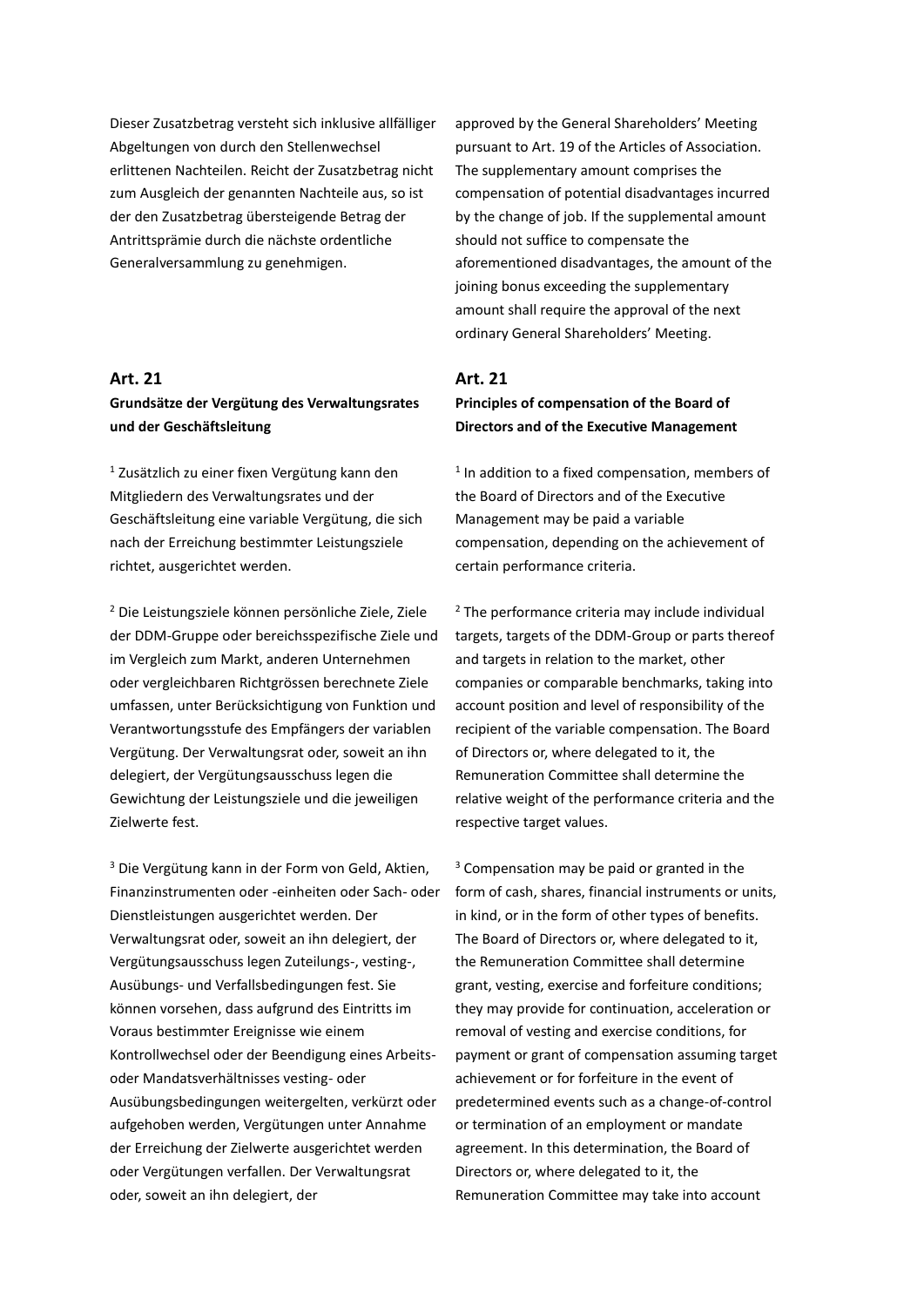Vergütungsausschuss können dabei die Fähigkeit der Gesellschaft, am Arbeitsmarkt die geeigneten Personen rekrutieren und die Angestellten an die Gesellschaft binden zu können, berücksichtigen. Die Vergütung ist gemäss allgemein anerkannten Bewertungsmethoden per Datum der Zuteilung des betreffenden Vergütungselements zu bewerten. Die Gesellschaft kann die auszugebenden oder auszuliefernden Aktien, soweit verfügbar, in der Form einer bedingten Kapitalerhöhung oder durch Verwendung von auf dem Markt erworbenen eigenen Aktien bereitstellen.

the Company's ability to recruit new talent and retain employees. The compensation shall be valued in accordance with generally recognized valuation methods as per the grant date of the respective compensation element. The Company may procure the shares to be issued or delivered, to the extent available, from conditional share capital, or through use of treasury shares purchased in the market.

<sup>4</sup> Compensation may be paid or granted by the

Company or companies controlled by it.

<sup>4</sup> Die Vergütung kann durch die Gesellschaft oder durch von ihr kontrollierte Gesellschaften ausgerichtet oder zugeteilt werden.

**5. Verträge mit Mitgliedern des Verwaltungsrates und der Geschäftsleitung, externe Mandate, Kredite und Darlehen** 

#### **Art. 22**

#### **Verträge mit Mitgliedern des Verwaltungsrates und der Geschäftsleitung**

<sup>1</sup> Die Gesellschaft oder von ihr kontrollierte Gesellschaften können mit Mitgliedern des Verwaltungsrates unbefristete oder befristete Verträge über deren Vergütung abschliessen. Die Dauer und Beendigung richten sich nach Amtsdauer und Gesetz.

<sup>2</sup> Die Gesellschaft oder von ihr kontrollierte Gesellschaften können mit Mitgliedern der Geschäftsleitung unbefristete oder befristete Arbeitsverträge abschliessen. Befristete Arbeitsverträge haben eine Höchstdauer von einem Jahr. Eine Erneuerung ist zulässig. Unbefristete Arbeitsverträge haben eine Kündigungsfrist von maximal zwölf (12) Monaten.

<sup>3</sup> Mitglieder der Geschäftsleitung, die einer Kündigungsfrist unterliegen, können von ihrer Arbeitspflicht befreit werden. Die Gesellschaft oder von ihr kontrollierte Gesellschaften können

**5. Agreements with Members of the Board of Directors and the Executive Management, External Mandates, Credits and Loans**

#### **Art. 22**

#### **Agreements with Members of the Board of Directors and the Executive Management**

 $1$  The Company or companies controlled by it may enter into agreements for a fixed term or for an indefinite term with members of the Board of Directors relating to their compensation. Duration and termination shall comply with the term of office and the law.

<sup>2</sup> The Company or companies controlled by it may enter into employment agreements with members of the Executive Management for a fixed term or for an indefinite term. Employment agreements for a fixed term may have a maximum duration of 1 year. Renewal is possible. Employment agreements for an indefinite term may have a termination notice period of no more than twelve (12) months.

<sup>3</sup> Members of Executive Management who are subject to a termination notice may be released from their obligation of work. The Company or companies controlled by it may enter into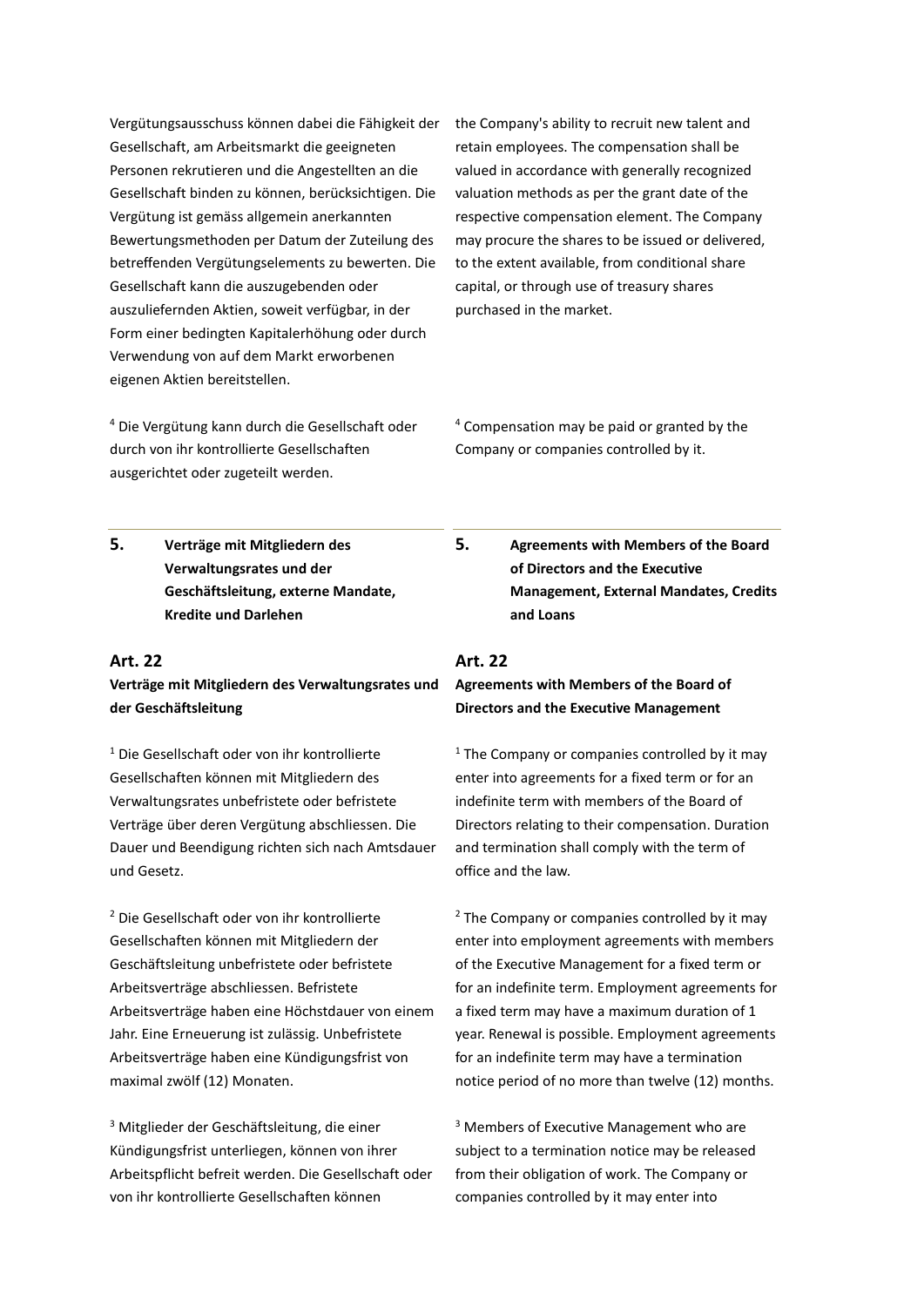Aufhebungsvereinbarungen abschliessen. termination agreements.

<sup>4</sup> Arbeitsverträge mit Mitgliedern der Geschäftsleitung können Konkurrenzverbote für die Zeit nach Beendigung eines Arbeitsvertrags für eine Dauer von bis zu einem (1) Jahr enthalten. Die Abgeltung eines solchen Konkurrenzverbots darf 100% der zuletzt an dieses Mitglied der Geschäftsleitung ausbezahlten jährlichen Vergütung nicht übersteigen.

#### **Art. 23 Externe Mandate**

<sup>1</sup> Kein Mitglied des Verwaltungsrates kann mehr als fünfunddreissig (35) zusätzliche Mandate wahrnehmen, wovon nicht mehr als fünf (5) Mandate in börsenkotierten Unternehmen.

<sup>2</sup> Kein Mitglied der Geschäftsleitung kann mehr als vier (4) Mandate wahrnehmen, wovon nicht mehr als ein (1) Mandat in börsenkotierten Unternehmen.

<sup>3</sup> Die folgenden Mandate fallen nicht unter diese Beschränkungen gemäss vorstehenden Abs. 1 und 2:

- (a) Mandate in Unternehmen, die durch die Gesellschaft kontrolliert werden oder die Gesellschaft kontrollieren;
- (b) Mandate, die auf Anordnung der Gesellschaft oder von ihr kontrollierten Unternehmen wahrgenommen werden;
- (c) Nicht entschädigte Mandate, wobei die Vergütung von Spesen nicht als Entschädigung gilt. Kein Mitglied des Verwaltungsrates kann mehr als zehn (10) und kein Mitglied der Geschäftsleitung mehr als zwei (2) solche Mandate wahrnehmen.

<sup>4</sup> Als Mandate gelten Tätigkeiten der Mitglieder des Verwaltungsrats und der Geschäftsleitung im obersten Leitungs- und Verwaltungsorgan einer

<sup>4</sup> Contracts of employment with members of Executive Management may contain a prohibition of competition for the time after the end of employment for a duration of up to one (1) year. The consideration for such prohibition shall not exceed 100% of the total annual compensation last paid to such member of the Executive Management.

#### **Art. 23 External Mandates**

<sup>1</sup> No member of the Board of Directors may hold more than thirty-five (35) additional mandates of which no more than five (5) mandates in listed companies.

<sup>2</sup> No member of the Executive Management may hold more than four (4) mandates of which no more than one (1) mandate in listed companies.

<sup>3</sup> The following mandates are not subject to the limitations as set out in paras. 1 and 2 above:

- (a) mandates in companies which are controlled by the Company or which control the Company;
- (b) mandates held at the request of the Company or companies controlled by it;
- (c) non-remunerated mandates, it being understood that the reimbursement of expenses shall not be considered remuneration. No member of the Board of Directors shall hold more than ten (10) and no member of the Executive Management shall hold more than two (2) such mandates.

<sup>4</sup> Mandates shall mean activities of the Members of the Board of Directors and the Executive Management in the supreme governing or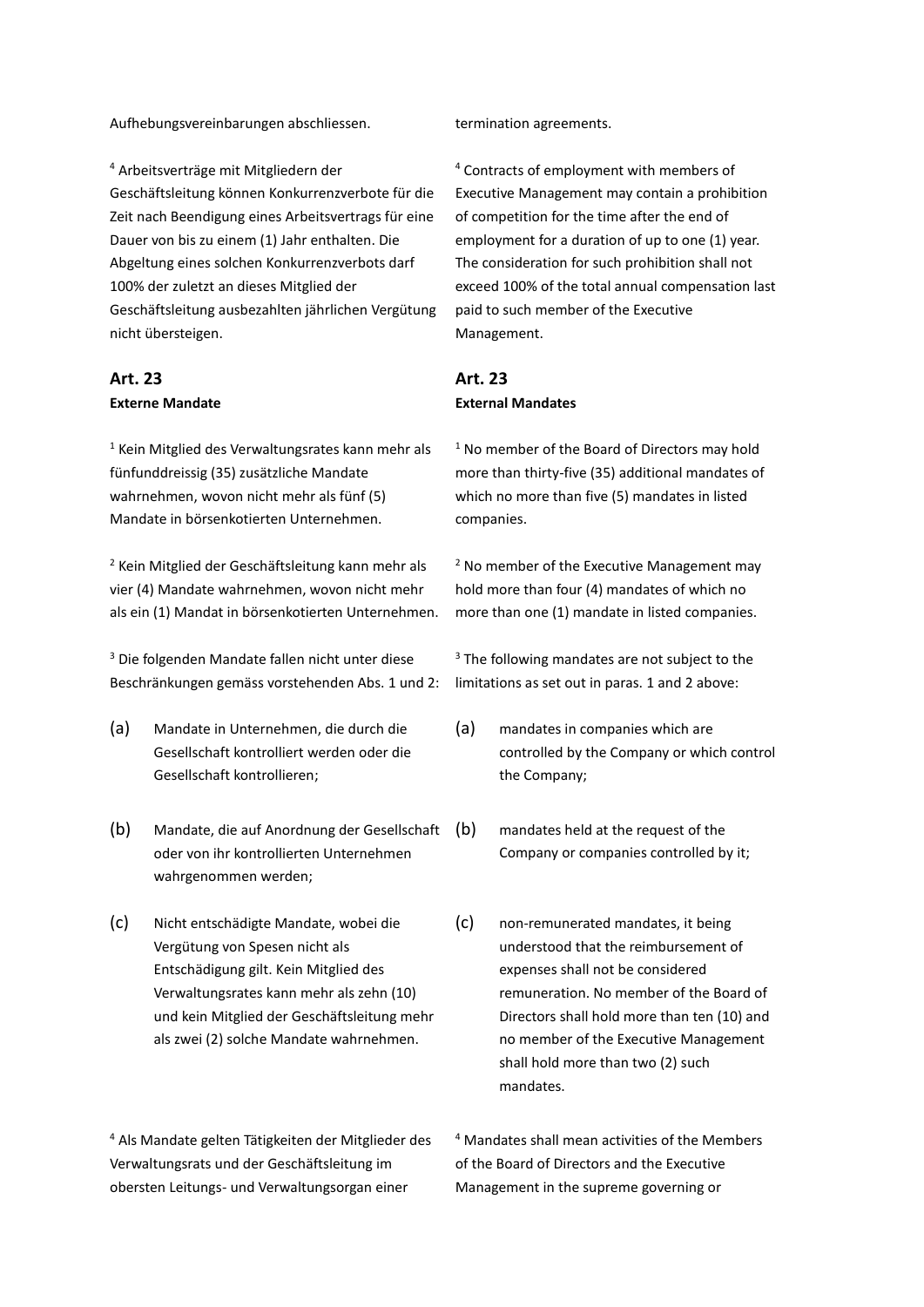Rechtseinheit, die zur Eintragung ins Handelsregister oder in ein vergleichbares ausländisches Register verpflichtet ist. Mandate in verschiedenen Rechtseinheiten, die unter gemeinsamer Kontrolle stehen, gelten als ein Mandat.

<sup>5</sup> Der Verwaltungsrat stellt in jedem Fall sicher, dass die Anzahl externer Mandate, die von Mitgliedern des Verwaltungsrates oder der Geschäftsleitung wahrgenommen werden, mit deren Einsatz, Verfügbarkeit, Leistungsvermögen und Unabhängigkeit, die für die Erfüllung deren Amtes als Mitglied des Verwaltungsrates bzw. der Geschäftsleitung erforderlich sind, vereinbar ist. Die Annahme von Mandaten ausserhalb der DDM Gruppe durch Mitglieder der Geschäftsleitung bedarf der vorgängigen Zustimmung durch den Verwaltungsrat.

#### **Art. 24 Kredite und Darlehen**

**Art. 24 Credits and Loans**

Kredite und Darlehen an Mitglieder des Verwaltungsrates und der Geschäftsleitung dürfen gewährt werden. Der Gesamtbetrag solcher ausstehenden Kredite und Darlehen darf je Mitglied des Verwaltungsrates oder der Geschäftsleitung CHF 50'000 nicht übersteigen.

Credits and loans to members of the Board of Directors and the Executive Management may be granted. The total amount of such credits and loans outstanding shall not exceed CHF 50,000 per member of the Board of Directors or of the Executive Management.

| 6.          | Geschäftsjahr und Gewinnverteilung                                                                                                                                                                         | 6.             | <b>Fiscal Year and Allocation of Profits</b>                                                                                                                                                                                                 |
|-------------|------------------------------------------------------------------------------------------------------------------------------------------------------------------------------------------------------------|----------------|----------------------------------------------------------------------------------------------------------------------------------------------------------------------------------------------------------------------------------------------|
| Art. 25     |                                                                                                                                                                                                            | <b>Art. 25</b> |                                                                                                                                                                                                                                              |
|             | Geschäftsjahr                                                                                                                                                                                              |                | <b>Business Year</b>                                                                                                                                                                                                                         |
| festgelegt. | Das Geschäftsjahr wird durch den Verwaltungsrat                                                                                                                                                            |                | The business year shall be determined by the<br>Board of Directors.                                                                                                                                                                          |
| Art. 26     | Gewinnverteilung                                                                                                                                                                                           | Art. 26        | <b>Allocation of Profits</b>                                                                                                                                                                                                                 |
|             | <sup>1</sup> Unter Vorbehalt der Statuten und der gesetzlichen<br>Vorschriften über die Gewinnverteilung,<br>insbesondere Art. 671 ff. OR, steht der Bilanzgewinn<br>zur Verfügung der Generalversammlung. |                | <sup>1</sup> Subject to the Articles of Association and the<br>legal provisions about distribution of profits, in<br>particular art. 671 et seq. CO, the balance sheet<br>profit is at the disposal of the General<br>Shareholders' Meeting. |

administrative body of a legal entity which is required to be registered in the commercial register or a comparable foreign register. Mandates in different legal entities that are under joint control are deemed one mandate.

<sup>5</sup> The Board of Directors shall in any event ensure that the number of external mandates held by members of the Board of Directors or the Executive Management does not conflict with their commitment, availability, capacity and independence required in fulfilling their role as member of the Board of Directors or the Executive Management, respectively. The acceptance of mandates outside of the DDM group by members of the Executive Management shall require the previous approval by the Board of Directors.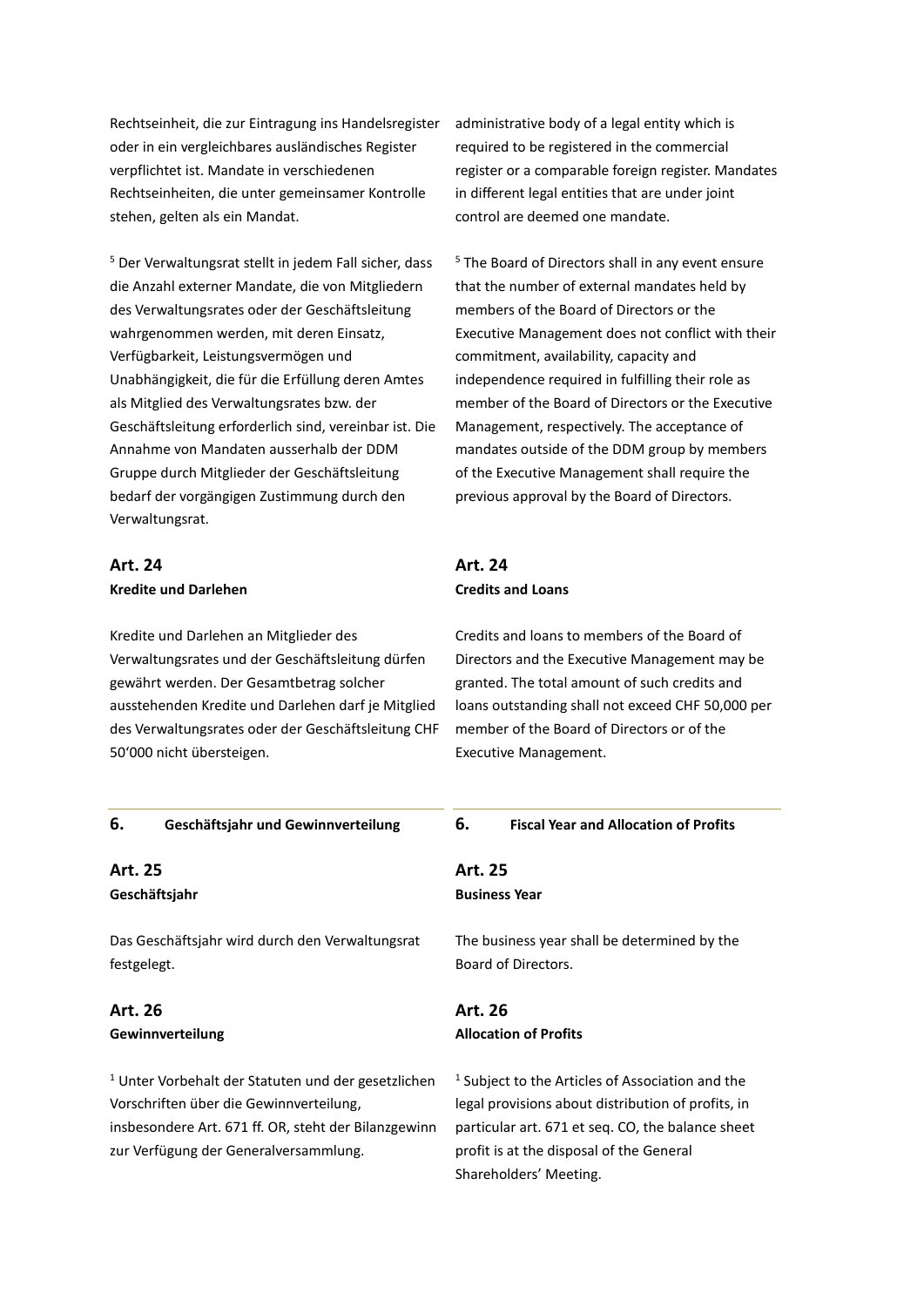<sup>2</sup> Die Dividende darf erst festgesetzt werden, nachdem die dem Gesetz entsprechenden Zuweisungen an die gesetzlichen Reserven vom Gewinn abgezogen worden sind.

 $3$  Alle Dividenden, welche innerhalb von fünf (5) Jahren nach ihrer Fälligkeit nicht bezogen worden sind, verfallen zugunsten der Gesellschaft.

 $2$  The dividend must be fixed only after deducting from the profit the allocations to the statutory reserves according to the law.

 $3$  All dividends not drawn within five (5) years after the due date shall be forfeited to the benefit of the Company.

#### **7. Beendigung 7. Termination**

#### **Art. 27 Auflösung, Liquidation**

<sup>1</sup> Vorbehältlich anderer gesetzlicher Zuständigkeiten kann die Generalversammlung jederzeit die Auflösung und Liquidation der Gesellschaft nach Massgabe der gesetzlichen und statutarischen Vorschriften beschliessen.

<sup>2</sup> Die Liquidation wird durch den Verwaltungsrat durchgeführt, sofern sie nicht durch die Generalversammlung anderen Personen übertragen wird.

<sup>3</sup> Die Liquidation der Gesellschaft erfolgt nach Massgabe von Art. 742 ff. OR. Die Liquidatoren sind ermächtigt, Aktiven (Grundstücke eingeschlossen) auch freihändig zu verkaufen.

# **Art. 27 Dissolution, Liquidation**

<sup>1</sup> Subject to other legal provisions, the General Shareholders' Meeting may at any time resolve on the dissolution and liquidation of the Company, in accordance with the provisions of the law and the Articles of Association.

 $2$  The liquidation is carried out by the Board of Directors, unless the General Shareholders' Meeting has entrusted it to other persons.

<sup>3</sup> The liquidation of the Company shall take place in accordance with art. 742 et seq. CO. The liquidators are authorized to dispose of the assets (including real estate) by way of private contract.

#### **8. Benachrichtigung 8. Communication**

#### **Art. 28 Mitteilungen und Bekanntmachungen**

Soweit das Gesetz nicht zwingend eine persönliche Mitteilung verlangt, erfolgen sämtliche gesetzlich vorgeschriebenen und sonstigen Mitteilungen der Gesellschaft an die Aktionäre gültig durch die Publikation im Schweizerischen Handelsamtsblatt. Mitteilungen der Gesellschaft an Aktionäre können auch durch gewöhnlichen Brief an die im Aktienbuch

#### **Art. 28 Notices and Announcements**

To the extent that personal notification is not required by law, all communications to the shareholders shall be deemed valid if published in the Swiss Official Gazette of Commerce. Communications by the Company to its shareholders may also be sent by ordinary mail to the last address of the shareholder entered in the